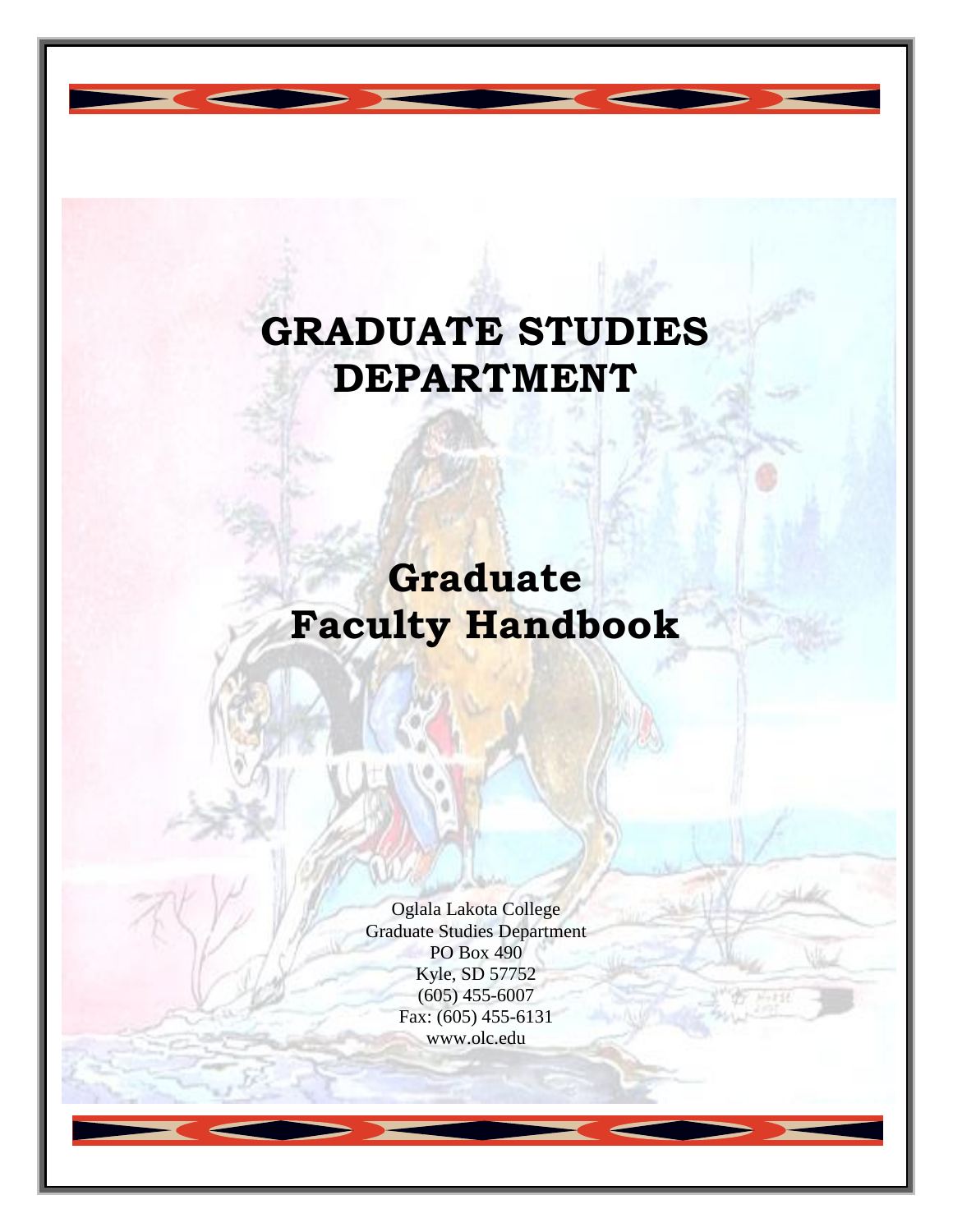#### **Graduate Studies Department Calendar Events and Deadlines 2014-2015**

|                                                                    | <b>Fall 2014</b>                | <b>Spring 2015</b>                                                   | Summer 2015 |
|--------------------------------------------------------------------|---------------------------------|----------------------------------------------------------------------|-------------|
| Graduate course syllabi and department                             | August 8 <sup>th</sup>          | January 5 <sup>th</sup>                                              |             |
| assessments distributed to faculty                                 |                                 |                                                                      |             |
| Department meeting                                                 | August 29th                     |                                                                      |             |
| CAP/SCAP 10 page literature review due                             | Sept 19th                       |                                                                      |             |
| <b>Classes Begin</b>                                               | August 25 <sup>th</sup>         | January 19 <sup>th</sup> (Sunday<br>classes begin Jan<br>$25^{th}$ ) |             |
| Official course syllabi due to Graduate Studies<br>Office          | September $1nd$                 | January 26 <sup>th</sup>                                             |             |
| IRB meeting (third Friday, monthly)                                | 9/19, 10/17, 11/21,<br>12/12    | $1/16$ , $2/20$ , $3/20$ ,<br>4/17, 5/15                             |             |
| Department meeting                                                 |                                 | <b>Jan 30</b>                                                        |             |
| Department meeting                                                 |                                 | Feb 27                                                               |             |
| <b>CAP/SCAP</b> Proposals Due                                      | September 19th                  |                                                                      |             |
| Department meeting                                                 | September 26                    |                                                                      |             |
| <b>CAP/SCAP First Colloquium</b>                                   | Oct 3                           |                                                                      |             |
| Proposals to OLC IRB                                               | Oct 17                          |                                                                      |             |
| Proposals to OST IRB                                               | Oct 23                          |                                                                      |             |
| Department meeting                                                 | Oct 31                          |                                                                      |             |
| Proposals to OLC IRB                                               | <b>Nov 21</b>                   |                                                                      |             |
| Proposals to OST IRB                                               | <b>Nov 27</b>                   |                                                                      |             |
| <b>Faculty Observations</b>                                        | October                         | March                                                                |             |
| Department meeting                                                 |                                 | March 27                                                             |             |
| CAP/SCAP final document and PPT due                                |                                 | April 14th                                                           |             |
| <b>CAP/SCAP Orientation for new students</b>                       |                                 | April 17th                                                           |             |
| Department meeting                                                 |                                 | April 24                                                             |             |
| CAP/SCAP Final Colloquium                                          |                                 | April 24                                                             |             |
| <b>Deadline for Graduate Studies Admissions</b>                    | October 25th                    | April 24 <sup>th</sup>                                               |             |
| Score admission essays and review applicants                       | October $28^{th}$ –Nov $8^{th}$ | April $24^{\text{th}} -$ May $1^{\text{nd}}$                         |             |
| Department meeting                                                 | <b>Nov 28</b>                   |                                                                      |             |
| Acceptance Letters distributed                                     |                                 | May $5^{th} - 9^{th}$                                                |             |
| <b>Classes</b> End                                                 | December $5th$                  | May 10 <sup>th</sup>                                                 |             |
| Pre Internship Disposition Rating Due                              |                                 | $\overline{\text{May } 8^{\text{th}}}$                               |             |
| (students entering internship)                                     |                                 |                                                                      |             |
| Post Internship Disposition Rating Due                             |                                 | May 8 <sup>th</sup>                                                  |             |
| (students exiting internship)                                      |                                 |                                                                      |             |
| <b>Completion of Cooperating School</b>                            |                                 | $\overline{\text{May } 8^{\text{th}}}$                               |             |
| Administrator Assessment of exiting interns                        |                                 |                                                                      |             |
| Make-up Week                                                       | December $8^{th} - 12^{th}$     | May $11^{th} - 15^{th}$                                              |             |
| Department meeting                                                 |                                 | May 15                                                               |             |
| Final Grades and Graduate Studies Course<br><b>Assessments Due</b> | December $12th$                 | $\overline{\text{May }15^{\text{th}}}$                               |             |
| Department meeting                                                 | December 12                     |                                                                      |             |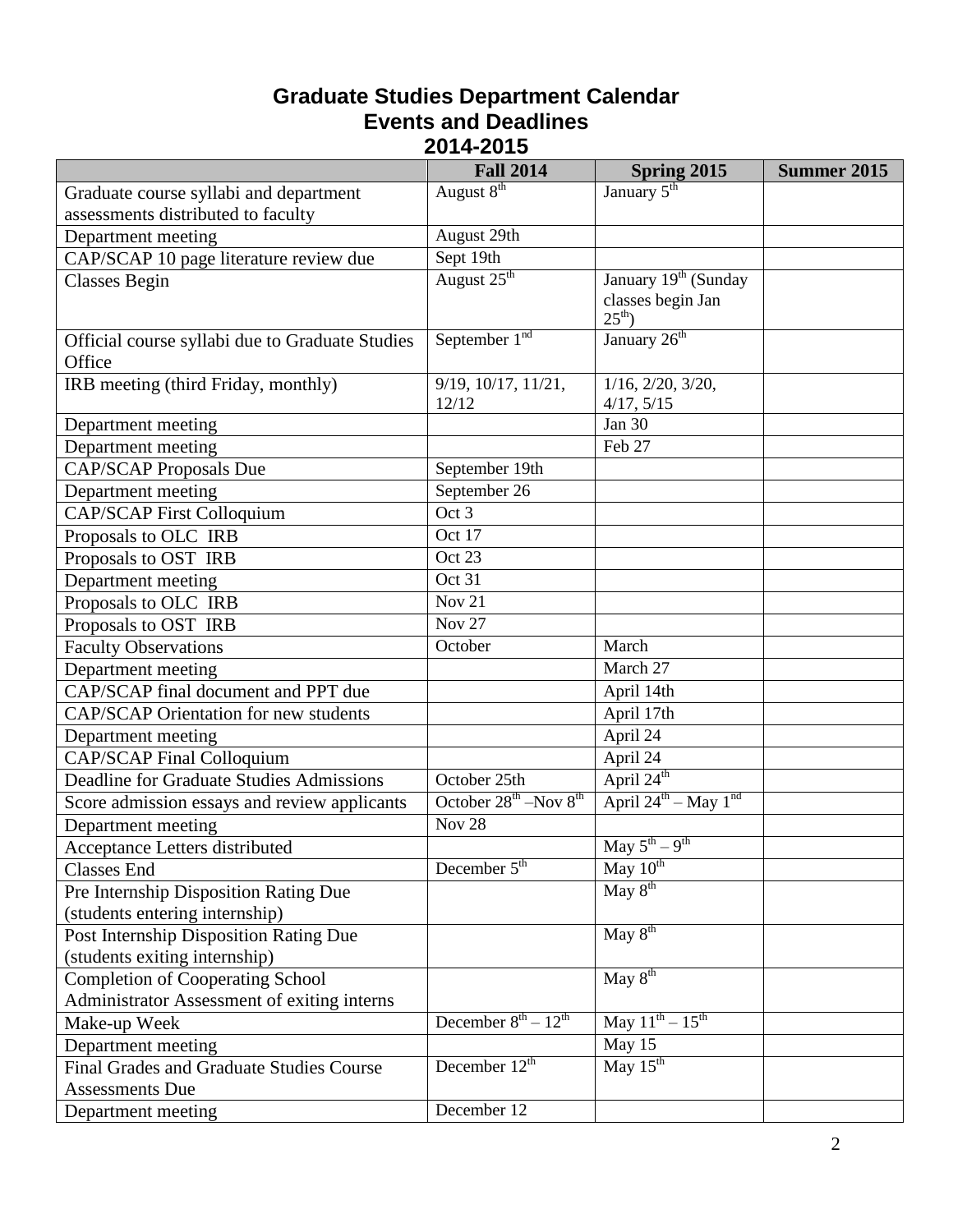| <b>Faculty Last Day</b>                     | December $15^{\text{th}}$               | May $15^{\text{th}}$                 |  |
|---------------------------------------------|-----------------------------------------|--------------------------------------|--|
| Review Candidacy applications and core      |                                         | May $25^{th} - 30^{th}$              |  |
| course grades                               |                                         |                                      |  |
| Review and score LMEA candidate's portfolio |                                         | May $26^{th} - 29^{th}$              |  |
| indicators 1, 2 & 3                         |                                         |                                      |  |
| Review LMEA/LakM student professional       | December $12th$                         | May $15^{th}$                        |  |
| course grades                               |                                         |                                      |  |
| Update LakM/LMEA student professional       | January $5^{\text{th}} - 9^{\text{th}}$ | June $3^{\text{th}} - 7^{\text{th}}$ |  |
| course grades on graduate studies database  |                                         |                                      |  |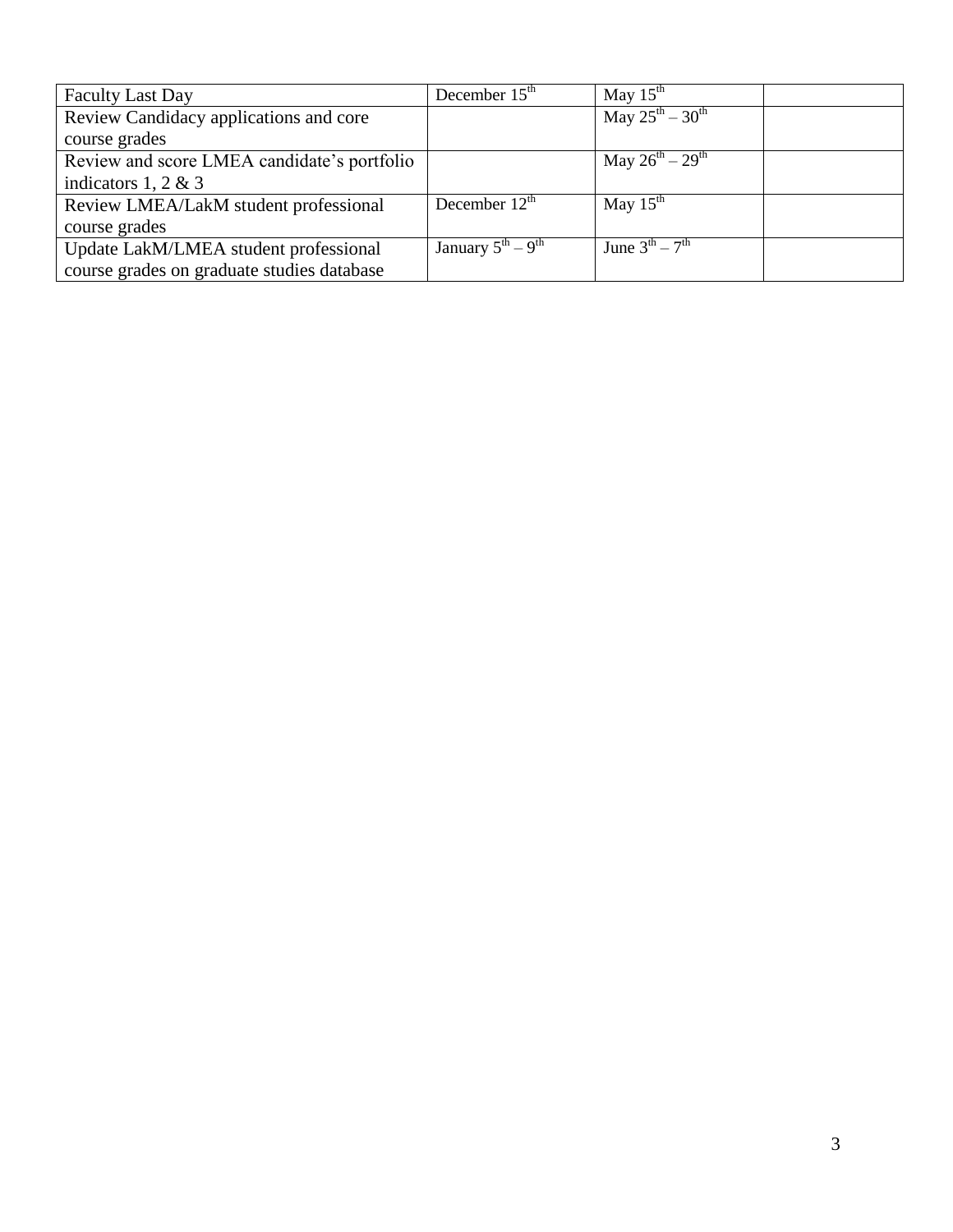#### **COLLEGE HISTORY**

Since the creation of the Pine Ridge Indian Reservation, Oglala leaders have pressed the federal government to meet the educational obligations it promised in treaties and agreements. With the advent of efforts to extend tribal sovereignty by American Indians throughout the United States came recognition by Lakotas that control of education is also the control of its destiny. On March 4, 1971, the Oglala Sioux Tribal Council exercised its sovereignty by chartering the Lakota Higher Education Center. This marked the commencement of a vision's realization which continues to evolve in the history of the Oglala Lakota.

During its non-accredited years, the college entered into agreements with Black Hills State College, University of South Dakota, and University of Colorado to "borrow" their accreditation for various associate degree programs. Students were taught on the reservation by faculty chosen by the college, but approved by the state institutions, who taught the same courses as offered in South Dakota's colleges. It was a complicated system but it met the needs of students.

The college awarded its first associate degrees in 1974. In 1978, the name of the college was changed to Oglala Sioux Community College to reflect its status as community college. In 1979, Oglala Sioux Community College became a candidate for North Central Association accreditation. The college settled into its dispersed, decentralized campus system which features college centers in each of the nine reservation districts.

In 1980, the Oglala Sioux Tribal Council allowed the college to occupy its present administrative center. Piya Wiconi is the most visible symbol of the college but the district centers are where the mission is being fulfilled.

When accreditation was granted in 1983, the degree offerings were a Bachelor's degree in Elementary Education and Associate Degrees in Education, Human Services, General Studies, Nursing, Lakota Studies, Business and Vocation fields. In subsequent accreditations by North Central in 1987, 1992, and 1994, the college has expanded its Bachelor Degrees in Lakota Studies, Human Services, and Applied Sciences, and a Master's Degree in Tribal Leadership.

At the 1983 annual retreat, OSCC underwent another name change to Oglala Lakota College to reflect its status as a four year degree granting institution and to replace the word Sioux with Lakota. Since Sioux is not a word in our language, the proper word to describe our people is Lakota.

Oglala Lakota College is governed by a 13 member Board of Trustees with membership coming from nine reservation districts, one designee from the Oglala Tribal Council, one designee from the OST President, one Council of Elders, and a student representative.

As a result of the comprehensive accreditation review in March of 1998, NCA granted continuing accreditation for all existing degrees, the Master's degree in Lakota Leadership /Management, and an added Master's Degree emphasis in Educational Administration. NCA also removed distance and site limitations.

Oglala Lakota College stands ready to meet the education challenges of the 21st Century and will continue to assume a vital role in the development of the reservation's resources, its people, and the land.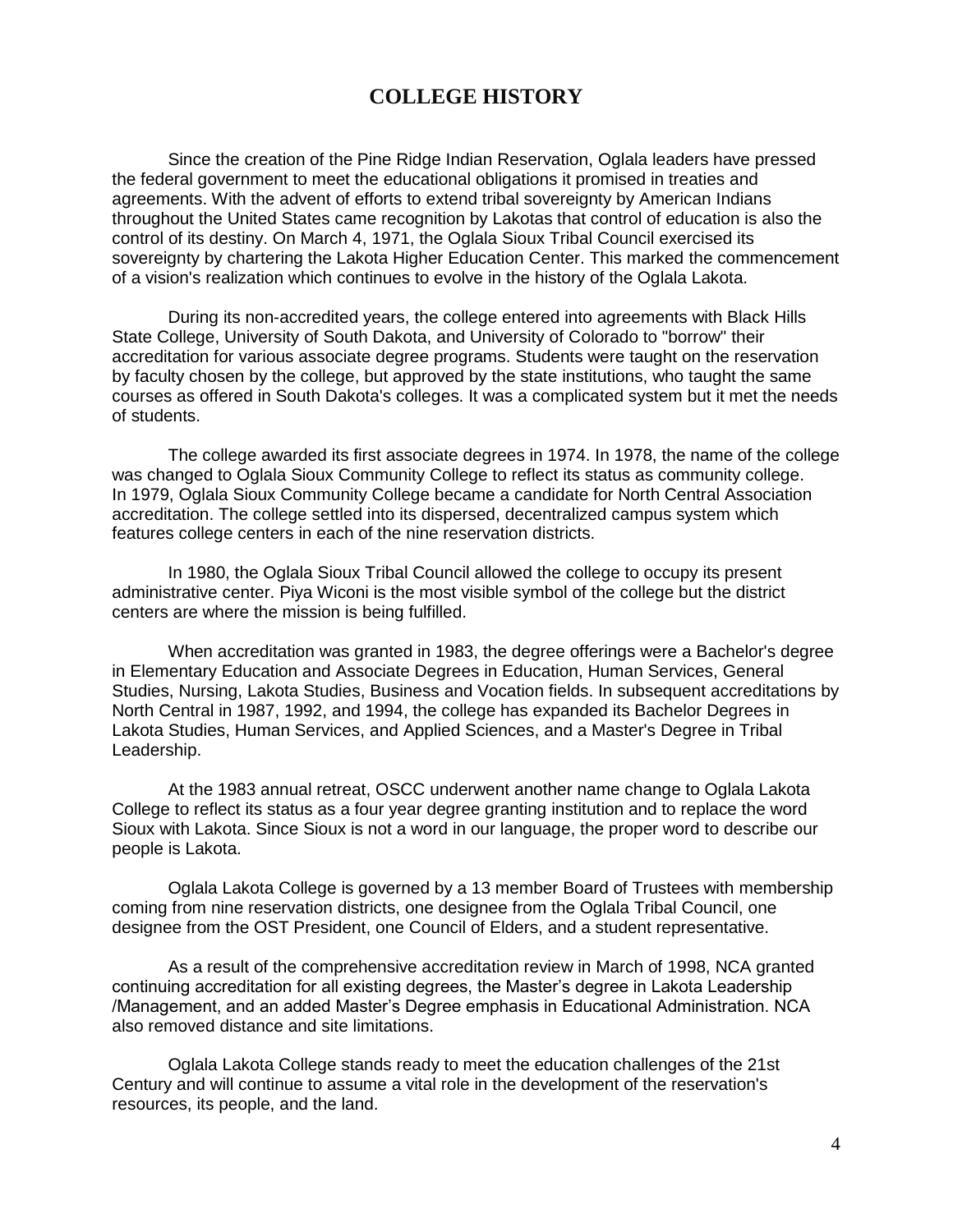Oglala Lakota College has been accredited by the North Central Association of Colleges and Schools since June 20, 1983. This accreditation has been continued and expanded in scope with each subsequent comprehensive visit.

Oglala Lakota College offers accredited degree programs and certificates. The programs in Elementary Education and in Nursing are fully approved by the State of South Dakota. Graduates of the elementary education program are certified by the South Dakota Division of Education, and graduates of the nursing program are permitted to sit for the National Council Licensing Examination (NCLEX) to become Registered Nurses. Bachelor of Social Work was accredited by the Council on Social Work Education in spring of 2010.

#### **FACILITIES**

**PIYA WICONI (Administrative Building)** (located 6 miles southwest of Kyle) **Offices For:** President, Vice Presidents, Business Office, Faculty, Financial Aid, Registrar, Community/Continuing Education, Maintenance Offices

**Woksape Tipi:** Learning Resource Center/Archives, Faculty Offices, KOLC Studio

**Vocational Ed. Building:** Agriculture Ed. Office, Applied Science Dept., Head start Office

**Math & Science Building:** Math & Science Faculty, GIS labs, Dirt & Water Labs, Chemistry Lab, Native Science Field Center, SEMAA-AEL Classroom, Meeting rooms

**Historical Center:** Historical photographs and artwork displays which chronicles the history of the Oglala Lakota from the early 1800's through the Wounded Knee Massacre in 1890. Graduates Studies and Lakota Studies Department Offices

**Multi-Purpose Building:** Athletics Department, Lakota Woglaka Wounspe (Immersion School)

**DISTRICT CENTERS** (located in the nine major reservation towns) Offices for Center Directors, Tutors, Counselors, Classrooms Most classes are held at these centers.

**He Sapa College Center:** (located in Rapid City) Offices of Center Director and Counselor, Classrooms Most classes are held at this center.

**Nursing Building:** (located in Pine Ridge Village) Offices of Nursing Program faculty and staff, classrooms Classes also held at Pine Ridge Hospital and off reservation hospitals.

**Cheyenne River College Center**: (located in Eagle Butte) Extension college center with offices for Center Director, staff, and classrooms

**Community Facilities:** Because of the size of the District Centers, classes are also held in local schools, churches, and other buildings. The cooperation and support of the entire reservation community has been a major factor in OLC's success.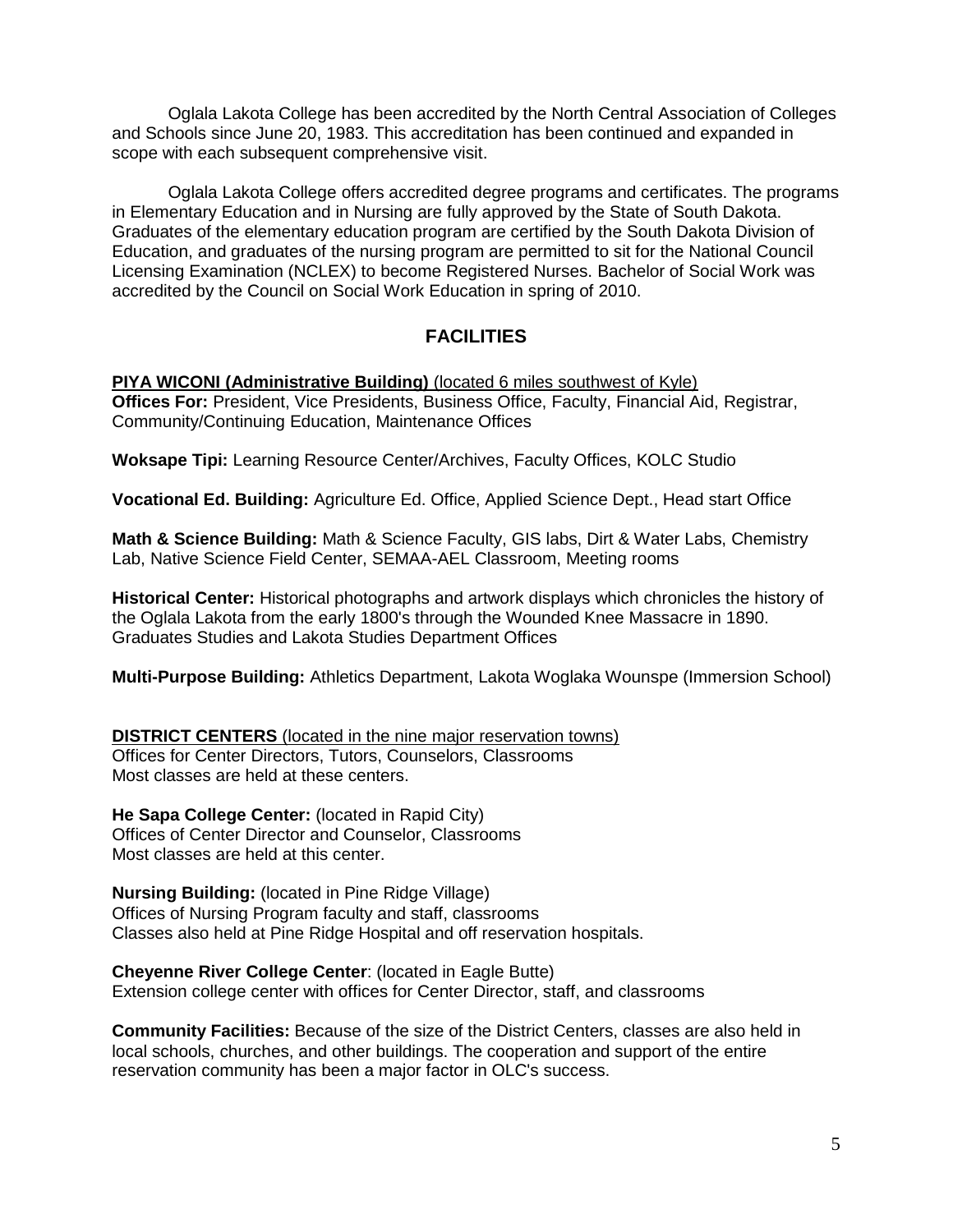#### **VISION, MISSION AND PURPOSE Wouspe Ihuniyan Hci Lakota Oyate Kin Akta Ic'ickagapi Kte lo**: **Rebuilding the Lakota Nation through Education**

Oglala Lakota College is chartered by the Oglala Sioux Tribe. Its mission is to provide educational opportunities that enhance Lakota life. These opportunities include community services, certificates, GED, Associate, bachelor, and graduate degrees. Oglala Lakota College provides a framework of excellence for student knowledge, skills, and values towards piya wiconi - a new beginning for harmony in fulfillment of aspirations and dreams. Oglala Lakota College is committed to continuous improvement and is creating Oglala Lakota University through outstanding teaching research, community service and assessment.

#### **-Tribal-**

- ❖ provides the Lakota with outstanding graduates.
- $\div$  promotes the study and practice of sovereignty.
- ❖ works with tribal entities toward building our nation.
- ❖ supports graduates in achieving meaningful work and healthy lifestyles

#### **-Cultural-**

- utilizes Lakota cultural values in all learning framework.
- celebrates Lakota culture including sacred songs and ceremonies.
- researches, studies and disseminates Lakota language, culture and philosophy.
- provides leadership to maintain and revitalize Lakota culture in a diverse and changing environment.

#### **-Academic-**

- encourages high student learning expectations through active and collaborative learning frameworks, student-faculty interaction, enriching educational experiences, research and a supportive campus environment.
- \* practices open enrollment and supports student success towards graduation.
- provides knowledge, skills and values for self-fulfillment, civic involvement, and making a living in a diverse world.
- works with other institutions and agencies to further College interests.

#### **-Community-**

- $\cdot$  supports local communities in development and in working with their educational systems
- $\div$  engages people as active, productive members of their tiospaye, communities and global networks.
- offers frameworks for leadership development in the context of communities and organizations.
- provides lifelong learning through continuing education and community activities.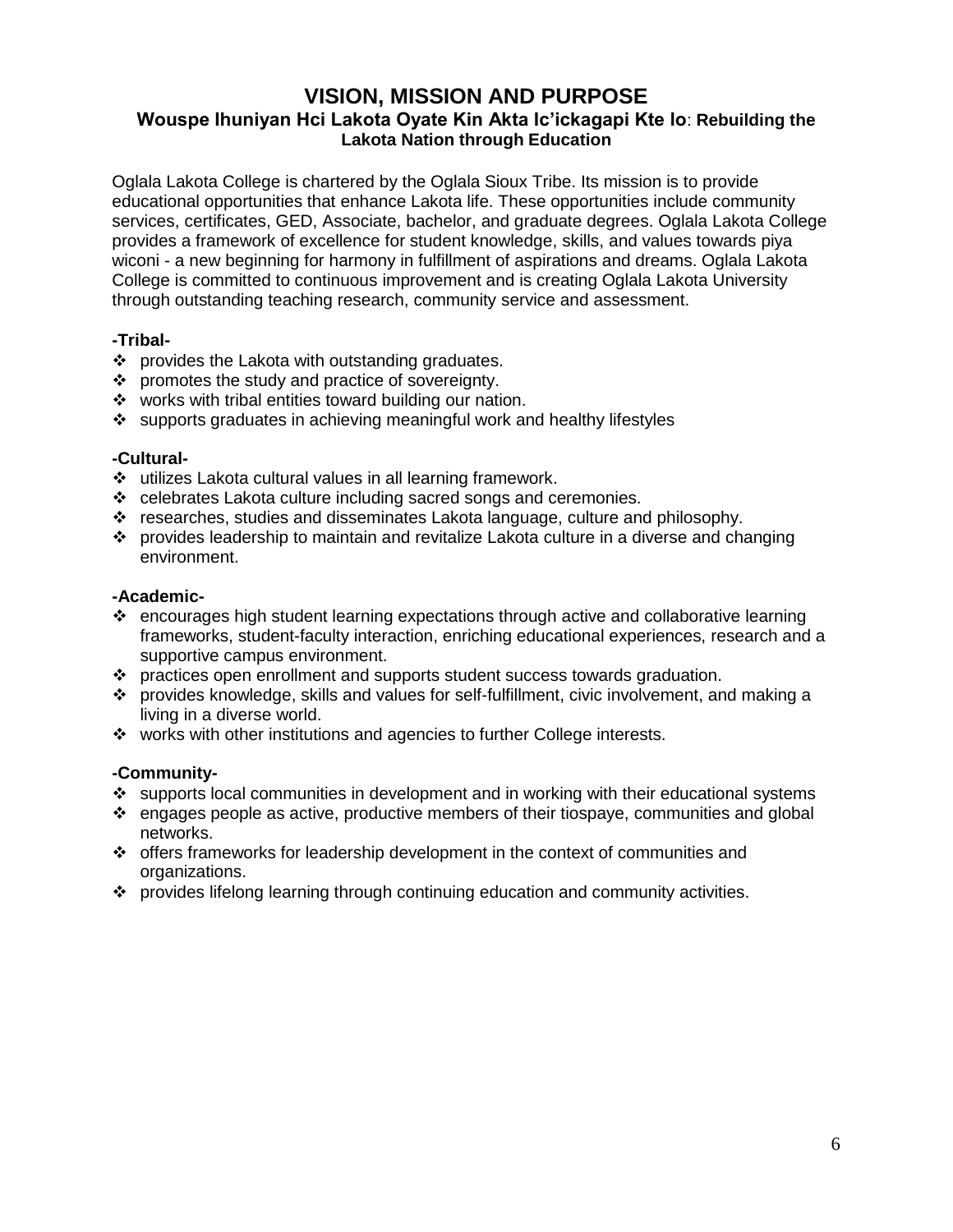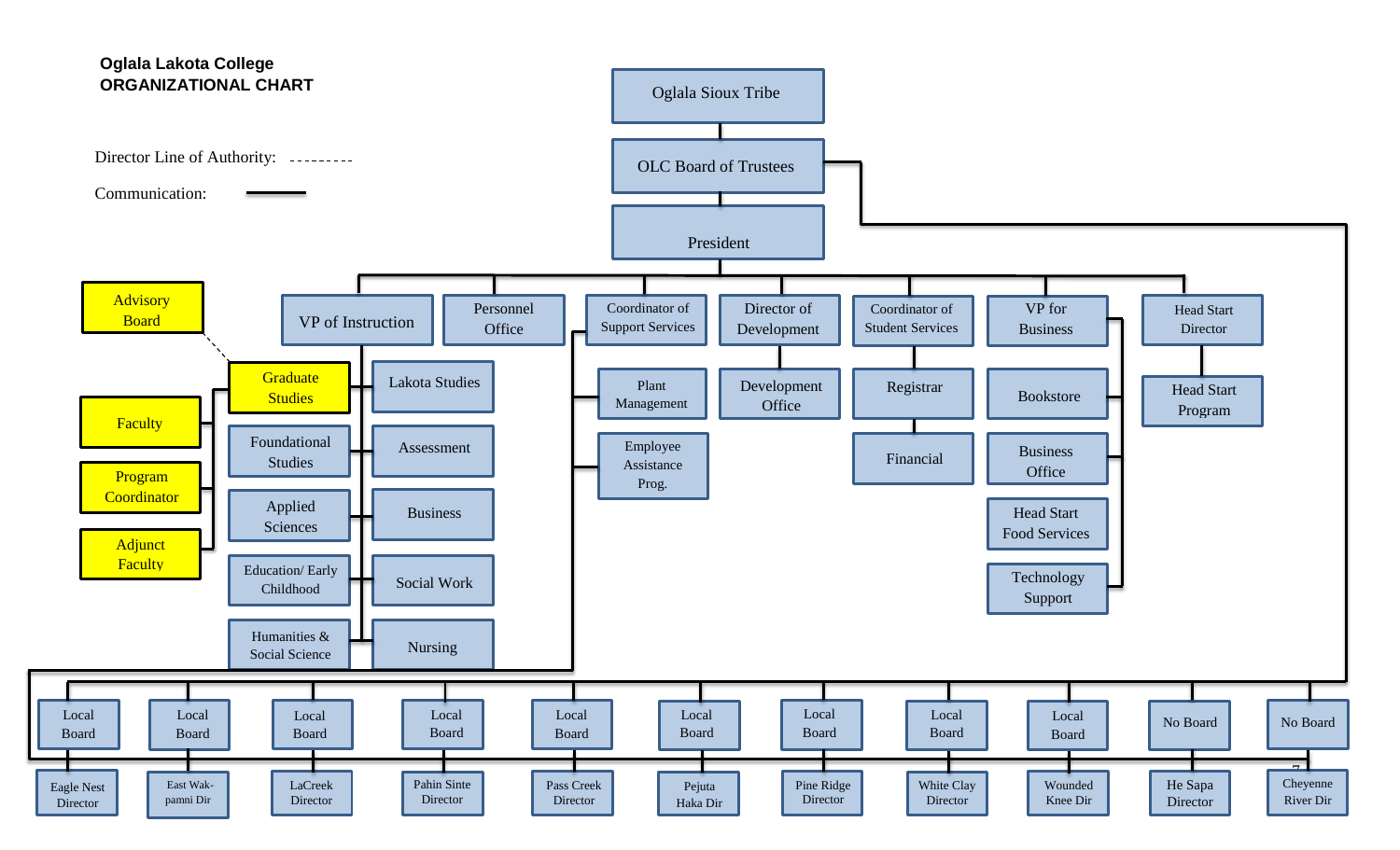#### **GRADUATE STUDIES DEPARTMENT**

#### **FOUR DIRECTIONAL CONCEPTUAL FRAMEWORK MODEL**

*Wounspe na oitancan un wolakolkiciyapi* meaning, learning Lakota ways of life in community through education and leadership, is the philosophy for the Four Directional Conceptual Framework Model. This model incorporates *Oyate IkceTatuye Topakiya Wocicala Hena Wopasi*, meaning measuring knowledge of the four directions, to capture capstone experiences for the program. The Four Directional Conceptual Framework model demonstrates the unique organization of the overall institutional structure of shared leadership and shared vision of the Oglala Lakota College correlating with all programs.



The Four Direction Model, also known as the Lakota Mental Health Model, was developed from Bear Shield et al. (2000) who utilized cultural indicators to measure human development. These indicators assist in determining the disposition of the candidate and their capabilities of acquiring content knowledge, pedagogical and professional knowledge, skills, decision making ability, and the importance of stewardship within organizations as the candidate move towards completion of the degree. The four dimensions of measurement include: 1) *Wiyohpeyata* (West) 2) *Waziyata* (North) 3) *Wiyohinyanpata* (East) 4) *Itokagata* (South). All four directions correspond equally to the four stages of growth which include spiritual, physical, intellectual, and emotional components of development. These stages balance an individual. Therefore, the Four Directional Conceptual Framework Model is grounded in the Lakota world view and cannot be separate from the intellectual component of human development. This world view is utilized in this Four Directional Conceptual Framework Model which demonstrates educational excellence and high standards within the program.

**Philosophy:** The belief of the degree program is dedicated to the reality that Lakota leaders and managers must have a foundation in Lakota beliefs, values, thought, and philosophy. Specifically, the curriculum is guided by the principle that traditional Lakota beliefs recognized a leader as someone who works for, with and among the people, rather than above them. A leader is someone who lives for the people and takes action that is for the them rather than for personal and material gain.

**Vision:** The vision of the Graduate Program is *Wolakota* within professionals as they continue in their training to become leaders and managers; Lakota leaders who will live, preserve, and continue the Lakota way of life for coming generations.

**Mission Statement:** The Graduate Program is committed to the belief that the leaders and mangers, who will take the Lakota into the  $21<sup>st</sup>$  century, must have a foundation in; Lakota language, spirituality, belief, values, thought and philosophy. Delivery of the curriculum is guided by the principle that Lakota leaders work for, with, and among the people, rather than for personal or material gain. The rigor of the program will be a source of pride for dedicated professionals. Our graduate candidates strive to demonstrate *Wolakota*, excellence and confidence as they translate theory into quality practice.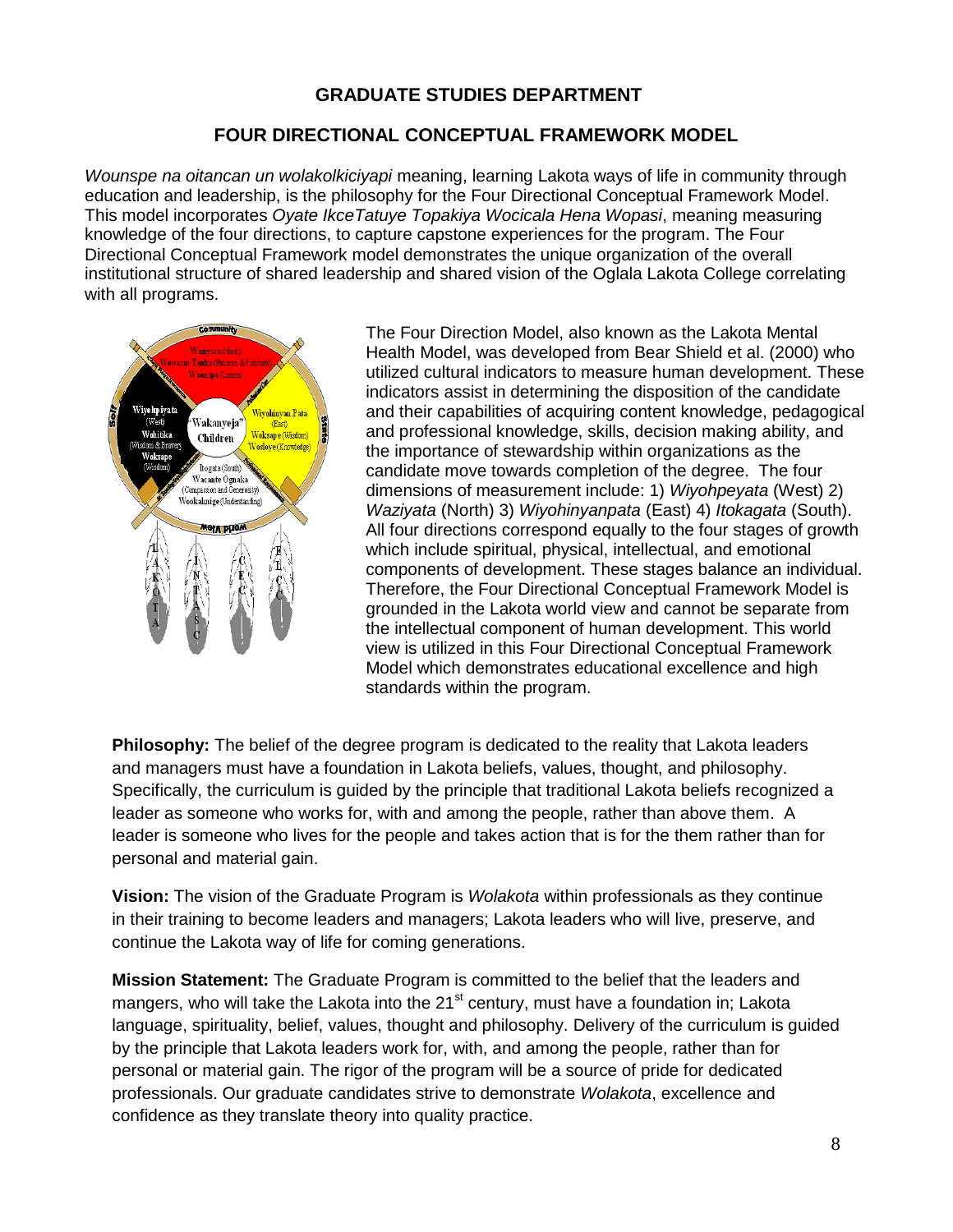**Purpose of Graduate Program:** The purpose of the Graduate Program at Oglala Lakota College is to develop individual management and leadership skills that are harmonious with Lakota values. Further, the knowledge base of the graduate program is designed to produce candidates with expanded intellectual application, independence in reading and research, using critical thinking skills in decision making, and ability to design and implement change through strategic planning.

**Goal:** To graduate leaders who are sage managers/leaders in the Lakota community.

| Learning outcomes                                                                                                                                        | Courses                                             |
|----------------------------------------------------------------------------------------------------------------------------------------------------------|-----------------------------------------------------|
| 1. Candidates will integrate their knowledge and demonstrate qualities<br>necessary for Wolakota leadership.                                             | LAKM 513, 523, 533, 543,<br>553, 563, 573, 583, 593 |
|                                                                                                                                                          | LMEA 713, 723, 743                                  |
| 2. Candidates will specify and implement how Lakota values, belief<br>systems, and life-styles of leaders and managers impact people and                 | <b>LAKM 523</b>                                     |
| societies.                                                                                                                                               | LMEA 703, 713, 723, 733, 753                        |
| 3. Candidates will recognize and practice listening, Lakota oratory skills,<br>and other appropriate methods in the expression of Lakota values.         | LAKM $543$                                          |
|                                                                                                                                                          | LMEA 703, 713, 743                                  |
| 4. Candidates will assess how historical processes of colonization affected<br>Lakota culture and the social organization of indigenous peoples. Use the | <b>LAKM 553</b>                                     |
| assessment to develop a plan of action for change.                                                                                                       | <b>LMEA 733</b>                                     |
| 5. Candidates will practice concepts of organizing communities and<br>constructing change.                                                               | LAKM 563, 543, 553                                  |
|                                                                                                                                                          | LMEA 713, 733, 753                                  |
| 6. Candidates will examine and evaluate financial management systems<br>and recommend strategies for monitoring these systems                            | <b>LAKM 573</b>                                     |
|                                                                                                                                                          | <b>LMEA 743</b>                                     |
| 7. Candidates will identify, synthesize and interpret forces that underlie<br>environmental issues using the Lakota world view of Mitakuye Oyasin.       | <b>LAKM 583</b>                                     |
| Determine how people and nature influence and affect environment,<br>community, and curriculum.                                                          | <b>LMEA 733</b>                                     |
| 8. Candidates will analyze and apply the development and implementation                                                                                  | <b>LAKM 593</b>                                     |
| process of exercising tribal rights.                                                                                                                     | <b>LMEA 723</b>                                     |
| 9. Candidates will design, interpret, and demonstrate the nature and                                                                                     | LAKM 596, 603                                       |
| significance of research, providing opportunities for application and                                                                                    | LMEA 763, 773                                       |

#### **Specific Learning outcomes of Graduate Studies Department courses**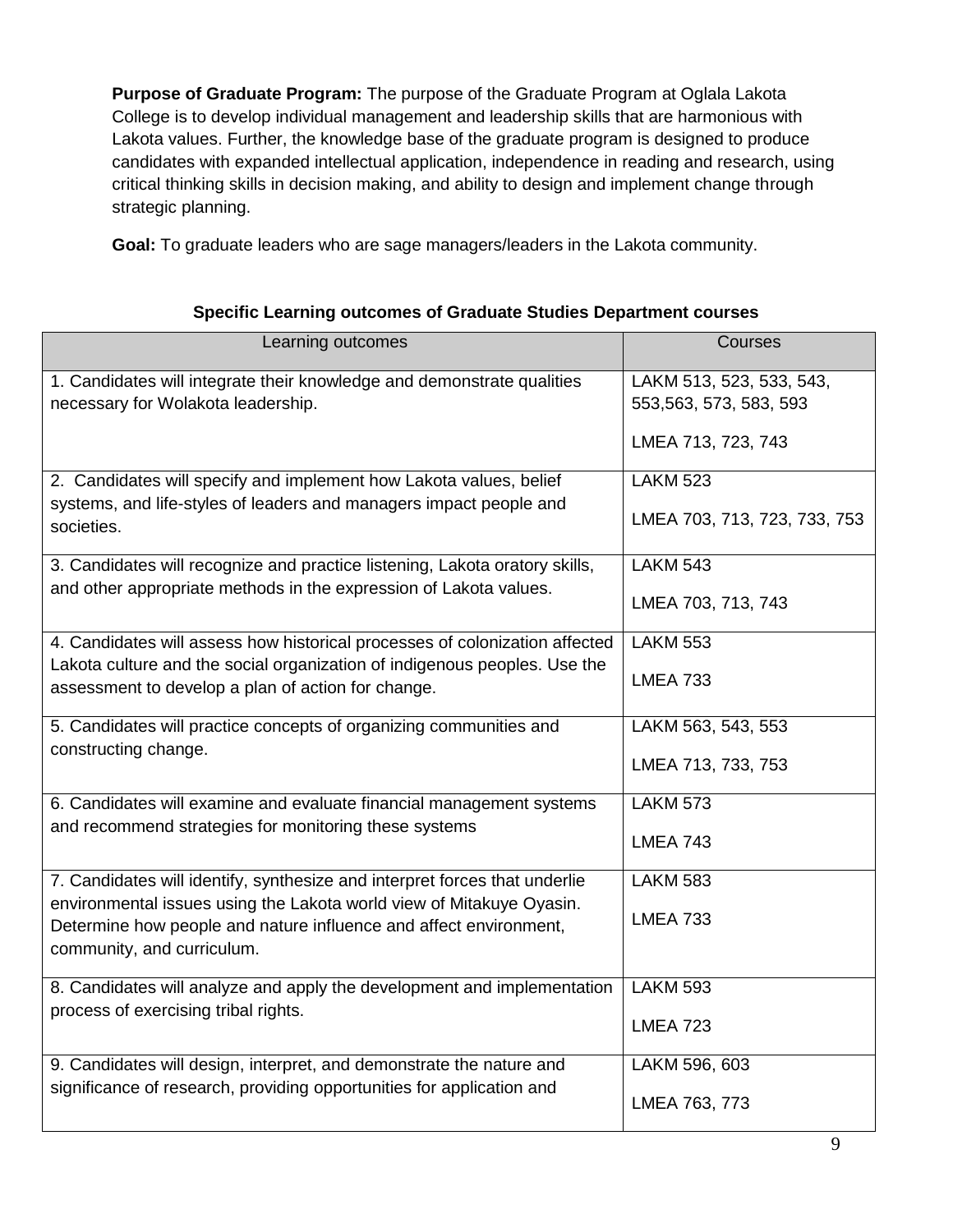| implementation in Native communities.                                                                                          |                           |
|--------------------------------------------------------------------------------------------------------------------------------|---------------------------|
| 10. Candidates will Design, implement and evaluate existing community<br>development circumstances from a Wolakota perspective | LAKM 613A I, LAKM 613B II |

#### **Graduate Studies Dispositions**

- The administrator candidate understands the disciplines and practices pedagogical skills that seek out interrelationships/interconnections understandable to their learners
- The administrator candidate uses knowledge of different cultural contexts within the community (socio-economic, ethnic, and cultural) and makes connections which are culturally responsive.
- The administrator candidate selects/modifies curriculum and adjusts teaching methodologies with the belief that all children can learn, and approaches learning opportunities with this philosophy
- The administrator candidate practices instruction and questioning strategies within the content area that engage student interest and then utilizes and encourages higher order thinking skills in their learners.
- The administrator candidate is a reflective and forecasting practitioner and values continual professional development based on studies and or research
- The administrator candidate views multi-assessment procedures as a means of monitoring their teaching methodologies and of tailoring standards and curriculum for the learner.
- The administrator candidate views the school and classroom setting as being unique to the learner and provides a learning environment that encourages ownership

#### **Graduate Studies Core Beliefs**

- Oglala Lakota College administrator candidates have an obligation to be knowledgeable in Lakota history, culture, and language
- Effective administrator candidates practice Wolakolkiciyapi and demonstrate that Lakota virtues have equal representation as core content knowledge. Wolakolkiciyapi refers to life reflection and Lakota virtues can be viewed as universal character traits-
- Community involvement and collaboration among stakeholders is essential to the learning experience
- Effective administrators possess strong core academic knowledge as well as pedagogical/management skills and strategies within their professional field
- Learning opportunities need to be constructed according to the students' developmental levels
- Active engagement of students is essential to the learning process
- Communication and technology can enhance learning opportunities and daily operations within an educational system
- Educational theory and philosophy are important to learning outcomes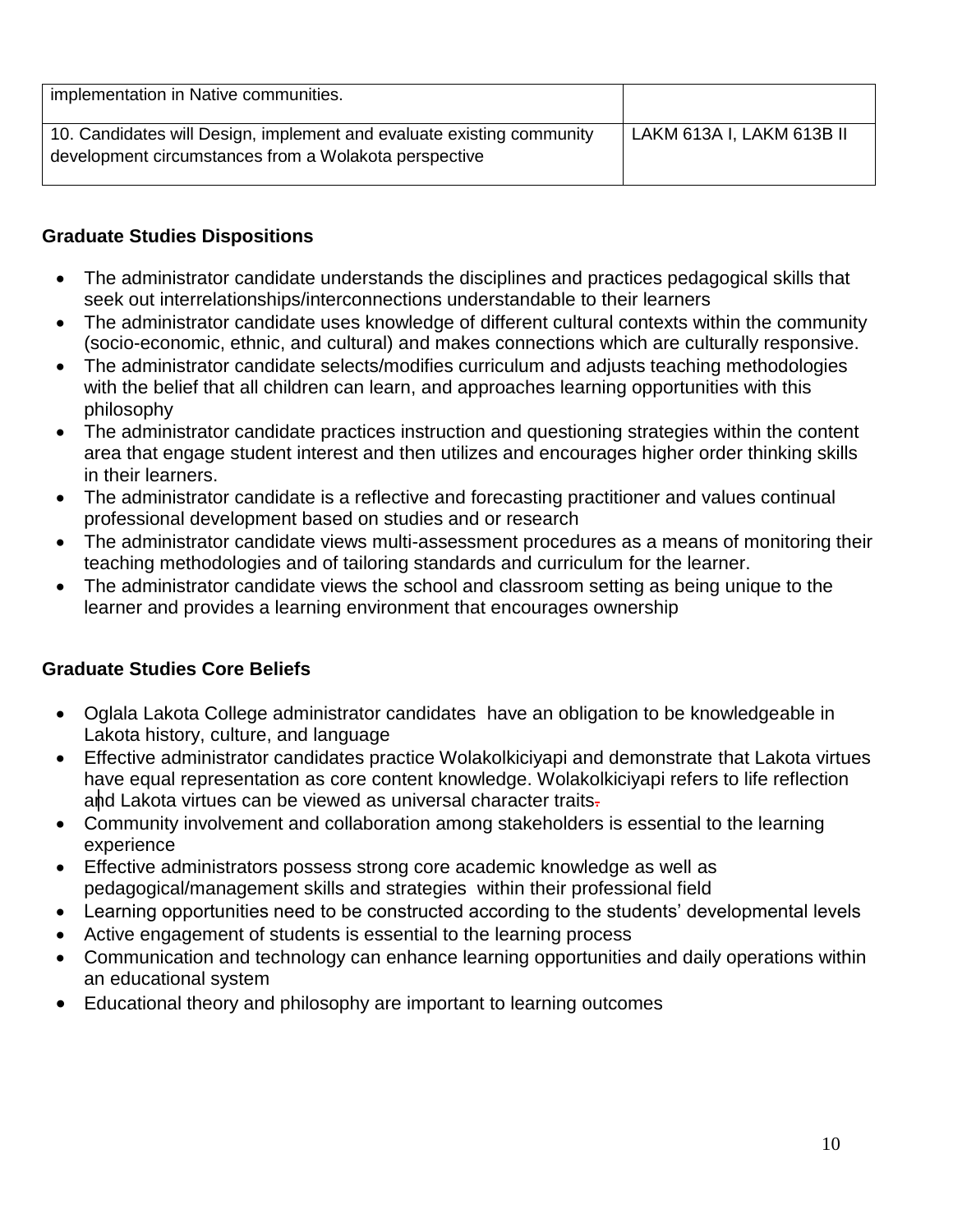#### **South Dakota State Competencies (SDSC) and the Educational Leadership Constituent Council (ELCC)**

The above Learning outcomes of Graduate Studies Department Lakota Leadership and Management: Education Administration degree program(LMEA) are designed to meet the following state and specialized professional accreditation, and to reinforce the Lakota standards of Lakota Leadership and Management emphasized in the Four Directional Model of Bear Shield et. al (2000).

Lakota Standards (see Graduate Studies Four Directional Model listed below).

South Dakota State Administrative Rule § 24:53:08:01 inclusive. South Dakota State Competencies §24:53:04, §24:53:05, and §24:53:06 inclusive.

ELCC Standards see Educational Leadership Constituents Council, National Policy Board for Educational Administration (2002) *Standards for advanced programs in educational leadership for principals, superintendents, curriculum directors, and supervisors*.

#### *WIYOHPIYATA* **(West) - Admission/Entrance Requirements**

*Wiyohpiyata,* meaning the cardinal direction of west, is represented by the color black. The cycle begins in the west and continues clockwise. This direction is also known as the *Wakinyan Oyate,* meaning Thunder Nation, who teaches us that we must be courageous to overcome obstacles and difficulties in life (Bear Shield, et al, 2000). Graduate students are required to demonstrate *Wowacin Tanka,* meaning fortitude, *Wohitika,* meaning courage and bravery, as well as *Woksape,* meaning wisdom. Entering graduate students must endure and balance dayto-day obstacles of a family, geographical location, financial and personal responsibilities. The completion of the necessary core requirements for Graduate Studies Program(s) requires fortitude, courage and wisdom. Therefore, this is the starting point and the first stage of the entering graduate students' educational journey toward becoming a "Masters Candidate" and program completion.

#### **Admission/Entrance Requirements**

The Oglala Lakota College Graduate Studies program will take applications one time per year for fall entering students in both degree programs. Applications are due the last Friday in April, the spring semester before anticipated fall entry. Late applications will be reviewed for the next academic year. Graduate must attend Graduate Studies orientation prior to beginning plan of study.

To make preadmission status requires students to complete the graduate application and attach official college transcripts specifying the date the undergraduate degree was conferred. Students who wish to be admitted to a graduate degree program must have a baccalaureate degree from an accredited institution, pay the \$15.00 application fee, and submit the necessary documents listed below defined by the graduate program (s). Official documents must be sent directly to the Graduate Studies Department: Attention Graduate Studies Admissions, P.O. Box 490, Kyle, SD 57752.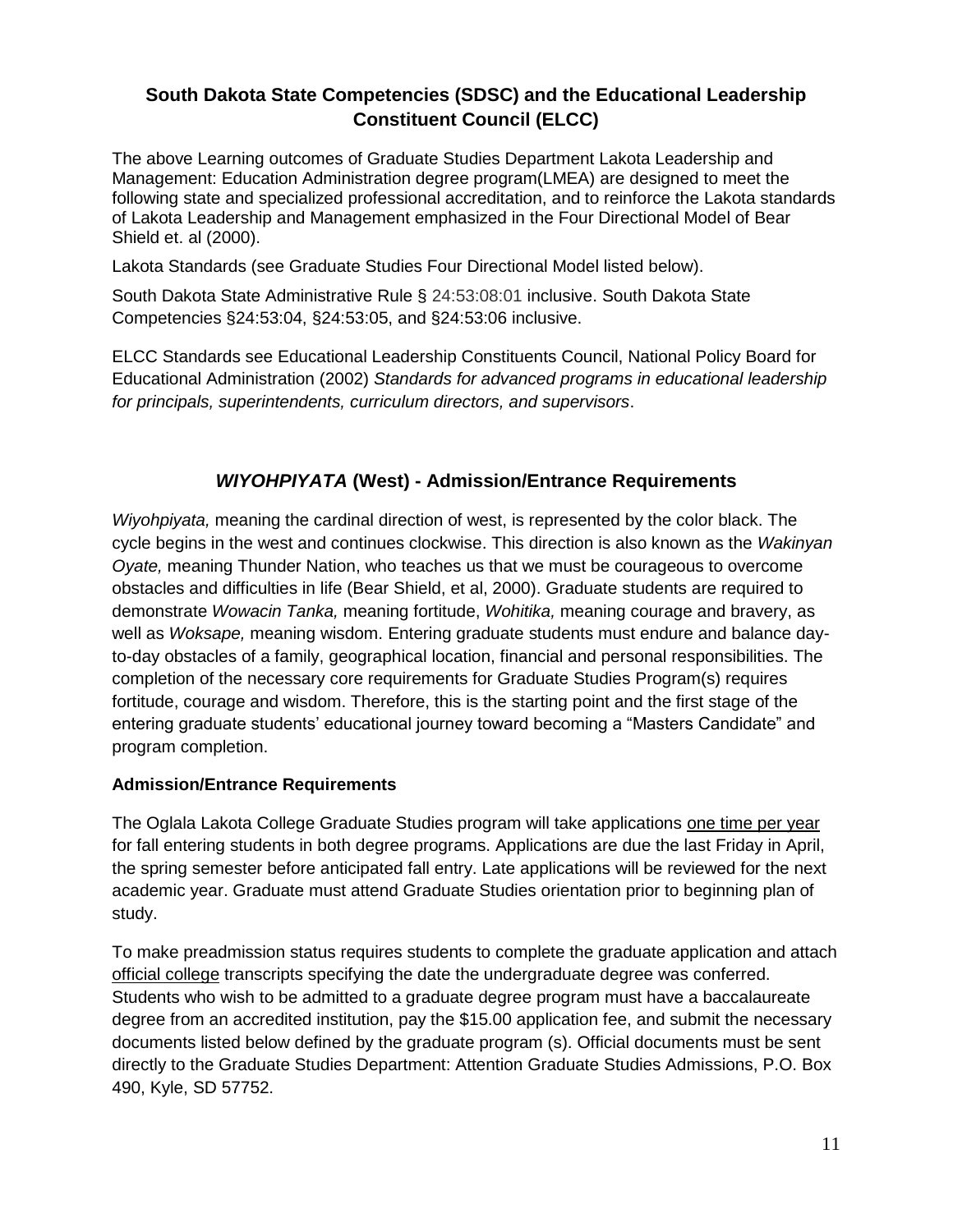#### **Lakota Leadership and Management:**

- 1. Must have a bachelor's degree from a regionally accredited institution.
- 2. Must have a 2.5 GPA with 3.0 in undergraduate major field
- 3. Must have a 3.0 GPA in all undergraduate Language Arts course work.
- 4. Submit degree of Indian blood or required lineage form (if applicable)
- 5. Submit Resume
- 6. Provide three reference letters describing the following;
	- a. Define why you would be an excellent candidate in the Lakota Leadership and Management Graduate Program distinguishing your Lakota Leadership disposition, and ethics.
	- b. Elaborating on your civic engagement with community.
- 7. Two writing samples demonstrating the use of APA writing style.
	- a. Autobiography highlighting life experience supporting yourself as an excellent candidate as a Lakota Leader in Lakota Leadership and Management. What experiences shape your decision to become a Lakota Leader?
	- b. Philosophy/Vision of leadership emphasizing civic engagement regarding current issues in native communities serving native populations.
- 8. Participate in Graduate Studies Orientation.
- 9. Complete disposition rating survey.

#### **Lakota Leadership and Management: Education Administration**

- 1. A bachelor's degree from a regionally accredited institution.
- 2. A 2.5 GPA with 3.0 in undergraduate major field.
- 3. A 3.0 GPA in all undergraduate Language Arts course work.
- 4. Degree of Indian blood or required lineage form (if applicable)
- 5. Resume
- 6. Submit copy of current teaching certificate in elementary or secondary education.
- 7. Three reference letters identifying the following;
	- a. Define why you would be an excellent candidate in the Lakota Leadership and Management Graduate Program distinguishing your Lakota Leadership disposition, and ethics.
	- b. Verify your 3 years teaching experience as a certified teacher.
	- c. Verify additional educational experiences within an education system.
	- d. Elaborating on your civic engagement with community.
- 8. Two writing samples using APA writing style.
	- c. Autobiography highlighting life experience supporting yourself as an excellent candidate as an Education Lakota Leader in Lakota Leadership and Management. What experiences shape your decision to become a Lakota Leader in Education Administration?
	- d. Philosophy/Vision of educational leadership emphasizing civic engagement regarding current issues in native communities serving native populations.
- 9. Participate in Graduate Studies Program Orientation
- 10. Participate in Portfolio seminar.
- 11. Complete disposition rating survey

Students must meet graduate expectations for admission in writing, reference letters, and meeting degree requirements. Students who do not meet writing expectations or meets with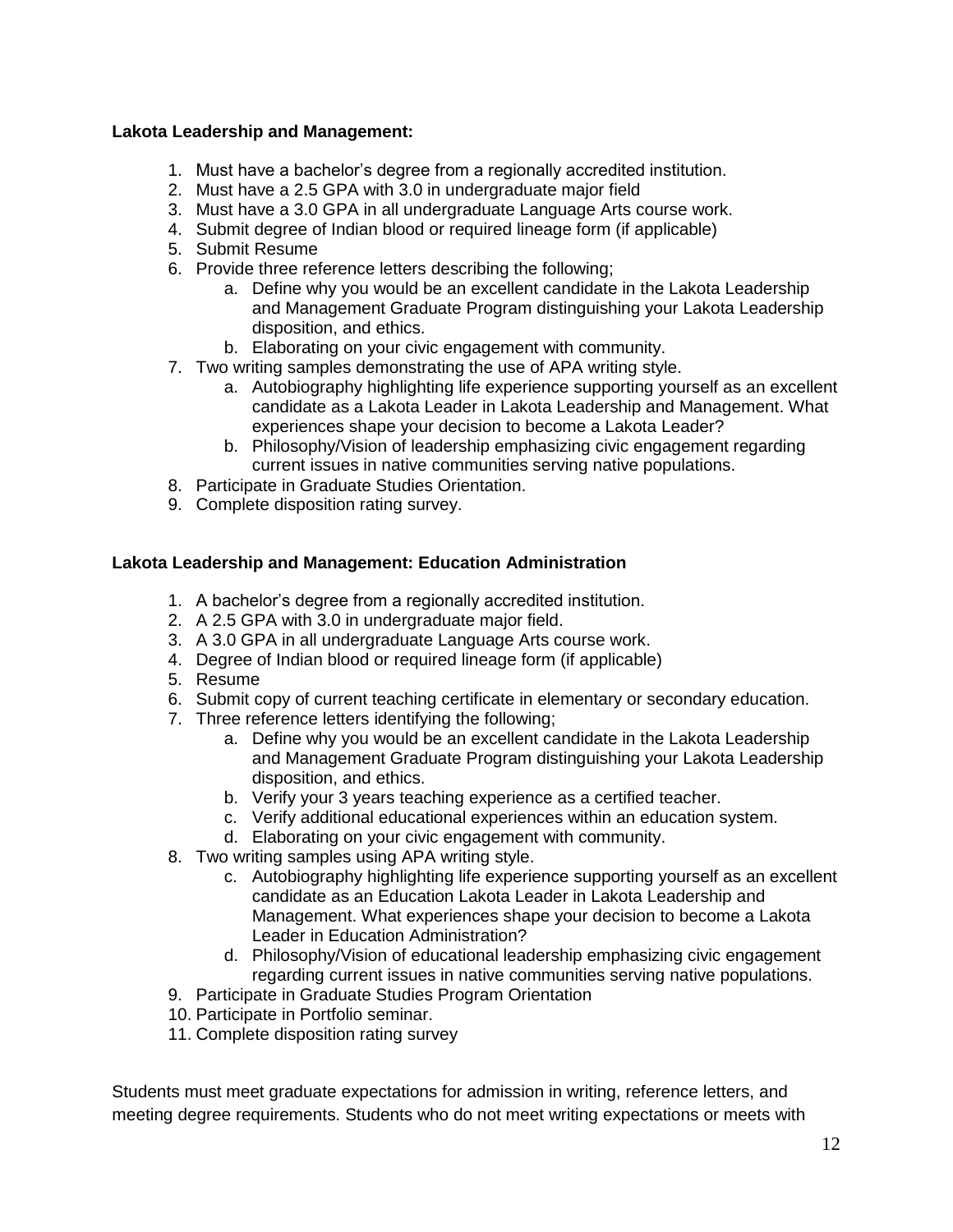weaknesses must successfully complete the LakM 503 Introduction to Graduate school seminar and resubmit writing samples when reapplying for admission. Writing samples must meet Graduate program expectations before entrance into the core courses.

Students may enroll in graduate core courses LakM 603, LakM 513, LakM 533 after they have made application for graduate study and are accepted into the Oglala Lakota College Graduate Program (s) as preadmission status. Students will not be considered for enrollment into any of the core courses as a degree seeking student until all documents listed above are received. The student file will be considered incomplete.

#### **Lakota Leadership/Management Core course descriptions**

Students must successfully complete the core courses: LakM 613, LakM 633 and LakM 603 and meet Candidacy requirements as defined by each Graduate Program (s) in order to become a "Master Candidate" in the specified degree to enter into the Waziyata, the direction of the North. Course work is to be taken sequentially.

#### **LakM 603 Wowapi Woecun Na Wounspe Wankatuyahci Glustanpi Kte Kin Hena (Research, Writing, and Statistics for Graduate Work)**

This course is designed for new graduate students. The purpose of the course is to provide students an introduction to graduate study developing specific writing skills and a knowledge base needed to be successful in the graduate program, i.e. formulating the question, developing hypothesis, developing a project model, reviewing literature, data collection, technical writing using APA style, and adapting research to appropriate audiences. This course will emphasize Lakota values of honesty, courage, and fortitude. Lakota language will be spoken as much as possible during class hours. 3 graduate credits

#### **LakM 613 Lakota Woitancan Na Wokicanye Kin Un Oegleyapikte (Lakota Foundations for Leadership/Management)**

This course is the introductory course to the graduate program. Students will explore Lakota philosophy and theology, the foundation of Lakota leadership/management. Students will examine Lakota Leadership and management strategies by studying contemporary and historical Lakota leaders and managers' strategies, thereby developing their own management strategies to address the unique environment of the reservation. Lakota values emphasized in this course are: respect, generosity, and humility. Lakota language will be spoken as much as possible during class hours. 3 graduate credits

#### **LakM 633 Tiospaye (Lakota Social Organization)**

This course is an in-depth analysis of Lakota political, economic, religious system, and a strong emphasis on interpreting the relationships between various aspects of Lakota social organization and Lakota leadership and management practices. This course will emphasize the Lakota values of respect and humility. Lakota language will be spoken as much as possible during class hours. 3 graduate credits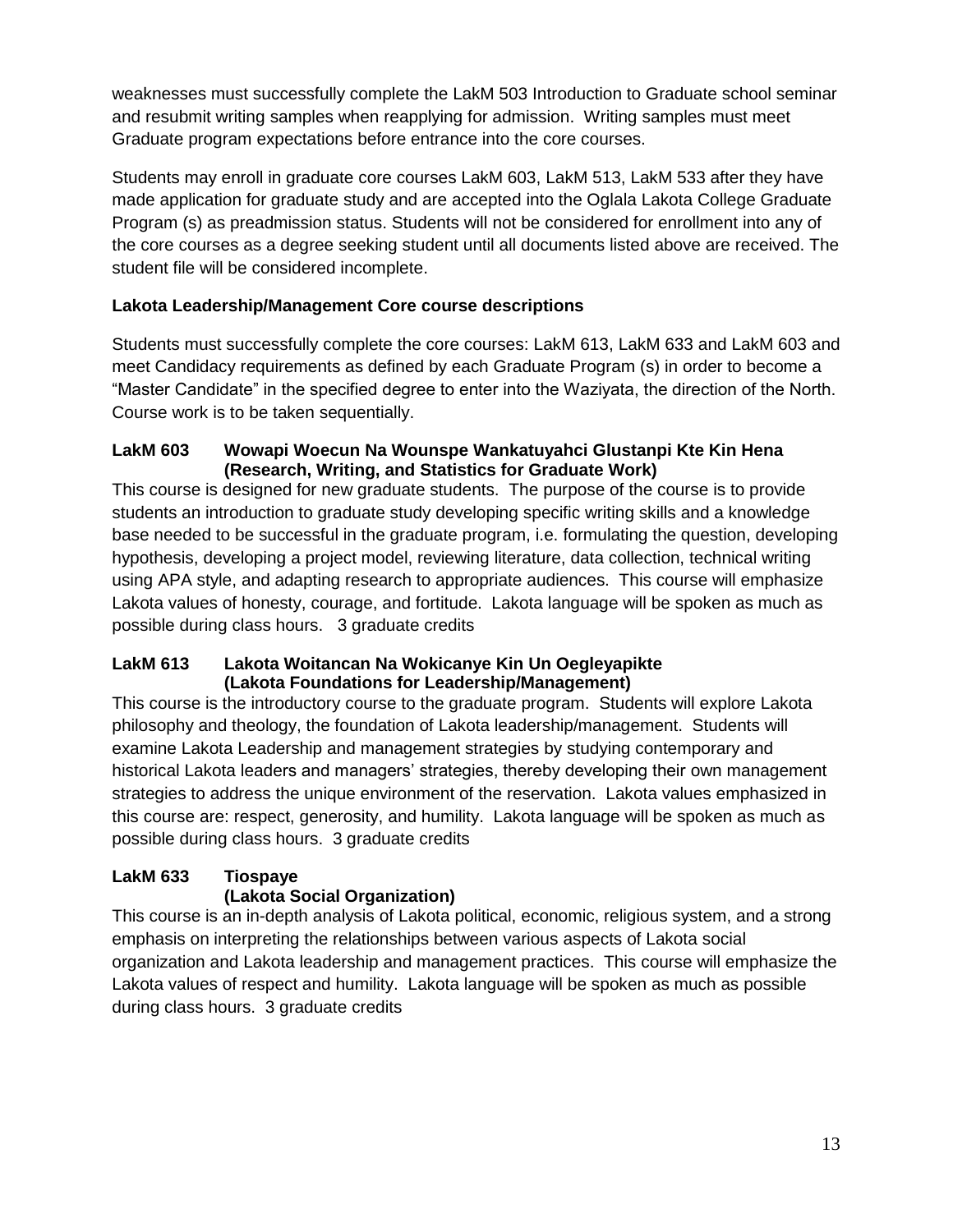#### *WAZIYATA* **(North) – Candidacy/Professional Core Requirements**

*Waziyata*, the cardinal direction of the north, is represented by the color red. This direction is also known as the *Tatanka Oyate,* meaning Buffalo Nation, who brings us the laws, beliefs, and teachings. These teachings provide the basis for Lakota identity and importance of living a good, productive life (Bear Shield, et al, 2000). Within the profession, students need a solid theoretical base for understanding of laws, beliefs, and teaching in order to transition as a "Master Candidate". These skills are needed to become proficient within their field of study. Candidates are required to demonstrate *Wowacin Tanka,* meaning patience and fortitude, as well as *Woonspe,* meaning lessons, during this stage.

Graduate students must complete candidacy application and meet Graduate degree requirements 30 days following the successful completion of the core courses: LakM 613, 633, 603, to become a *Master Candidate* in their chosen degree area. When students are considered a *Master Candidate* within their degree, they can proceed toward completion of their professional core requirements. Candidates must maintain candidacy status throughout their program.

#### **Candidacy requirements of Lakota Leadership/Management Degree:**

The following documents are needed to apply candidacy and maintain *Master Candidate* status within the Lakota Leadership/Management program plan of study.

- 1. Submit candidacy application.
- 2. Complete disposition rating survey.
- 3. Submit OLC IRB approved training certificate (National Institute on Health [NIH] one line training at [http://phrp.nihtraining.com/users/login.php.](http://phrp.nihtraining.com/users/login.php)
- 4. Successfully complete the core courses LakM 613, 633, & 603 with a B or better.
- 5. Maintain the following degree requirements of Lakota Leadership and Management;
	- a. Have and maintain a 3.0 GPA or higher for program of graduate study.
		- b. Successfully complete courses with a B or better.
		- c. Participate in student assessment for Lakota Leadership and Management.
		- d. Complete program requirements within five years of entrance.
		- e. Complete Capstone Option 1: LakM 706 or Option 2: LakM 703A and LakM 703B two years after the completion of 30 credit hours of the required core and professional courses.
		- f. Participate in graduate seminars.

#### **Candidacy requirements of Educational Administration Emphasis**

The following documents are needed to apply candidacy and maintain *Master Candidate* status within the Lakota Leadership/Management: Education Administration program plan of study:

- 1. Submit candidacy application.
- 2. Complete disposition rating survey.
- 3. Submit OLC IRB approved training certificate (National Institute on Health [NIH] on line training at<http://phrp.nihtraining.com/users/login.php>
- 4. Successfully complete the core courses LakM 613, 633, & 603 with a B or better.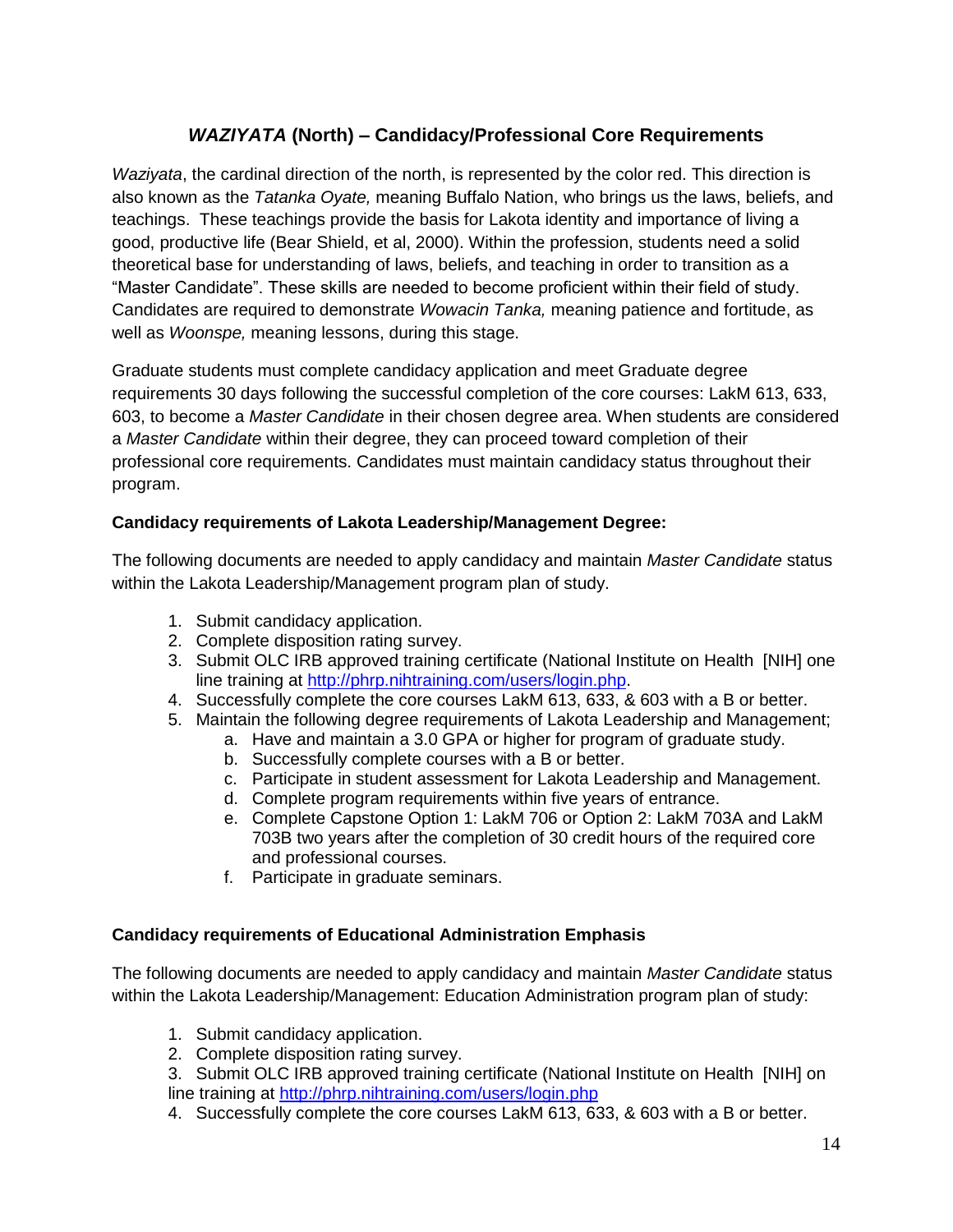- 5. Re-submit copy of current teaching certification.
- 6. Complete appropriate indicators in Portfolio as scheduled.
- 7. Meet requirements for the Elementary Principal or Secondary Principal certification;

#### **a. Elementary Principal**

- i. A bachelor's or Master's educational degree from a college or university approved for teacher education as defined in §24:53:04 inclusive.
- ii. Three years of verified teaching experience at the elementary level on a valid elementary teachers certification or another endorsement which includes elementary grades.
- iii. Internship specific to job responsibilities of the K-8.

#### **b. Secondary Principal**

- i. A bachelor's or Masters educational degree from a college or university approved for teacher education as defined in §24:53:04 inclusive.
- ii. Three years of verified teaching experience at the secondary level on a valid secondary teacher certificate or another endorsement, which includes secondary grades.
- iii. The completion of an approved program for secondary principals at an accredited college or university.
- iv. Internship specific to job responsibilities of the 9-12.
- 8. Maintain the following degree requirements of Education Administration:
	- g. Have and maintain a 3.0 GPA or higher for program of graduate study.
		- h. Successfully complete courses with a B or better.
		- i. Attend and participate in portfolio and graduate seminars.

j. Must maintain current valid teaching certification to remain in candidacy status.

k. Complete portfolio indicators and upload artifacts as indicators of success in program and transition.

l. Must meet expectations or exceed expectations of the Comprehensive portfolio to ensure ELCC standards are met.

m. Complete Capstone/Internship experience LMEA 796 two years after the completion of 30 credit hours of the required core and professional courses.

n. Complete program requirements within five years of entrance.

#### *WIYOHINYANPATA* **(East) - Professional Requirements**

*Wiyohinyanpata*, the cardinal direction east, is represented by the color yellow. This direction is also known as the *Hehaka Oyate*, or Elk Nation who possess *Woksape,* meaning wisdom encompassing survival skills, a sense of destiny, and vision for the future. These teachings are to be modeled by *Ikce Wicasa* meaning the common man (Bear Shield, et al, 2000).This is the third stage fulfilling the professional requirements as *Master Candidate*. Candidates depend upon survival skills, which include the constructs of appropriate vision for self, the educational community of learners and the community; then begin to demonstrate professional wisdom within their profession.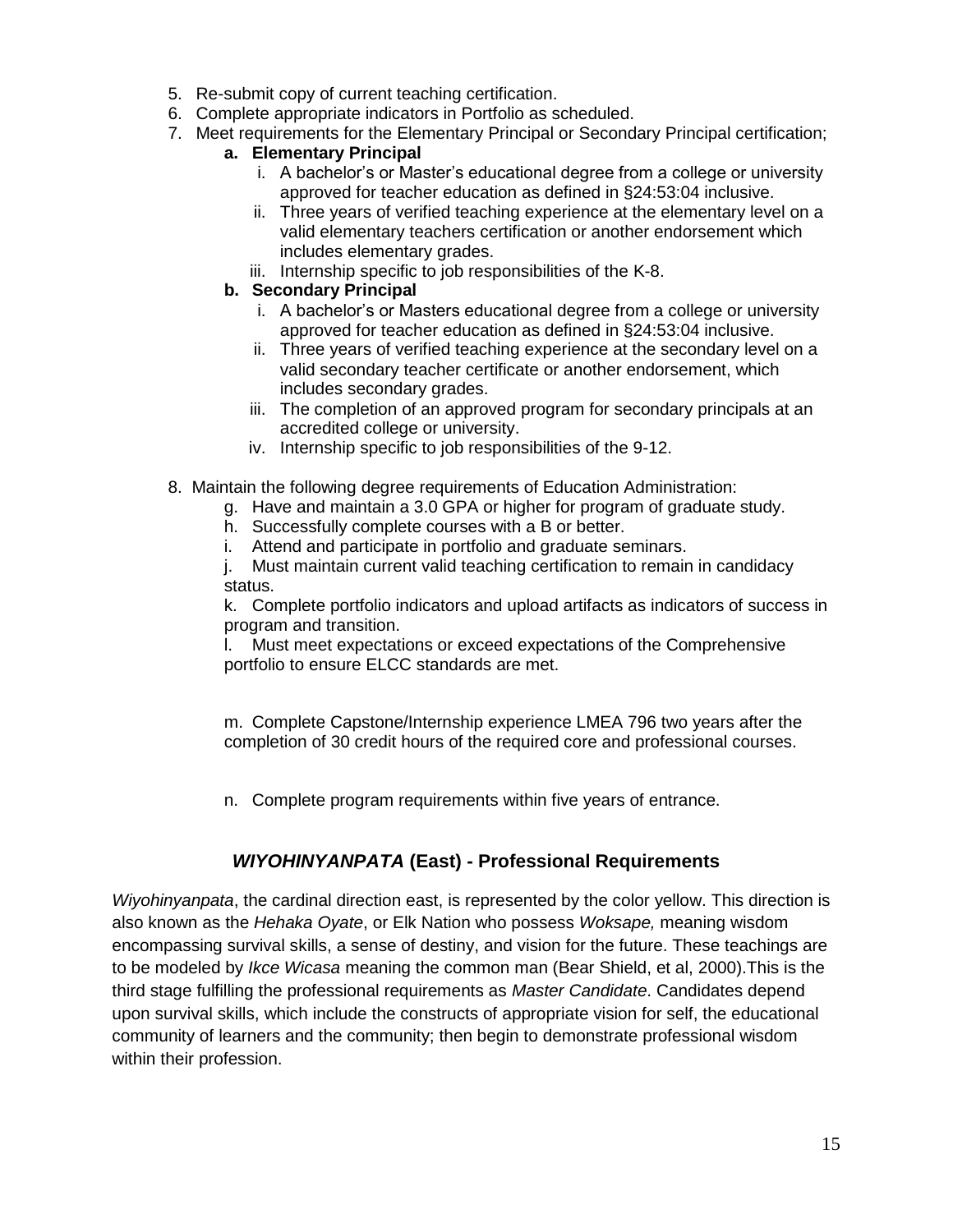#### **Lakota Leadership/Management professional course descriptions**

#### **LakM 623 Lakota Woitancan Na Wowasi Icicakagapikte (Lakota Leadership and Professional Development)**

This course is designed for candidates to examine values, belief system, and life style to gain an understanding of and to determine their leadership style. Candidates will analyze leadership to determine the impact they have on society. Finally, Candidates will study leadership styles and develop strategic plan(s) for professional development. The course will emphasize Lakota values: respect, courage, humility, and generosity. The Lakota language will be spoken as much as possible during class hours. Prerequisite: LakM 603, LakM 613, LakM 633. 3 graduate credits

#### **LakM 643 Lakota Woitancan Un Woglaka Unspe Iciciyapikte (Lakota Leadership Communication Skills)**

This course is designed to furnish candidates an awareness of, to gain knowledge of, and to practice listening skills, Lakota oratory, and appropriate methods of expression of Lakota values. It will examine and explore non-defensive and non-offensive speaking styles, oral advocacy, and working within conflict situations. Further an in-depth study of skills in decision making, self-expression, consensus building techniques and strategies of negotiation. Finally, a comparison and contrast of combative communication styles of communication with the Lakota style of communication. This course will emphasize the Lakota value of respect The Lakota language will be spoken as much as possible during class hours. Prerequisite: LakM 603, LakM 613, LakM 633. 3 graduate credits

#### **LakM 653 Wowasake Na Tiospaye Wounspe (Power and Community)**

The principle objectives of this course are to assess how historical processes associated with European expansion and colonization have affected the culture and social organization of indigenous peoples, and to discuss ways of using assessment to form action for change. Further, study into the effects of the market system, of missionizing, of integration into the capitalist world system, and of colonization, on community life. Final study will include an examination of past and ongoing resistance and struggle of indigenous and oppressed people in North and South America to protect their communities, preserve their cultures, and to achieve self-determination. The course will emphasize the Lakota values of respect, humility and courage. The Lakota language will be spoken as much as possible during class hours. Prerequisite: LakM 603, LakM 613, LakM 633. 3 graduate credits

#### **LakM 663 Tiyospaye Okolakiciye Wounspe (Community Organizing)**

Course content is a critical examination of the process of organizing communities and achieving community change. This course will emphasize Lakota values: respect and courage. The Lakota language will be spoken as much as possible during class hours. Prerequisite: LakM 603, LakM 613, LakM 633. 3 graduate credits

#### **LakM 673 Maza Ska Okicanye Wounspe (Financial Management)**

A course designed to develop understanding of and the ability to monitor financial management systems. Focus: Budgets and business management accounting for nonprofit and profit organizations, audit analysis and spreadsheets and Indian School Equalization Program (ISEP).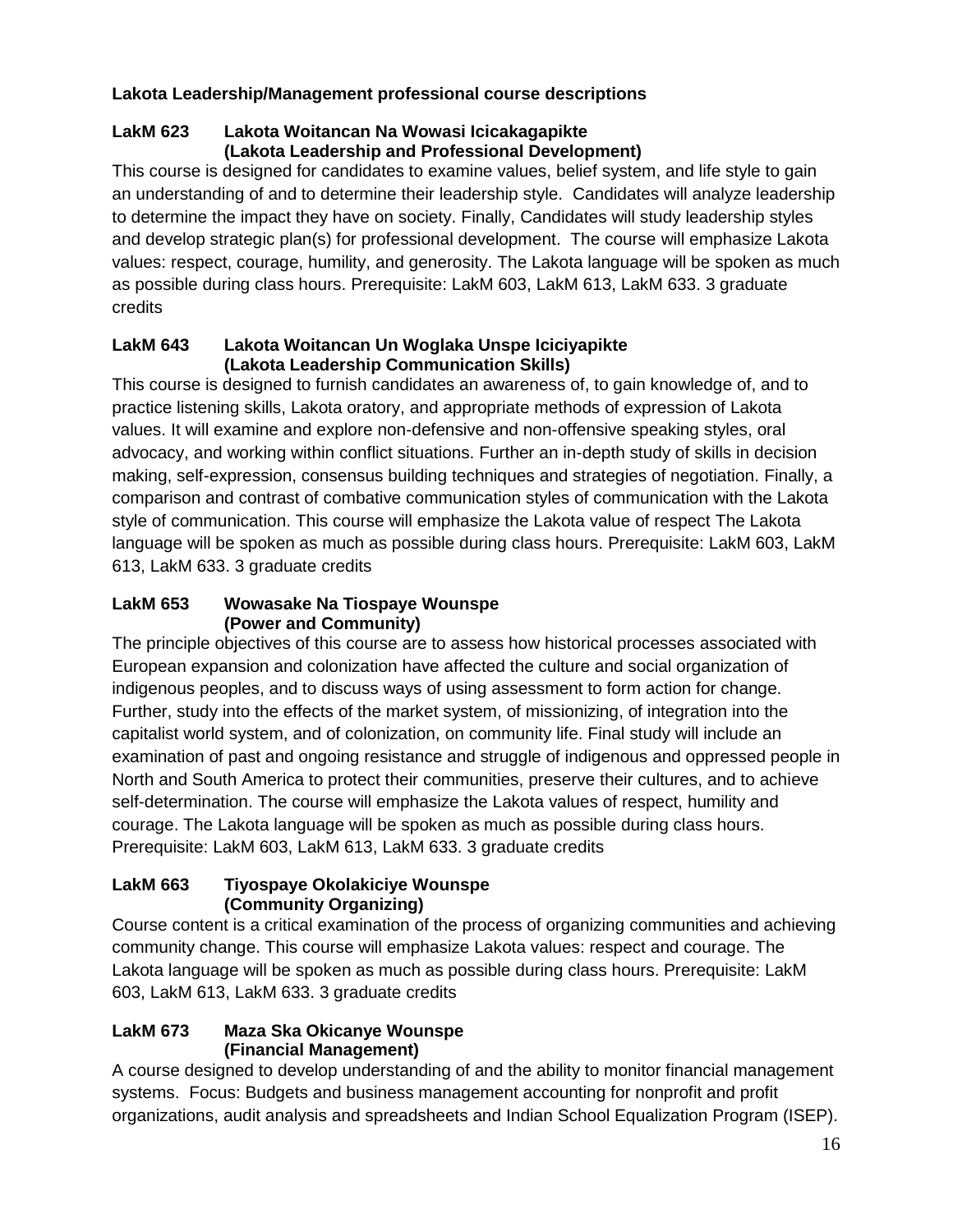The course will emphasize Lakota values of respect and honesty. Lakota language will be spoken as much as possible during class hours. Prerequisite: LakM 603, LakM 613, LakM 633. 3 graduate credits

#### **LakM 683 Lakota Tamakoce Un Wokicanye Na Woanwanyanke Wounspe (Lakota Environment Management and Protection)**

This course is designed for candidates to examine global, political economic and ideological forces that underlie the environmental crises. It is further designed for candidates to compare the Lakota view of the relationship of human beings to nature with those of other cultures. Finally, strategies and tactics that can be implemented to protect the environment will be explored. This course emphasizes Lakota values of respect and courage. Lakota language will be spoken as much as possible during class hours. Prerequisite: LakM 603, LakM 613, LakM 633. 3 graduate credits

#### **LakM 693 Lakota Kin Iyecinka Igloayapi Kta Un Hecel Eglepli kte Wounspe (Establishing Lakota Sovereignty)**

This course is designed for candidates to examine: The constraints and the possibilities permitted under the current federal-Indian relationship. They will learn the development and implementation process of asserting and exercising tribal rights to make decisions as a society with the full attributes of a sovereign nation including recognition by other governments. The course will include a review of past and current activities of tribal involvement at the international level. This course emphasizes Lakota values of respect and courage. Lakota language will be spoken as much as possible during class hours. Prerequisite: LakM 603, LakM 613, LakM 633.

#### **Educational Administration professional course descriptions**

The courses LakM 613, 633, and 603 are core requirements to Educational Administration emphasis. Course work is to be taken sequentially.

#### **LMEA 703 Wowapi Wounspe Itancan (Instructional Supervision)**

This course is designed for candidates to examine values, belief systems, and life styles to gain understanding of and determine their leadership style. Candidates will study and understand the role of administrators in general supervision of educational programs within the K-12 school system. Candidates will examine leadership styles and develop strategic plans emphasizing professional development. This course will emphasize the Lakota values of wisdom, courage, respect, generosity, fortitude and humility. Lakota language will be spoken as much as possible during class hours. Prerequisite: LAKM 603, LAKM 613, LAKM 633. 3 graduate credits

#### **LMEA 713 Wayawapi Itancan – School Administration 713 (E) Kucila (Elementary); 713 (M) Eyokogna (Middle); 713(S) Wakatuya (Secondary)**

Candidates will examine and explore non-defensive and non-offensive speaking styles, oral advocacy, and working within conflict situations. In-depth study of skills in decision-making, selfexpression, consensus building, strategies of negotiation, and a comparison and contrast of combative communication styles will be presented and practiced. A study of problems and practices in organizing and administering school programs encompassing the K-12 systems will be covered in this course. This course will emphasize the Lakota values of wisdom, courage,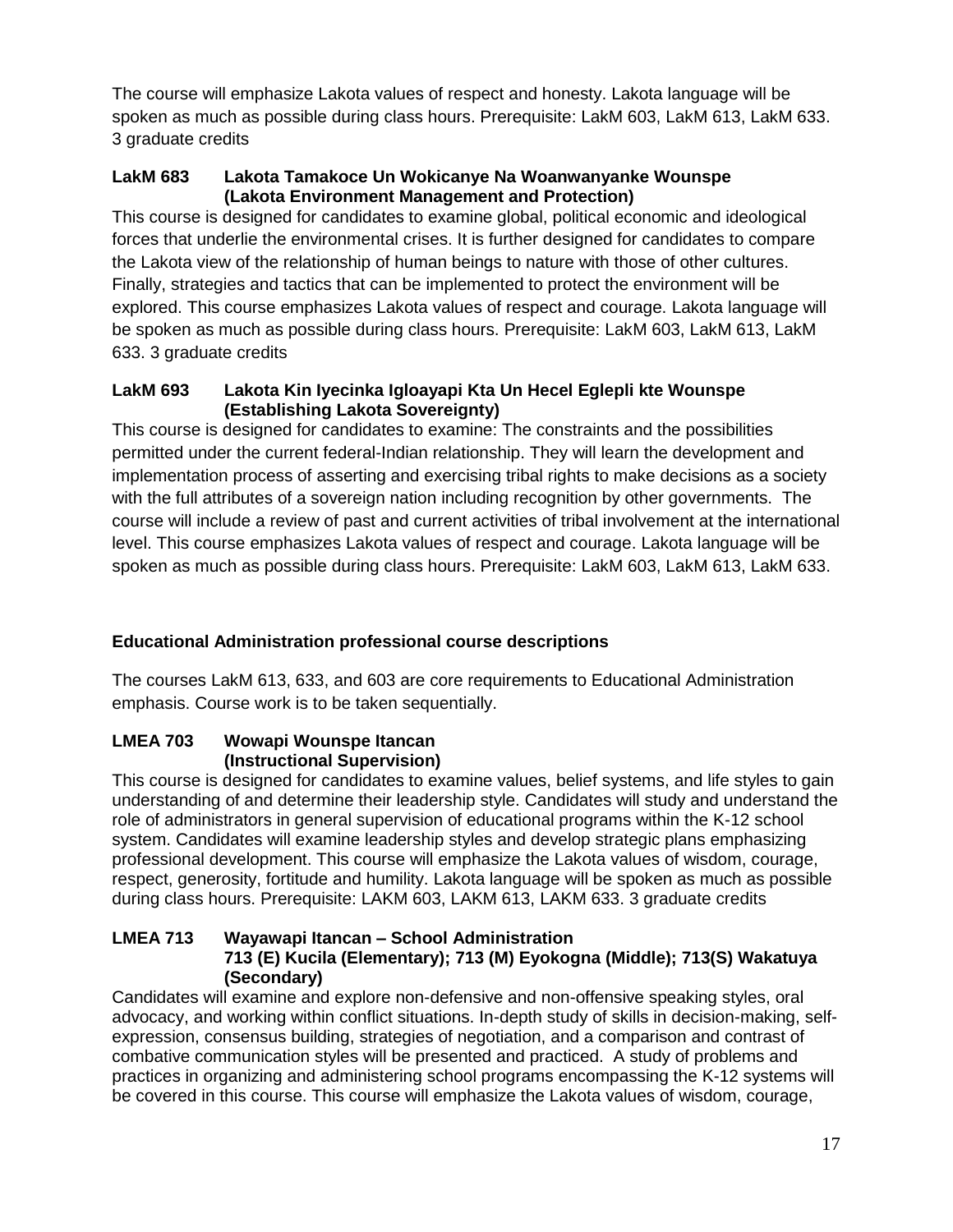respect, generosity, fortitude and humility. Lakota language will be spoken as much as possible during class hours. Prerequisite: LAKM 603, LAKM 613, LAKM 633. 3 graduate credits

## **LMEA 723 Woksape**

#### **(Counseling Theories and Socio-culture Foundations)**

Candidates will examine how historical processes associated with European expansion and colonization affected culture and social organization of indigenous peoples. Particularly focus will be placed on the effects of the market system, missionizing, integration into the capitalist world system, and colonization. Candidates will explore current counseling theories, emphasizing relationships and intervention strategies, which focus on counseling methods for K-12 schools and agencies. This course will emphasize the Lakota values of patience, fortitude and wisdom. Lakota language will be spoken as much as possible during class hours. Prerequisite: LAKM 603, LAKM 613, LAKM 633. 3 graduate credits

#### **LMEA 733 Oyate Wicoun (Fundamentals of Curriculum Development)**

This course is designed to focus on school curriculum through an examination of principles and practices essential to developing and administering curricular programs, including knowledge and understanding of measurability, scope and sequence taxonomy, program designs, and fit between a planned program and an implemented one. This course will emphasize the Lakota values of wisdom, courage, respect, generosity, fortitude and humility. Lakota language will be spoken as much as possible during class hours. Prerequisite: LakM 603, LakM 613, LakM 633. 3 graduate credits

#### **LMEA 743 Mazaska Wounspe Okicanye (School Finance)**

A course designed to develop understanding and the ability to monitor financial management systems. Focus: Budgets and business management accounting for nonprofit, audit analysis and spreadsheets, Indian School Equalization Program (ISEP), K-12 public school finance, management of plant, equipment, insurance, transportation, and food services. This course will emphasize the Lakota values of honesty, fortitude and wisdom. Lakota language will be spoken as much as possible during class hours. Prerequisite: LAKM 603, LAKM 613, LAKM 633. 3 graduate credits

#### **Education Administration Electives (six hours of electives from the following):**

#### **LakM 683 Lakota Tamakoce Un Wokicanye Na Woawanyanke Wounspe (Lakota Environment Management and Protection)**

This course is designed for candidates to examine, global, political, economic, and ideological forces that underlie the environmental crises. It is further designed for candidates to compare the Lakota view of the relationship of human beings to nature with those of other cultures. Finally, strategies and tactics that can be implemented to protect the environment will be explored. This course emphasizes Lakota values of respect and courage Lakota language will be spoken as much as possible during class hours. Prerequisite: LakM 603, LakM 613, LakM 633. 3 graduate credits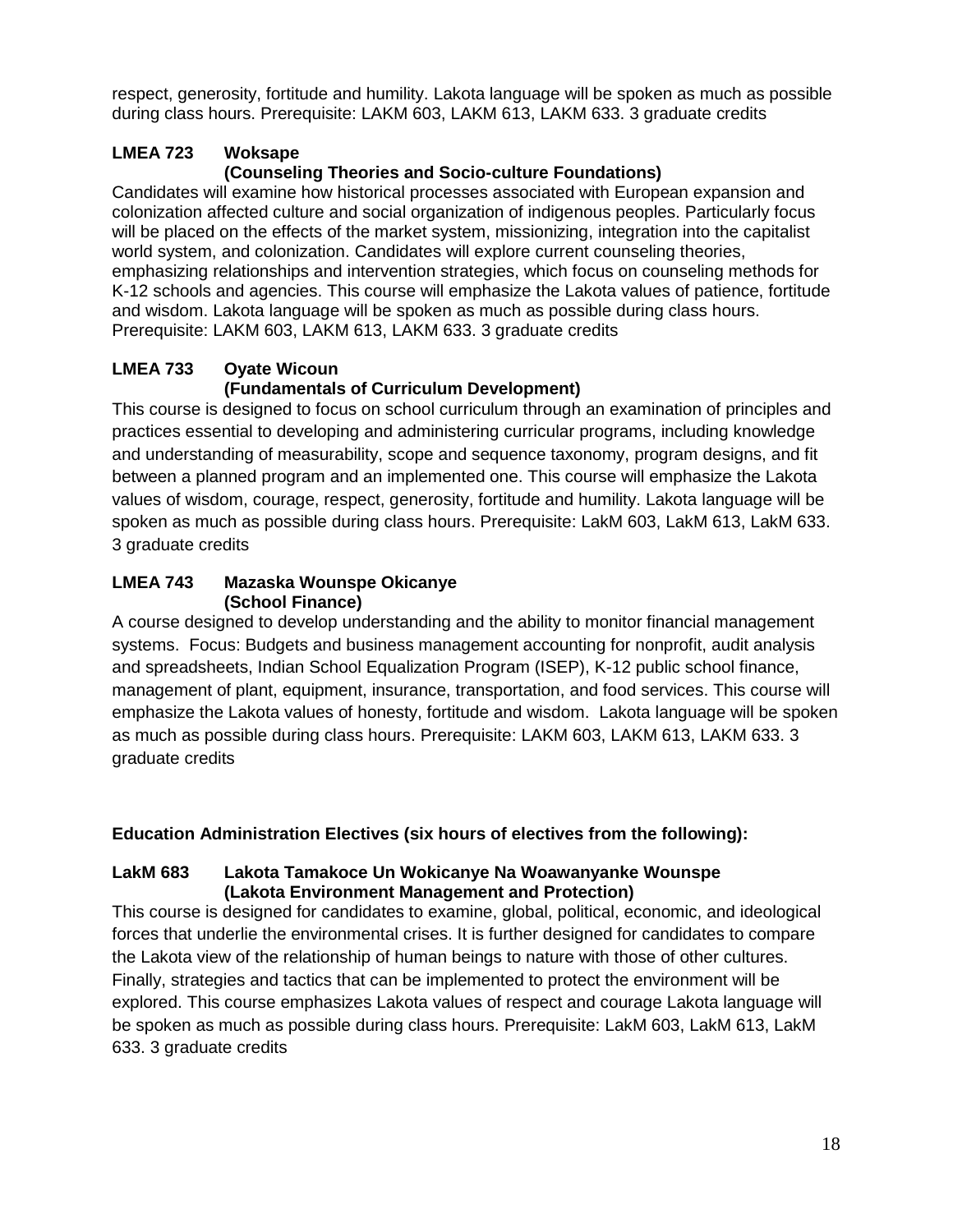#### **LakM 693 Lakota Kin Iyecinka Igloayapi Kta Un Hecel Eglepli kte Wounspe (Establishing Lakota Sovereignty)**

This course is designed for candidates to examine: The constraints and the possibilities permitted under the current federal-Indian relationship. They will learn the development and implementation process of asserting and exercising tribal rights to make decisions as a society with the full attributes of a sovereign nation including recognition by other governments. Course will include a review of past and current activities of tribal involvement at the international level. This course emphasizes Lakota values of respect and courage. Lakota language will be spoken as much as possible during class hours. Prerequisite: LakM 603, LakM 613, LakM 633. 3 graduate credits

#### **LMEA 603 Owayawa Ta Woupe (School Law)**

This course considers principles of law applicable to practical problems of school organization and administration. Study of organizational structure and administrative procedures at the federal, state, and local government level used in education/special education service delivery systems is included. This course will emphasize the Lakota values of wisdom and honesty. Lakota language will be spoken as much as possible during class hours. Prerequisite: LakM 603, LakM 613, LakM 633. 3 graduate credits

#### **LMEA 753 Nagi Wounspe Wakatuya (Advanced Educational Psychology)**

The learning process with special emphasis on human abilities, early and contemporary learning theories with applications to selected developments in teaching and persistent problems and issues in education is the focus of this course. This course will emphasize the Lakota values. Lakota language will be spoken as much as possible during class hours. Prerequisite: LakM 603, LakM 613, LakM 633. 3 graduate credits

#### **LMEA 763 Wopasi Wounspe (Statistics)**

This is an introductory yet comprehensive survey of elementary statistical analysis in educational research and is a computer-oriented course. This course will emphasize Lakota values of honesty courage and fortitude. Lakota language will be spoken as much as possible during class hours. Prerequisite: LakM 603, LakM 613, LakM 633. 3 graduate credits

#### **LMEA 773 Wopasi Woecun (Survey Design)**

A course designed to prepare graduate candidates in social context of question asking and designing questionnaires from start to finish. This course will emphasize the Lakota values. Lakota language will be spoken as much as possible during class hours. Prerequisite: LakM 603, LakM 613, LakM 633. 3 graduate credits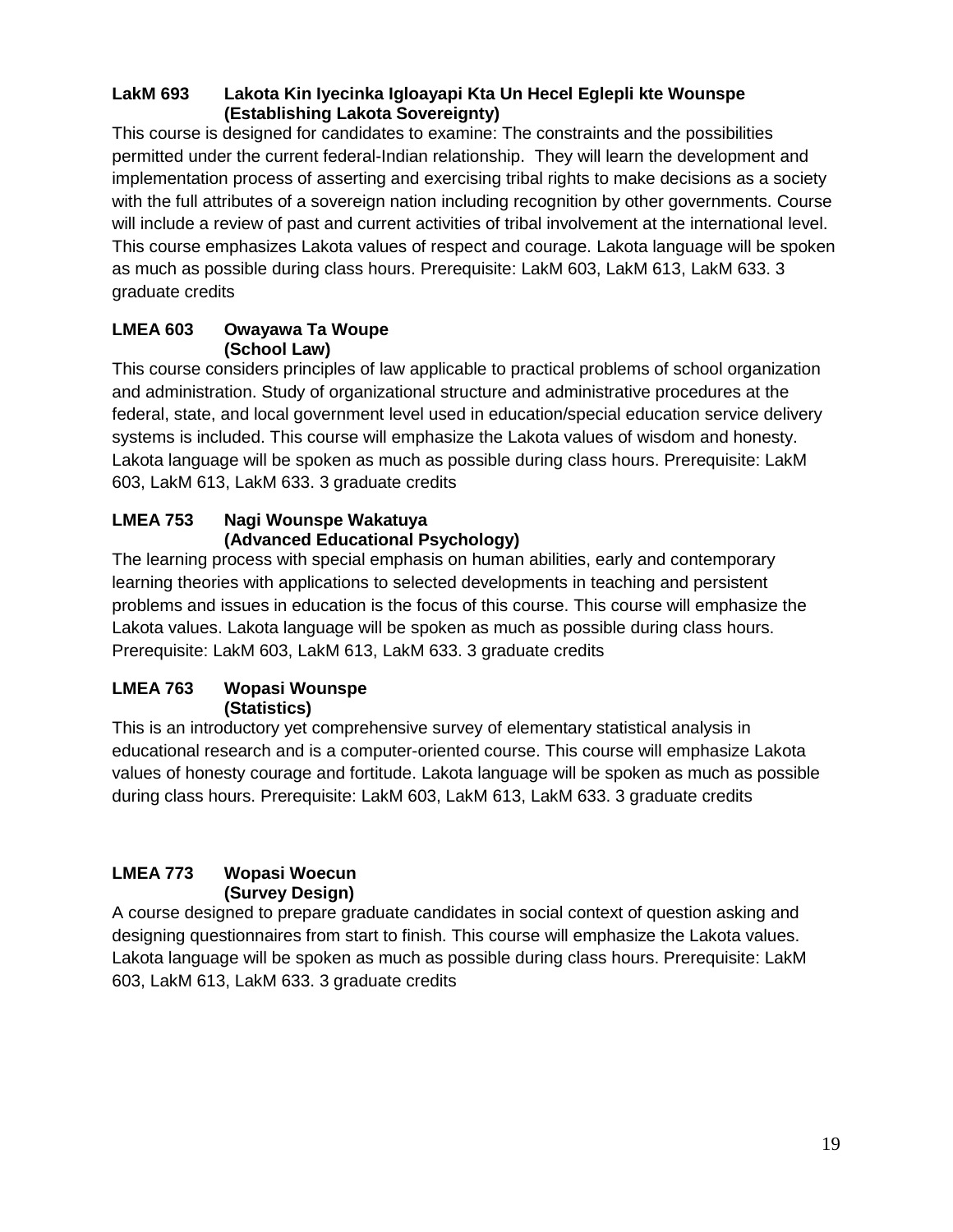### *ITOKAGATA* **(South) Capstone experience**

### **Community Action Project and School Community Action Project/Internship and Induction**

*Itokagata,* the cardinal direction for south, is represented by the color white. This direction is also known as the *Wamakaskan Sitomni* or the Animal Nation. The Animal Nation teaches us how to live and work together living in harmony with *Unci Maka* (Grandmother Earth). These teachings strengthen our understanding of the world and create a solid foundation in preparing the candidates for their educational journey. Candidates recognize their origins and demonstrate their appreciations (Bear Shield, et al., 2000). This is the fourth stage of the educational journey where the candidate will begin their first year within the profession. Candidates are required to demonstrate *Wacante Ognaka* meaning compassion and generosity. Effective Lakota leaders demonstrate compassion and generosity through the delivery and giving of their knowledge, skills and ability to the educational and local communities.

#### **Lakota Leadership and Management Capstone experience**

The Lakota Leadership and Management degree has two options within the capstone experience. The Community Action Project (CAP) is a yearlong six credit hour course this is the first option referred to as Option one. The second option referred to as Option two. Option two is a two three credit hour course titled Community Development and Sustainability. Candidates must select an option when applying for candidacy in one of the degree programs.

#### **Option 1: Community Action Project (CAP)**

During the spring semester preceding enrollment for the final 6 credit hours of the professional courses: LakM 596 Community Action Project (CAP), the Graduate Studies program will provide a mandatory CAP/SCAP seminar to prepare candidates prior to registering for LakM 596. Candidates can refer to the Graduate Studies Handbook for full CAP requirements.

#### **LakM 706 Tiospaye Ecel Waecunpi kta Wounspe (Community Action Project)**

Community Action Project is original research designed collaboratively by candidate and faculty advisor. Results of research are presented with an adherence to the process of research and writing. The Process: topic selection, proposal submission, project development, project documentation (technical paper)in APA writing style. Note: only those candidates who have completed 30 hours of the program may register for this course. Prerequisite: All core and professional core requirements 30 credit hours. 6 graduate credits

#### **Option 2: 703 A& B Community Development and Sustainability I & II**

The Graduate Studies Department created a non-thesis option as an alternative to the community action project within the Lakota Leadership and Management Degree.

Option two is a capstone educational experience in applied management for the Master of Arts in Lakota Leadership and Management degree. Graduate Candidates will apply the selected Leadership and Management skills in the public and private sector in; tribal and non-tribal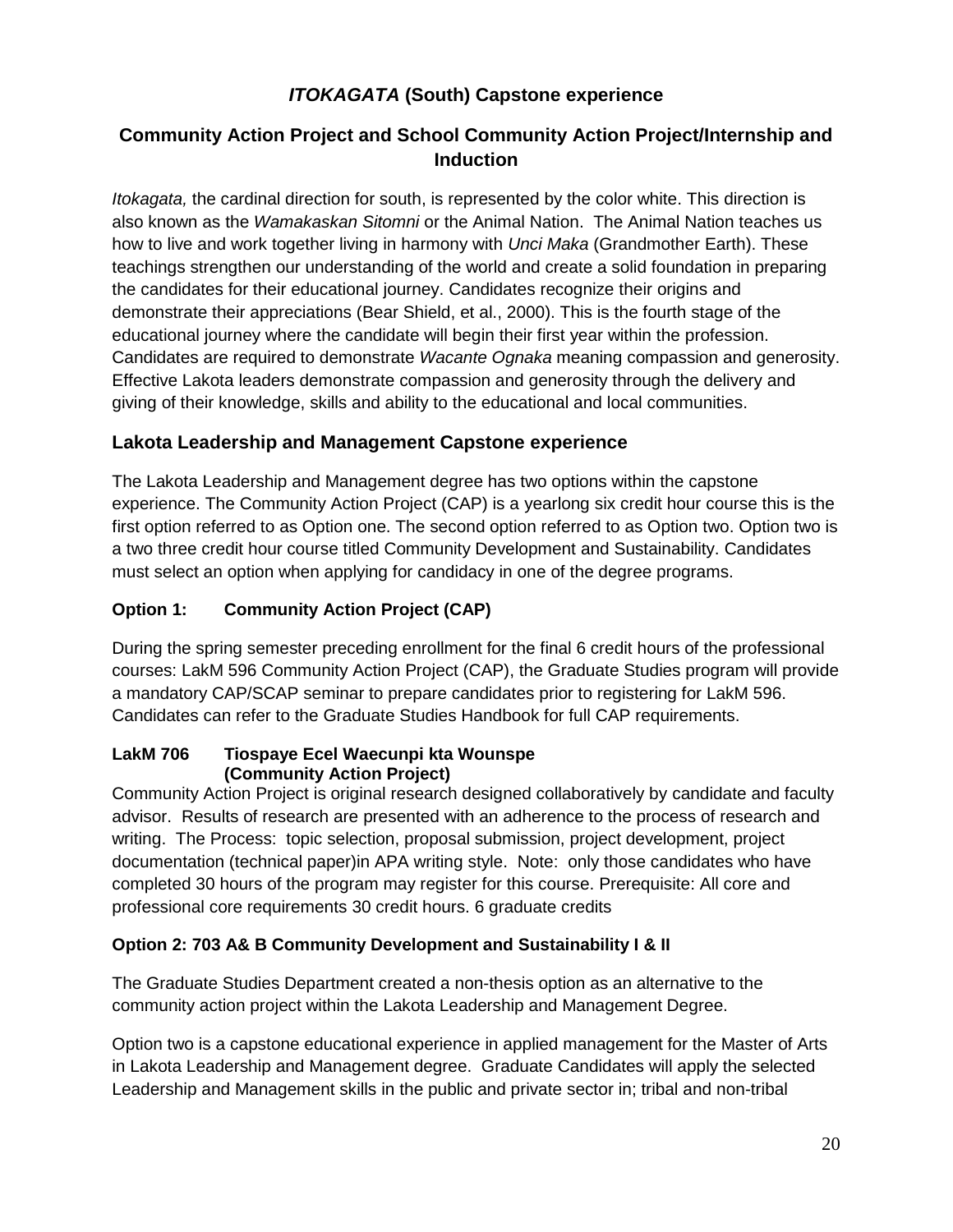governmental and social structures, social or enterprise operations in the development, management, and ongoing evaluation of programs.

These two courses are designed to provide an opportunity for the Graduate Candidate to demonstrate the Lakota Leadership and Management skills and concepts through a Wolakota perspective. This course is an immersive leadership experience encouraging the Graduate Candidate to use discretion in decision making, analysis, and evaluation beyond the exercise of routine tasks with the mentorship of faculty and community leaders.

#### **LakM 703A Community Development and Sustainability I**

This course is designed for Lakota Leadership and Management Candidates from a tribal treaty context focusing on community development and sustainability. This course offers lectures, student collaboration and inquiry based learning from a *Wolakota* perspective. Master Candidates will gain a comprehensive understanding of public and private programs, and strategies; administrative tools and data analysis methodologies. Master Candidates will develop a conceptual framework for a tribal or community private/public program or enterprise such as; a human service program or community development organization. Candidates are required to demonstrate *Woksape* meaning Wisdom and *Wacante Ognaka* meaning holding people in their heart through compassion and generosity when developing their conceptual framework. Prerequisite: Lakota Leadership and management Core LakM 603, LakM 633, LakM 613 Professional Core LakM 623, LakM 653, LakM 663, LakM 673, LakM 693. **(Excluding LakM 683, LakM 643). 3 graduate credits**

#### **LakM 703 B Community Development and Sustainability II**

This course is designed for Lakota Leadership and Management Candidates from a tribal treaty context focusing on community development and sustainability. This course is for candidates who have completed a conceptual framework in community development and sustainability I. Candidates will identify similar programs and best practices, to evaluate and critique from a *Wolakota* perspective. Candidates will be required to demonstrate Lakota Leadership through presentation and implementation of findings. Candidates are required to demonstrate *Wacante Ognaka* meaning holding people in their heart through compassion and generosity. Effective Lakota Leaders demonstrate compassion and generosity through the delivery and giving of their knowledge, skills and ability to the educational and local communities. Prerequisite: LakM 613 A Community Development and Sustainability I. 3 graduate credits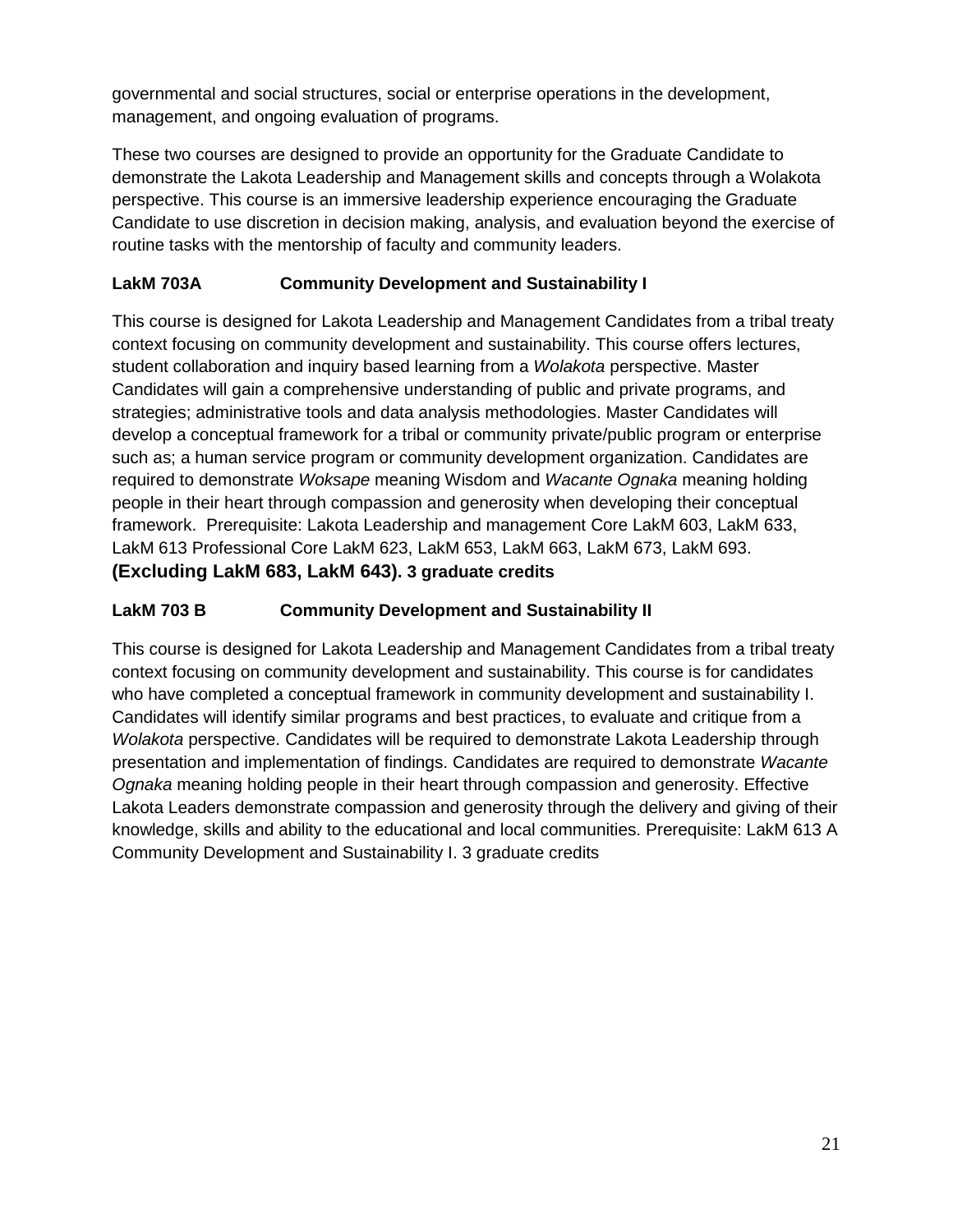#### **Education Administration Capstone experience**

#### **School Community Action project (SCAP)/internship and Induction**

During the spring semester preceding enrollment for the final 6 credit hours of the professional courses: LMEA 796 School Community Action Project (SCAP), the Graduate Studies program will provide a mandatory CAP/SCAP seminar to prepare candidates prior to registering for LMEA 796 and preparing for the 120 hour internship. Candidates can refer to the Graduate Studies Handbook for full SCAP and internship requirements.

#### **LMEA 796 Wayawa Tiyospaye Woecun Wicokan (School Community Action Project/Internship)**

School Community Action Project (SCAP) is original research designed collaboratively by candidate and faculty advisor. Results of research are presentation and implementation of project. The process: Topic selection, proposal submission, project development, project documentation (technical paper), and a semester of internship that culminates an implementation of School Community Action Project (SCAP). Internship is on-the-job experience while implementing SCAP, under the supervision of Graduate program staff. Internship is part of the School Community Action Project (SCAP) course. Internship is designed to take place over a period of two (2) semesters serving under a licensed principal at elementary, middle, or secondary level. Candidates are required to have completed thirty (30) hours of their program before applying for Internship. Candidates can be placed in any accredited South Dakota school and schools in other states having reciprocity with South Dakota. Director of Graduate Programs and faculty of LMEA 796 will supervise Candidates serving an internship. Note: only those Candidates who have completed 30 hours of the program may register for this course. Prerequisite: All core and professional core requirements 30 credit hours. 6 graduate credits

#### **Internship**

Education Administration Candidates are required to complete 120 hours of principal internship over a period of two (2) consecutive semesters serving under a licensed principal at the elementary, middle, or secondary level. Internship must include all job responsibilities of the principalship at the age/grade span for which candidate intends to seek authorization. Internship placement, mentor and calendar must be approved by the Director of Graduate Studies one semester prior to enrollment in LMEA 796. Experiences must meet ELCC standards. See graduate handbook for internship process and assessment.

#### **Induction**

Candidates within the graduate program will be provided induction services for their first year as a leader including mentoring, coaching, access, periodic assessment. Induction services for graduates during their first year as school administrators include mentoring, coaching and remediation, periodic assessment. See graduate handbook for induction procedures, requirements, and assessment. All Supervisors of  $1<sup>st</sup>$  year and  $5<sup>th</sup>$  year principals will be asked to participate in an employer performance survey.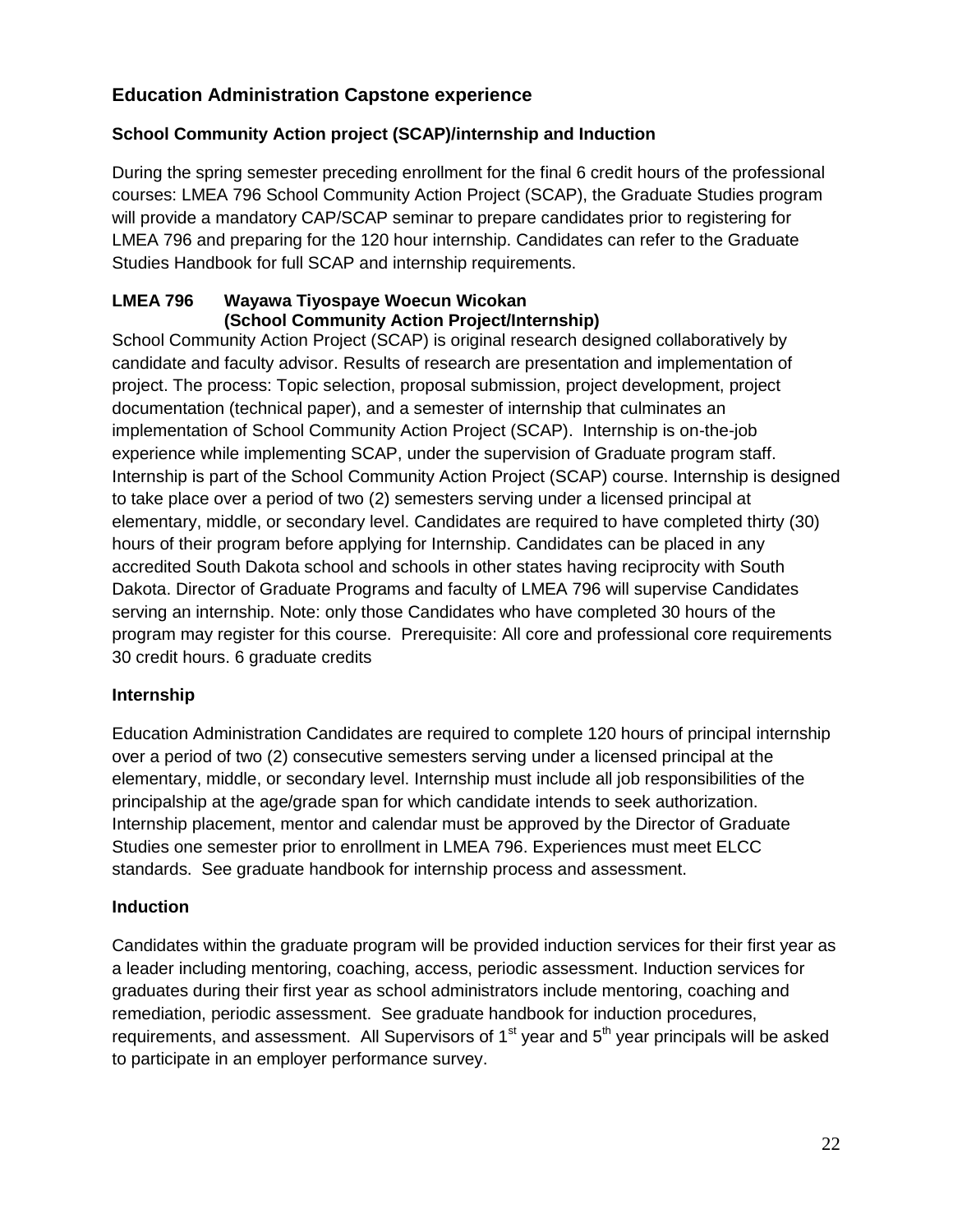# **Graduate Faculty Roles & Responsibilities**

All Oglala Lakota College full-time instructors and administrators with an earned doctorate are eligible to become members of the graduate faculty.

Individuals without an earned doctorate may be approved by the Director of Graduate Studies, provided they have demonstrated expertise in the area to be taught and are able to supervise graduate research and or graduate level projects.

Full-time faculty of undergraduate departments is approved to teach graduate courses by the Director of Graduate Studies or Vice President for Instruction in consultation with the appropriate Department Chairperson.

Adjunct graduate faculty is approved by the Director of Graduate Studies.

#### **A.** Pay Scale

1. Graduate faculty and adjunct faculty will receive a rate of pay at \$783.33 per credit hour.

2. Adjunct Faculty traveling from *home to the site of instruction*, for the purpose of instructing a class, *will be paid mileage for the entire round trip*. (See Appendix E: Mileage Form)

Payment Procedures (Graduate Studies Policy)

1. Graduate faculty and adjunct faculty will submit Student Learning Outcomes and Program Outcomes Assessment Matrix to the Graduate Studies Department at the end of the scheduled course time.

2. Graduate faculty and adjunct faculty will return all course books/materials purchased by the Graduate Studies Department.

3. Graduate faculty and adjunct faculty will submit final grades and attendance to the Graduate Studies Department

4. Upon receipt of all program assessment items and books/materials, Graduate Studies staff will sign off on the Graduate Studies Faculty Assessment and Materials Checklist.

5. The graduate faculty and adjunct faculty shall submit the form to the OLC registrar's office to receive a check release form.

6. The graduate faculty and adjunct faculty shall submit the check release form to the OLC Business office to receive their check.

#### **B.** Scheduling

1. The Director of Graduate Studies, in coordination with the Vice-President for Instruction, may schedule courses as part of special projects offerings to designated constituencies.

2. Should class scheduling need to be changed from the set schedule, requests will be made for such change and determination given from the Director of Graduate Studies prior to implementation of the change. Any classes missed due to inclement weather, holidays or illness will be made up at a time agreeable to students and centers, with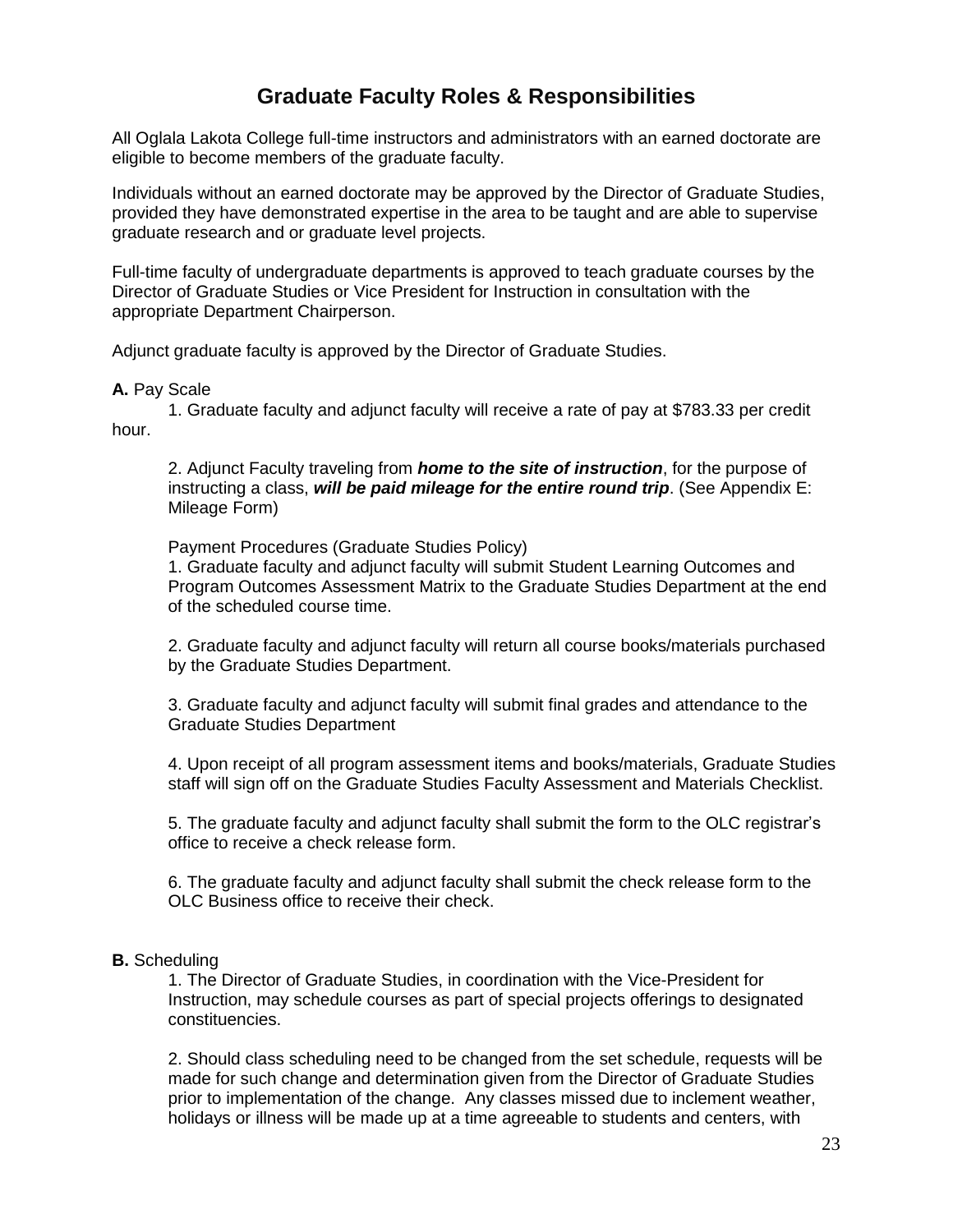notification made to the Graduate Studies Office by the instructor prior to the makeup, if at all possible.

#### **C.** Faculty Teaching Load

1. One graduate course is equivalent to one and a half (1 ½) undergraduate course teaching loads per semester. The maximum teaching load for a full-time graduate instructor is nine (9) credit hours per semester. The minimum teaching load for a fulltime graduate faculty member is six (6) credit hours: an approved non-teaching assignment will constitute the remainder of instructor's academic teaching load. No overloads are allowed when teaching graduate courses fulltime.

2. Adjunct faculty instructors may teach one (1) graduate course per semester and may not teach any other graduate course during that semester. Exception: In the case that an interim class is taught an adjunct instructor may teach a second class as long as the dates in which the classes are taught do not overlap. Compensation is at 5/4 the associate rate for teaching undergraduate courses.

3. Faculty are expected to keep office hours for all classes taught within a minimum of one hour per week per course in the district where the course is taught. Adjunct faculty, within the limits of their personal schedules, shall maintain one (1) office hour per week in the center where they teach for each class they teach

3. Full time faculty for other departments may teach one (1) graduate course per semester upon approval from their respective department chair.

4. Overload may be considered only when a full time faculty has not been approved to teach a graduate course as part of undergraduate teaching load. (Full time faculty may teach one (1) graduate course (nine (9) hours undergraduate.

#### **D.** Syllabus

1. The final syllabus and class assignments of Graduate and Adjunct Faculty must be approved by the Chair of the Graduate Studies.

2. Changes to current graduate course textbooks must be approved by the Chair of the Graduate Studies

3. All text book order requests are due two months prior to the beginning of the following semester.

4. All books/materials purchased by the Graduate Program for graduate courses will be returned to the program at the end of the class schedule or will be deducted from salary amount if faculty/adjunct faculty wishes to keep the books/materials.

5. It is required to participate in all program and student assessment as related to the course and the Graduate Studies department; course assessment will be turned in prior to payment for the course.

#### **E**. Evaluation

Policy (# 76-500)

1. Instructors are regularly evaluated to assist the graduate studies department in fulfilling its mission and goals.

2. Evaluation of instructors occurs at three levels: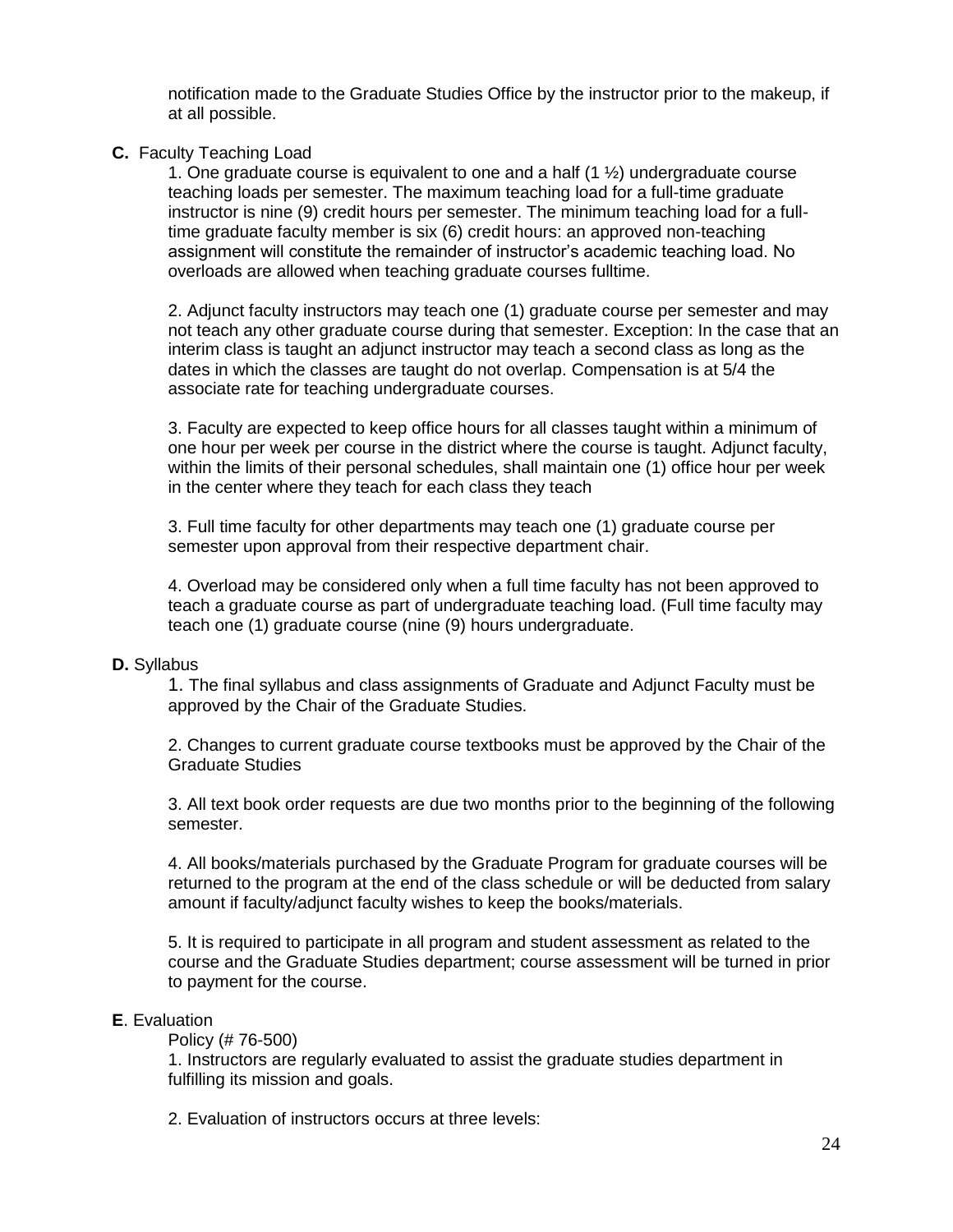A. Students answer a questionnaire to evaluate their individual instructors. B. Center directors evaluate instructors on administrative concerns such as punctuality, holding the required number of classes, and holding each class for the full amount of scheduled time.

C. Department chairpersons evaluate full-time instructors. Department chairpersons and/or some full-time instructors evaluate part-time instructors. These evaluations focus on delivery of material and coverage of the content of the course.

#### **F.** Assessment

1. Graduate faculty and adjunct faculty must complete all student course assessments related to student learning.

2. Graduate faculty, in coordination with the Graduate Studies Department chair and staff, must participate in student and program assessment as related to the degree, course and Graduate Studies Department.

3. Following the completion of each course graduate faculty and adjunct faculty must complete and submit a Student Learning Outcomes (SLO) matrix and a Program Outcomes (PO) matrix. The results of the assessment matrices are used to provide indicator of program effectiveness as well as assist in continuous program and curriculum improvement. (See Appendix A: Student Learning Outcomes matrix & Appendix B: Program Outcomes matrix)

#### **G.** Grading

1. The instructor will grant credit for the course when course objectives are achieved and meet the rigor and competency of graduate coursework

2. Instructors will assign grades according to Graduate Studies Department grading policy. The point ranges will differ depending on the course taught and number of assignments.

|      | <b>Point Range</b> | $\%$          | Grade |                            |
|------|--------------------|---------------|-------|----------------------------|
| 1236 | 1380               | $89.5 - 100$  | A     | Outstanding                |
| 1098 | 1235               | 79.5 - 89.4   | в     | Good                       |
| 960  | 1097               | $69.5 - 79.4$ | C     | Did not meet passing grade |
| 822  | 959                | $59.5 - 69.4$ | D     | Did not meet passing grade |
|      | < 822              |               | F.    | Did not meet passing grade |

3. Incomplete grades are strongly discouraged. Only extreme, extenuating circumstances should result in an incomplete grade which must be made up before a student may enroll in additional graduate level courses.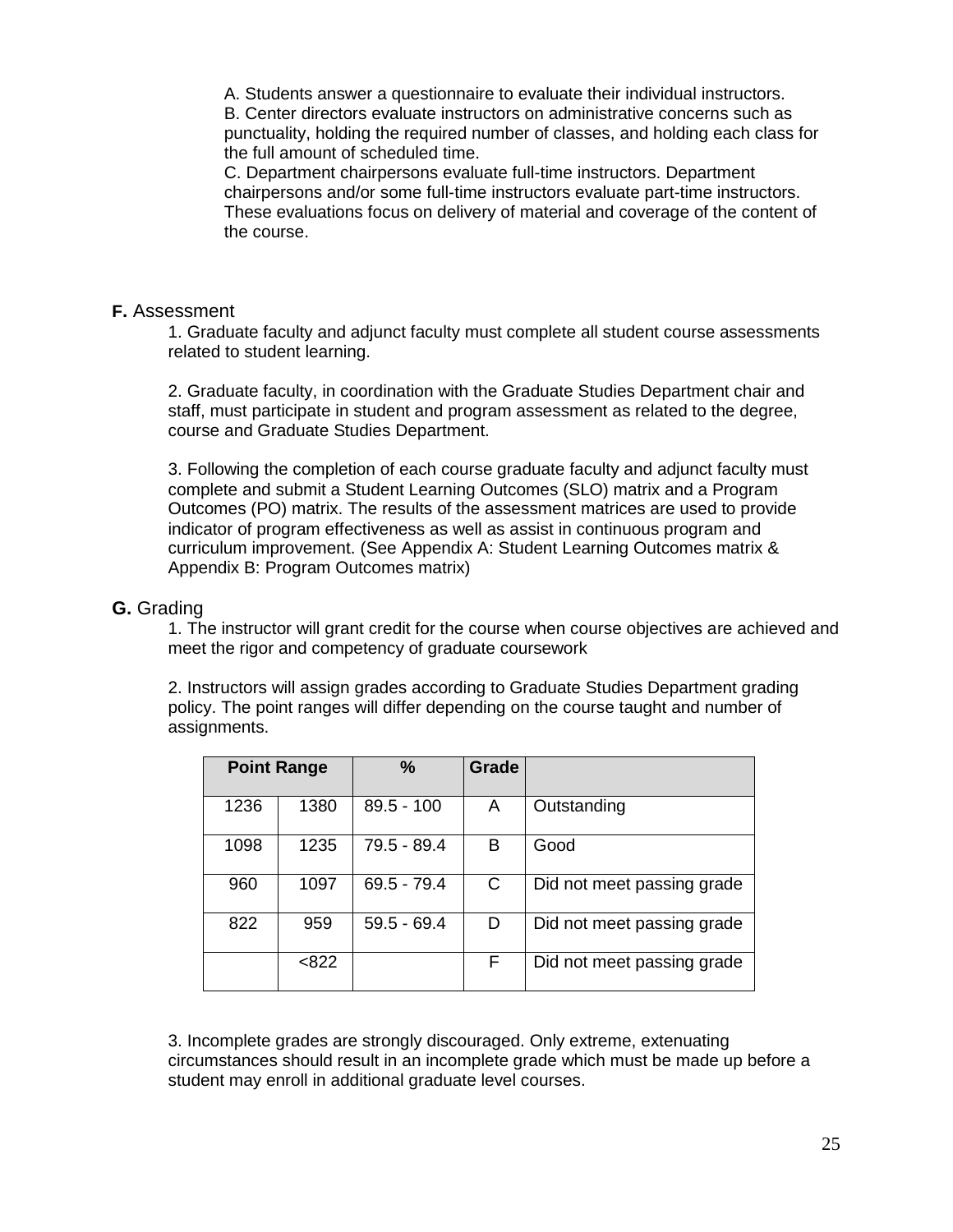4. Students enrolling in flex numbered, non-approved degree program graduate courses are subject to approval through the appropriate department, Graduate Studies Director, and Vice President for Instruction.

5. Change of grade (see Appendix C, policy 76-200)

#### **H.** Incompletes

1. The faculty and student must provide all information necessary to warrant incomplete grade. Faculty and student must sign an incomplete contract. The contract must be approved by the Chair of the Graduate Studies Department.

2. An Incomplete grade, represented by an (I), must be made up before a student may enroll in additional graduate level courses. An Incomplete contract cannot be extended beyond one calendar year.

#### **I.** Attendance Policy

It will be at the discretion of graduate faculty to establish their attendance policy as stated in the course syllabus. Due to graduate level course expectations, it is recommended that faculty drop graduate students who miss nine (9) course contact hours.

#### **J.** Academic Dishonesty

1. To promote the value of honesty, plagiarism by a student will result in a hearing for immediate dismissal from the graduate studies program.

2. The Director of Graduate Studies will call a meeting within ten (10) days after receiving written complaint for plagiarism by the faculty member. A committee that consists of the Director of Graduate Studies, full time graduate faculty member, Graduate Policy Review Committee member, and Vice President of Instruction will hear the complaint. The student will be informed in writing by the Director of Graduate Studies of the committee decision within five (5) days. There will be no appeal from a finding of dismissal.

#### **Faculty Research Roles & Responsibilities**

The Community Action Project (CAP) and School Community Action Project (SCAP) is a community action research project with foundations in the local community (CAP) or in the K-12 school or educational environment (SCAP). The CAP/SCAP is guided by a three member committee with a doctoral qualified faculty chairperson, an expert in the specific academic field, and a local community person who possesses Lakota expertise. The CAP/SCAP project consists of five chapters: 1) introduction, 2) literature review, 3) methods, 4) findings, and 5) discussion. The full CAP/SCAP overview is detailed in the OLC Graduate Studies Handbook. Appropriate qualitative and quantitative research strategies, data collection, and data analysis are followed dependent upon on the design of the research.

Students often have excellent ideas for research; however, they may be too big and unmanageable within the scope of the action research concept. The role of the committee chairperson is to help students focus on a study that is within the time limits and resource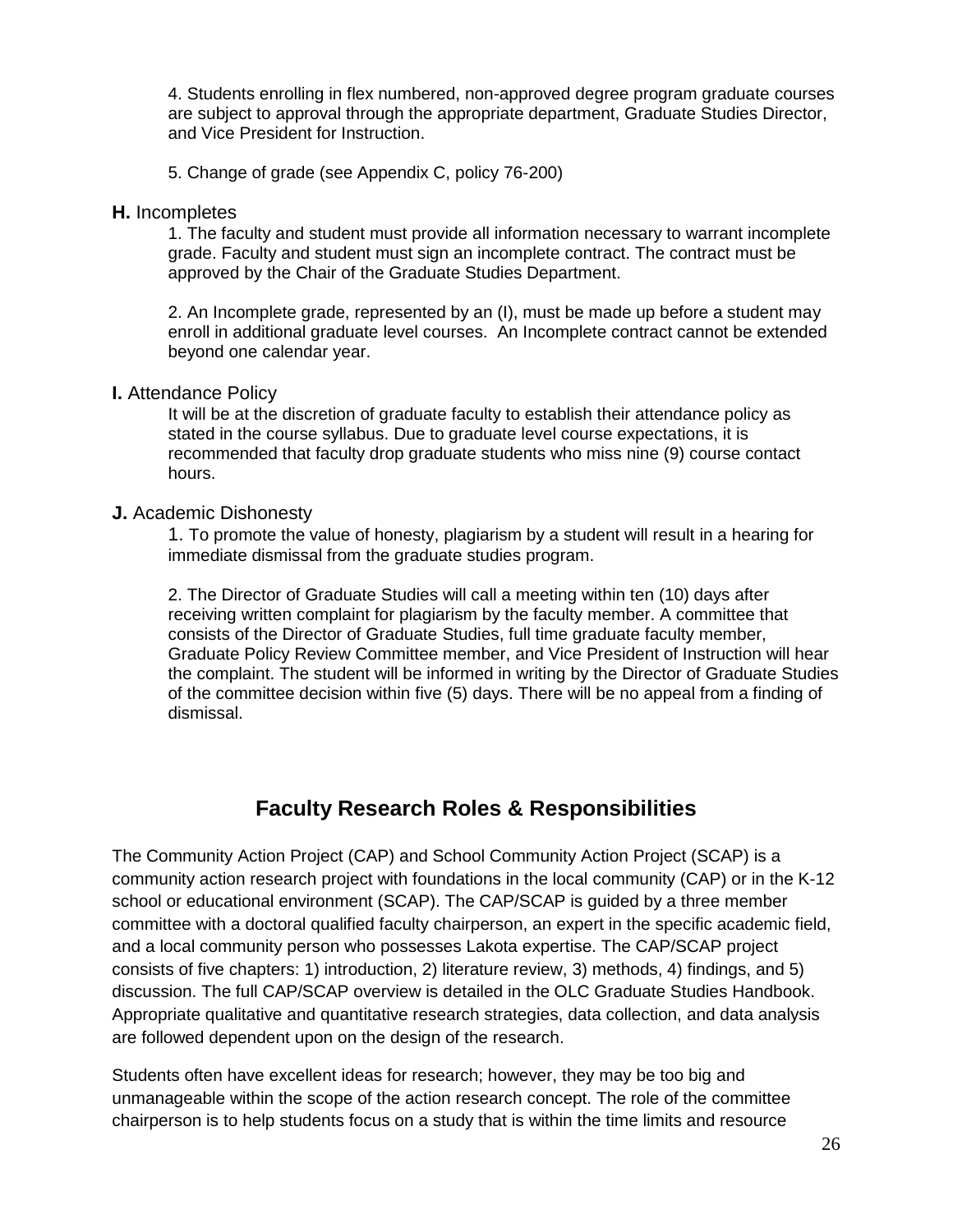constraints placed on them. It is important to assist students in developing an idea they have a passion for, to help them articulate researchable questions, and to assist in formulating an appropriate research methodology. The chairperson has the responsibility for making sure the proposed research methodology is consistent with the type of research questions asked and that students have the necessary competencies to conduct the proposed study.

Early in the proposal stage, the chairperson should discuss with the student the giving and receiving of feedback. Not only should there be discussion about how feedback will be given (e.g., face-to-face, via email, etc.), but also about how often and at what points in the process. It is critical that the student understands that feedback is given to improve the research project and not to stall the process. Therefore, the chairperson must provide constructive criticism, giving clear explanations on how the research project can be revised and improved. If the chairperson expects the student to address the feedback given, that expectation must be clearly communicated (preferably in writing) to the student. It is important to give both praise and constructive criticism.

#### **Responsibilities of Chairs**

1. To provide timely and thorough guidance to a student on the various elements necessary for the planning and execution of the action research project.

2. To be accessible to students for dialogue and formal meetings as needed.

3. To respond to student drafts in a timely basis. A reasonable guideline is no more than 10 working days turnaround time upon receipt of a draft or a response to a student within that 10 working day window if more time is needed.

4. To be intimately familiar with the materials found in the CAP/SCAP Completion Handbook as well as the Graduate Studies Student Handbook, the core documents that describe what is expected in the action research project.

5. To maintain their Graduate Faculty Status and human subjects research certification. 6. To provide the editing and citation support that students need to prepare a final, correctly edited document. Final documents submitted with errors that are received by the Graduate Studies Department will be returned to the student for corrections with an email sent to the Committee Chair to make them aware of the problems.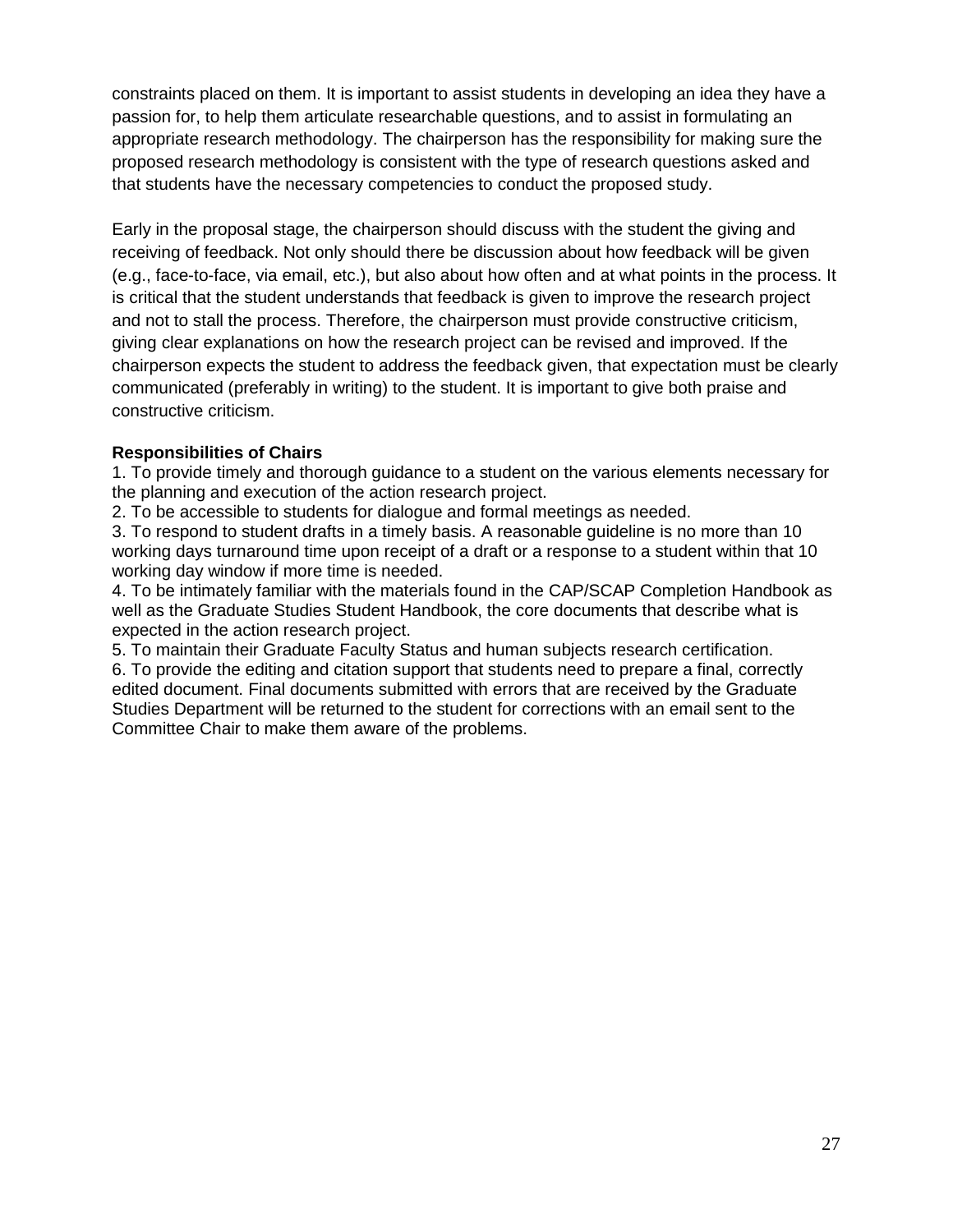# **Student Grievance Policy**

The grievance procedure set forth herein is designed to provide a method to resolve differences **excluding grievances regarding grades** (86-200-1)**.** Time lines are to be adhered to unless all parties involved in the grievance agree to modifications. A grievance is defined to be a claim (request or complaint) by a student not covered under **the Personnel Complaints and Grievance** procedures.

#### **A.** Student Grievance Procedure

Step 1: Student hereafter referred to as grievant, will submit a written grievance within ten (10) working days of the incident to the Director of Graduate Studies with proper documentation and stated outcomes.

Step 2: Director of Graduate Studies will attempt to resolve the issue by calling a meeting with the concerned parties. This meeting will be called within five (5) working days of receiving the written grievance.

Step 3: If the issue is not resolved at this level, the grievant will take it to the Vice President of Instruction. The Vice President for Instruction will attempt to resolve the issue by calling a meeting with the concerned parties. This meeting will be called within five (5) working days of receiving the written grievance from the student.

Step 4: If the issue is not resolved at this level within five (5) working days, the grievant will take it to the "Appeals Committee" which consist of one member each from the Graduate Advisory Board, student membership, graduate faculty, and Policy and Review Committee.

Step 5: If the issue is not resolved at this level within five (5) working days the grievant may make written submission to the President who must rule on the issue within ten (10) working days.

Step 6: If the issue is not resolved at this level within 10 working days, the grievant may request that the President's Secretary place this on the agenda of the next Board of Trustees Personnel/Grievance Committee.

#### **NOTE:**

A. In the event the grievance involves the Director of Graduate Studies, the Vice President of Instruction will assume the role of the Director in this process.

B. Student may have representation at own expense.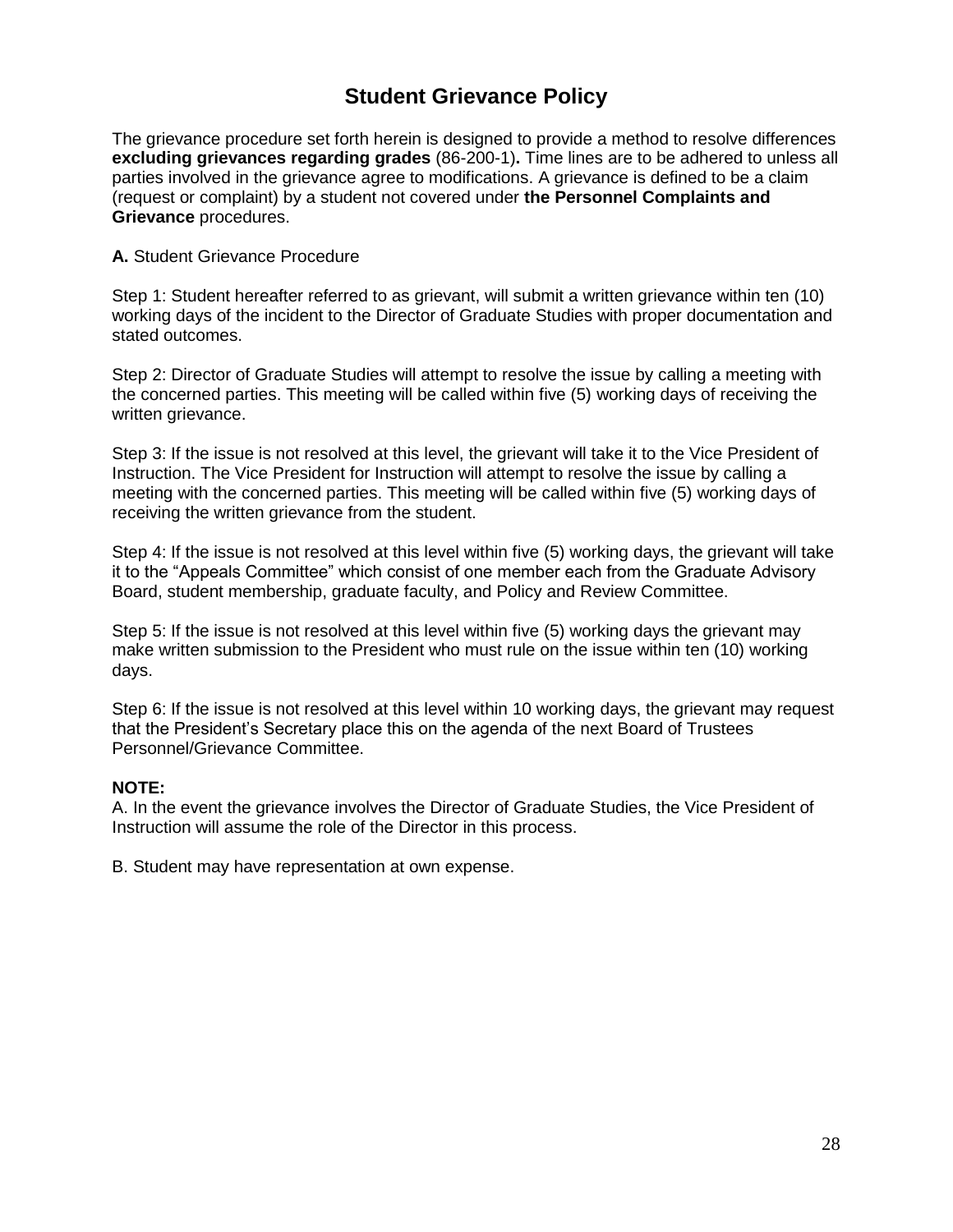# **Graduate Studies Admissions/Registration Policy**

#### **Two Types of Admissions**

All students must submit a completed graduate application for admissions prior to enrolling in graduate courses. Applicants must have earned a bachelor's degree or a graduate degree from an accredited institution.

#### **A. Application for admission**

To apply for a graduate degree program or continuing non-degree status, applicants will need to submit the following items:

- **Admissions Application**. Available online at [http://warehouse.olc.edu/local\\_links/admissions/docs/admission\\_app.pdf](http://warehouse.olc.edu/local_links/admissions/docs/admission_app.pdf) and also at [http://warehouse.olc.edu/local\\_links/grad\\_studies/docs/graduate\\_app.pdf](http://warehouse.olc.edu/local_links/grad_studies/docs/graduate_app.pdf) (Both forms must be filled out and submitted to the Graduate Studies Department. Admissions application and additional documentation are accepted one time per year. The deadline for admission is:  $4<sup>th</sup>$  Friday in April
	- **Application Fee** (Non-Refundable). \$15 one time application fee
	- **Official Academic Transcript**. This record of previous academic work should be sent directly to the Graduate Studies Department. Official transcripts are required for applicants seeking degree program status or non-degree/continuing education status.
	- **Degree of Indian Blood**. A copy of applicants degree of Indian blood or tribal identification must be submitted to graduate studies department

Additional documents required for students seeking a master's degree in Lakota Leadership and Management or Lakota Leadership and Management in Educational Administration. Please see Graduate Studies Student Handbook or Graduate Studies Department website [http://www.olc.edu/departments/graduate\\_studies.htm](http://www.olc.edu/departments/graduate_studies.htm)

#### **Registration**

#### **A. Graduate Credit**

All courses numbered 600 and above count for graduate credit.

#### **B. Graduate Course Load**

Full-time student status is six (6) graduate credit hours per semester.

#### **C. Registration Procedures**

Students must contact the Graduate Studies Department to register for courses each semester.

#### **D. Changes of registration**

Courses may be added, dropped, or changed only in the prescribed time stated in the University academic calendar. Add/Drop cards may be obtained from any college center or the Graduate Studies Department.

#### **E. Withdrawing from a Graduate Course**

- Students wishing to withdraw from a course must log on to the Jenzabar website: http://webmail.olc.edu/ using your username and password which you acquire from the Registrar's Office or your "Home Center"
- Courses may be added or dropped during the first week of the semester.
- It is the student's responsibility to withdraw from the course if she/he fails to attend the first six (6) contact hours of class without notification to the instructor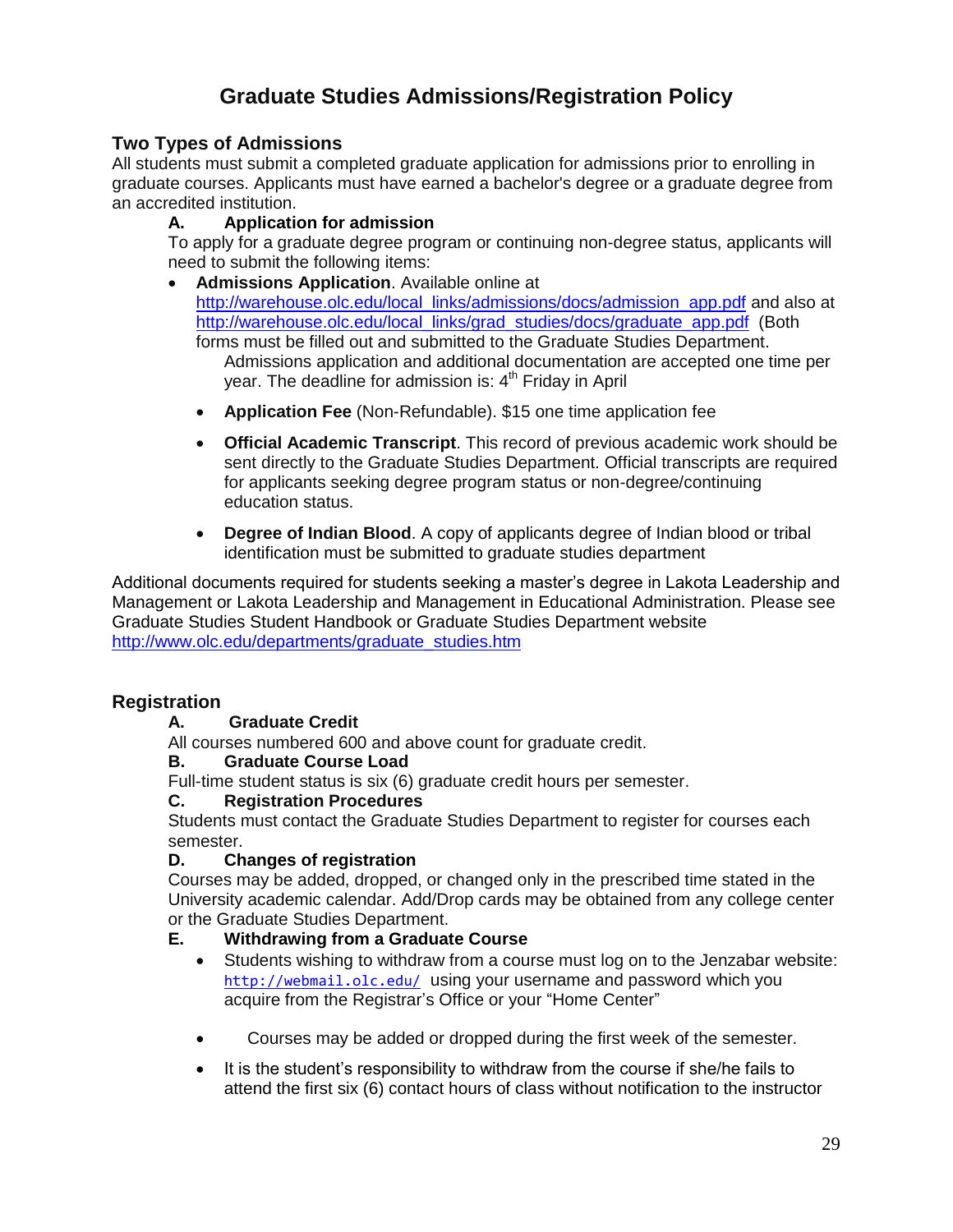- If the student discontinues the course and fails to follow the withdrawal procedure within the specified time frame, it may be recorded on his/her permanent record, and/or recorded as a failing grade and/or student will be liable for the total cost of tuition and fees (See OLC policy 81-300).
- OLC Policy 81-400 for withdrawal refund information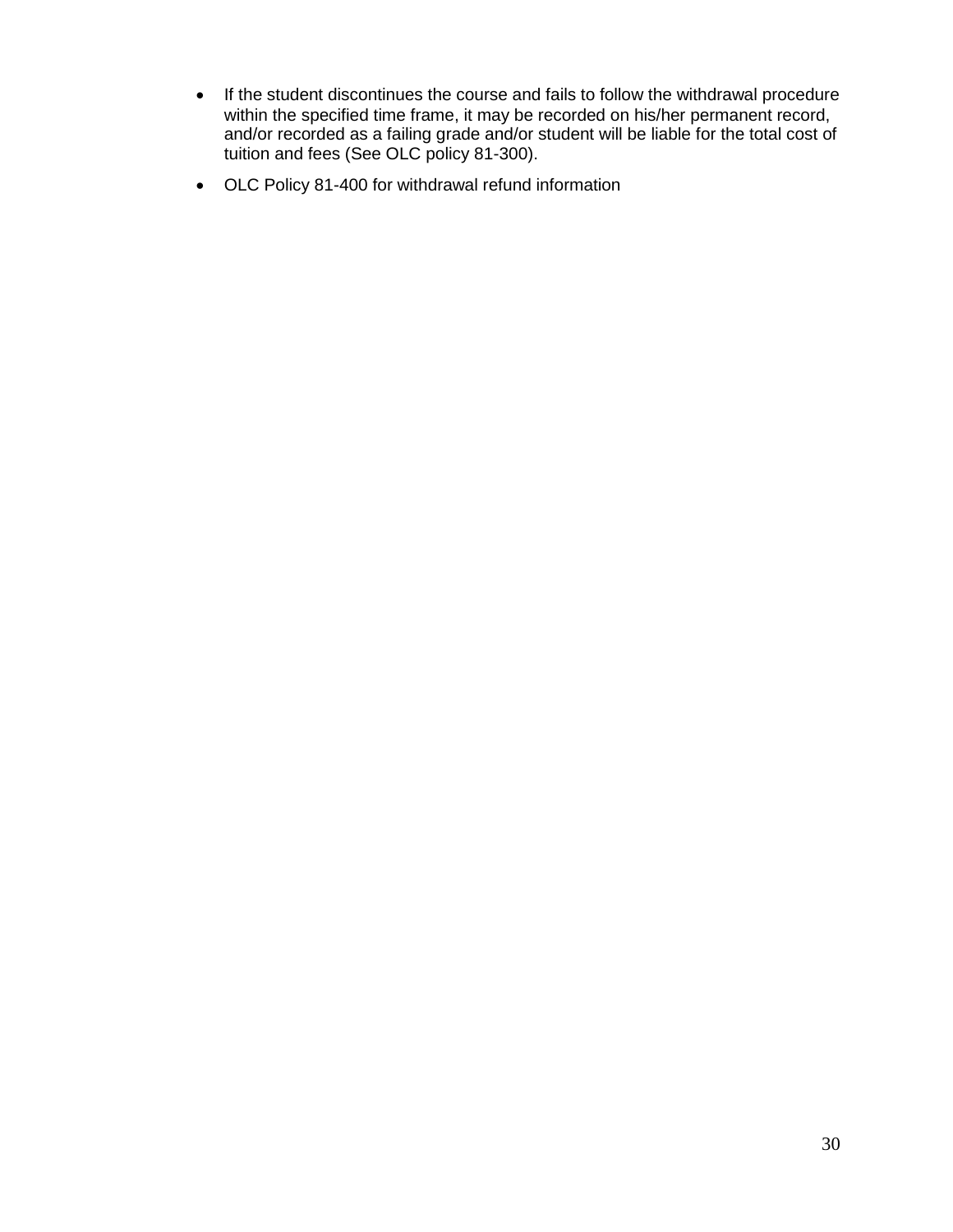#### **APPENDIX A**

#### **OGLALA LAKOTA COLLEGE**

#### **M. A. in Lakota Leadership and Management: Education Administration**

#### **Student Learning Outcomes per graduate course**

**LakM 603 Wowapi Woecun Na Wounspe Wankatuyahci Glustanpi Kte Kin Hena (Research, Writing, and Statistics for Graduate Work)** This course is designed for new graduate students. The purpose of the course is to provide students with specific writing skills and a knowledge base for the statistics needed to be successful in the graduate program, i.e.- Formulating the question, developing hypotheses, developing a project model, reviewing literature, note taking, technical writing, adapting research to a reservation audience.. This course will emphasize Lakota values of honesty, courage, and fortitude. Lakota language will be spoken as much as possible during class hours

#### **Program Goals:**

1. To comprehend, interpret, demonstrate the nature and significance of research, and provide them opportunities for application and implementation of research techniques.

Student assessment tool (s): \_\_Annotated Bibliography\_\_\_\_\_\_\_\_\_\_\_\_\_\_\_\_\_\_\_\_\_\_\_\_\_\_\_

| <b>STUDENTS WILL:</b> | Student | Student | Student | Student        | Student | Student  | Student | Student | Student | Student | Total | <b>MEAN</b> |
|-----------------------|---------|---------|---------|----------------|---------|----------|---------|---------|---------|---------|-------|-------------|
|                       |         |         |         | $\overline{a}$ |         | $\sigma$ |         |         |         | 10      |       | Score       |
|                       |         |         |         |                |         |          |         |         |         |         |       |             |
| Understand and        |         |         |         |                |         |          |         |         |         |         |       |             |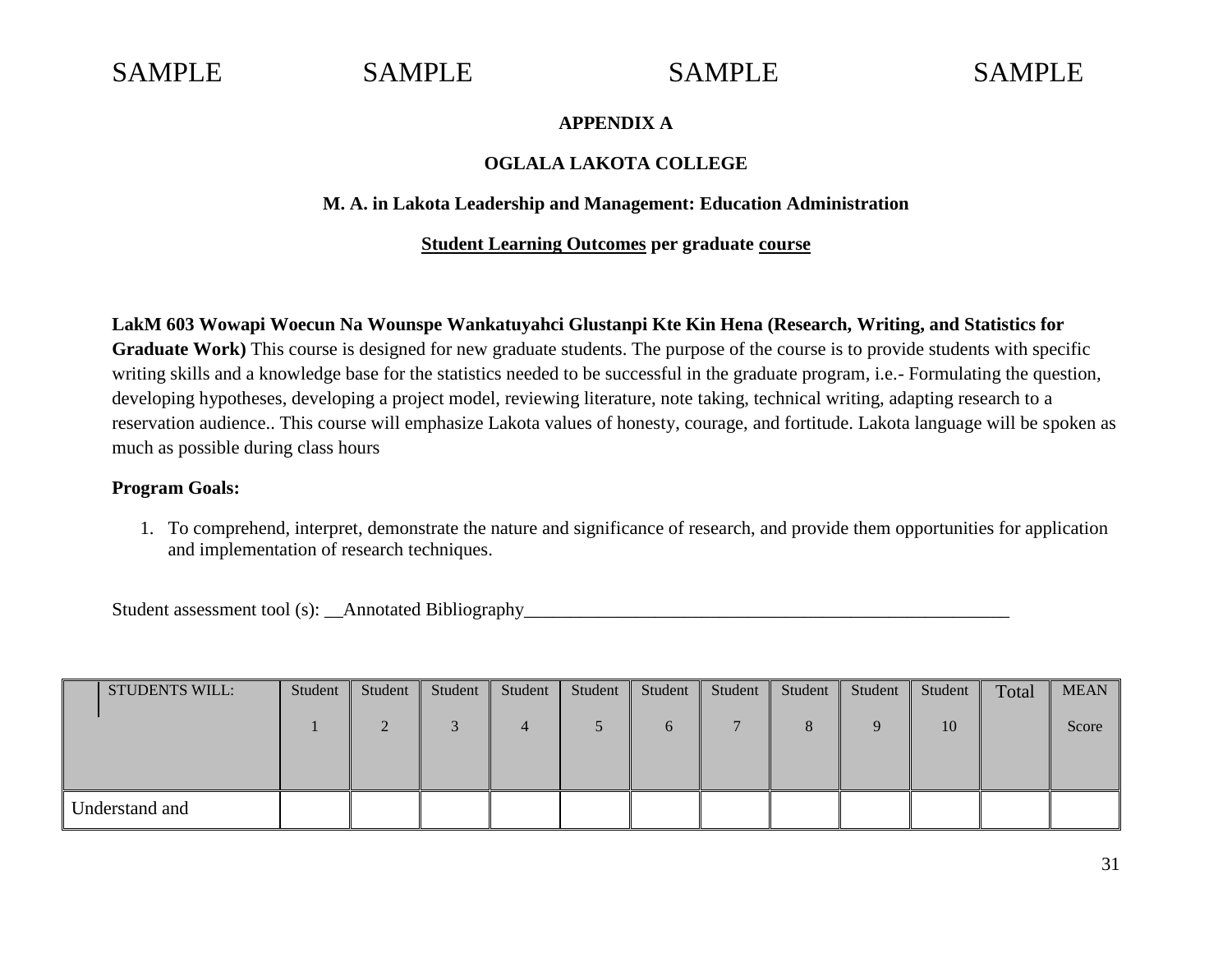| incorporate APA style<br>writing in their research<br>writing process.                                                                                    |  |  |  |  |  |  |
|-----------------------------------------------------------------------------------------------------------------------------------------------------------|--|--|--|--|--|--|
| Demonstrate knowledge<br>of gathering existing<br>information and data.                                                                                   |  |  |  |  |  |  |
| Distinguish qualitative<br>and quantitative<br>methodologies.                                                                                             |  |  |  |  |  |  |
| Integrate critical thinking<br>skills in a research design.                                                                                               |  |  |  |  |  |  |
| Review and apply<br>descriptive and inferential<br>statistics used in research<br>settings                                                                |  |  |  |  |  |  |
| Practice Lakota values of<br>honesty, courage, and<br>fortitude in the classroom,<br>between colleagues, with<br>staff and within the<br>research process |  |  |  |  |  |  |
| Utilize the Lakota<br>language within the<br>classroom, between                                                                                           |  |  |  |  |  |  |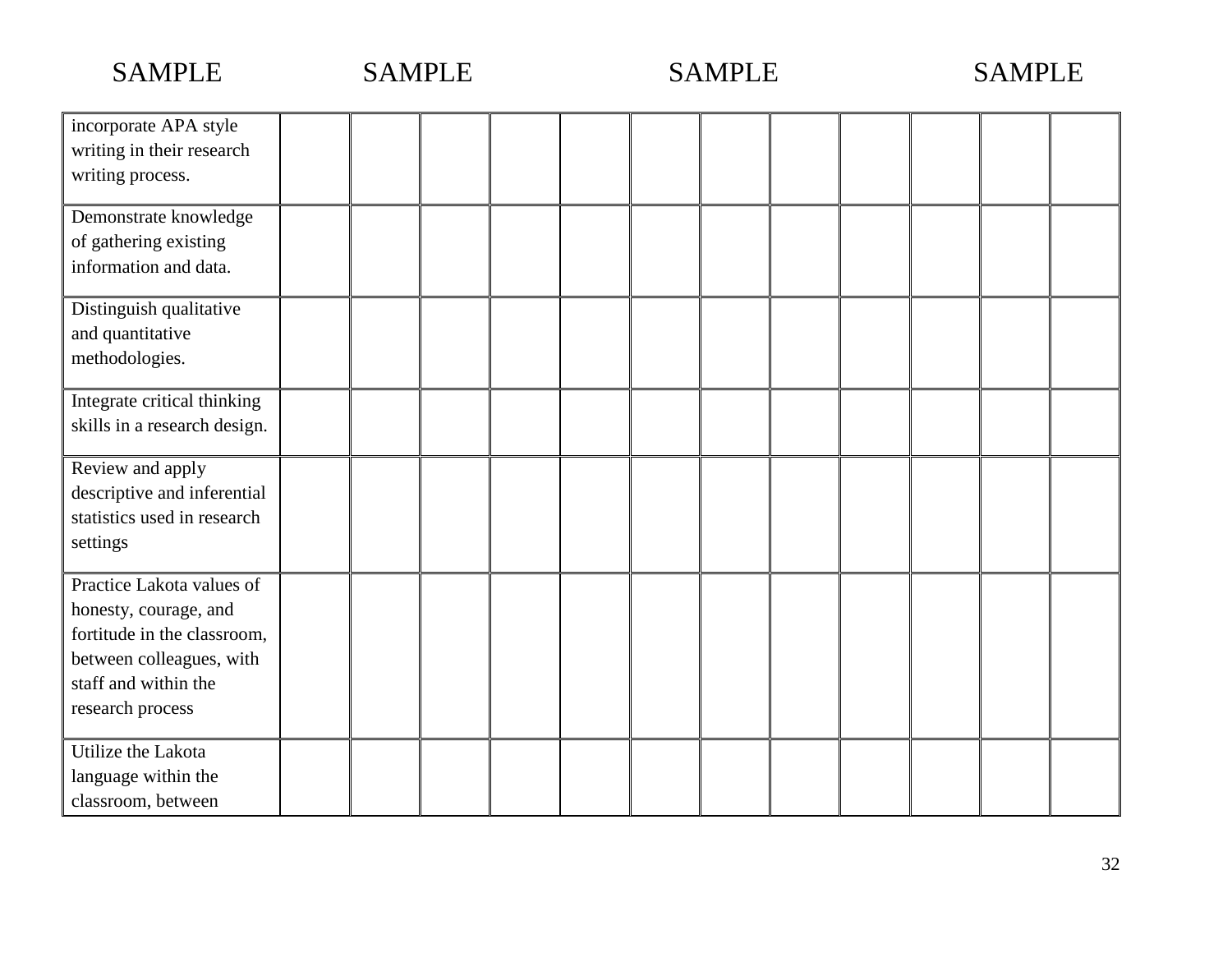| colleagues and within the<br>research process |  |  |  |  |  |  |
|-----------------------------------------------|--|--|--|--|--|--|
| Total                                         |  |  |  |  |  |  |
| Mean Score                                    |  |  |  |  |  |  |

Please complete the section below. The overall totals will be used to assist with the program outcomes assessment sheet.

|    | Please provide your interpretation of the results. Please provide discuss how these results can be used in the section below;  |
|----|--------------------------------------------------------------------------------------------------------------------------------|
|    |                                                                                                                                |
|    |                                                                                                                                |
|    |                                                                                                                                |
|    |                                                                                                                                |
|    |                                                                                                                                |
|    | What do these results mean to the course?                                                                                      |
|    |                                                                                                                                |
|    |                                                                                                                                |
|    |                                                                                                                                |
| 2. | How can these assessment results and your interpretations be used for course improvement?                                      |
|    |                                                                                                                                |
|    |                                                                                                                                |
|    |                                                                                                                                |
| 3. | What changes do you recommend need to be made to the <u>course</u> assessment based on your analysis of data?                  |
|    |                                                                                                                                |
|    |                                                                                                                                |
|    |                                                                                                                                |
| 4. | Was the assessment tool chosen an appropriate choice to assess the student learning objectives in this course? Why or why not- |
|    | Please explain.                                                                                                                |
|    |                                                                                                                                |
|    |                                                                                                                                |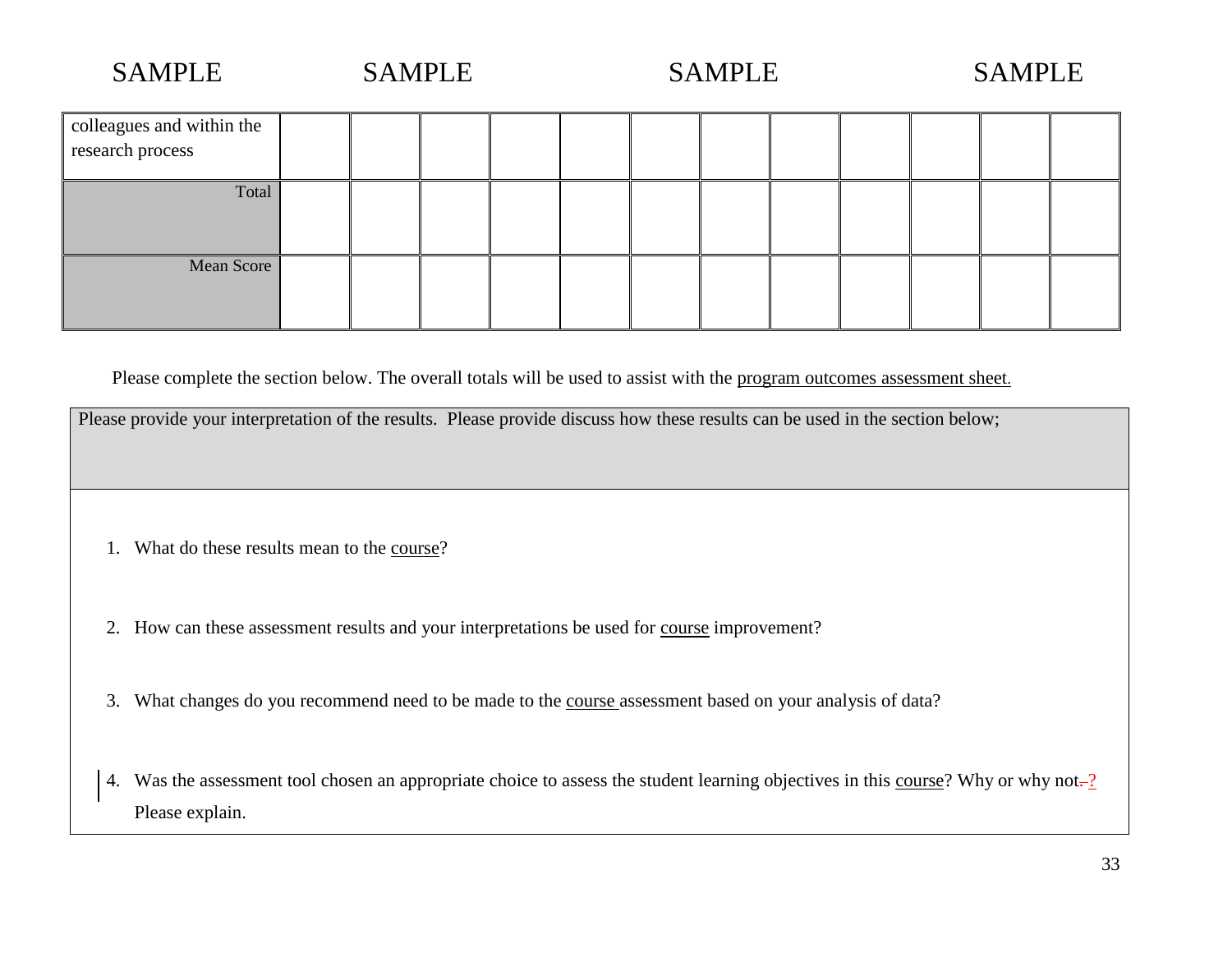- 5. What assessment tool do you suggest would be best to determine that each student meets the course learning objectives?
- 6. Do the student learning outcomes in this course reflect the mission of the College and Department? Why or why not. Please explain.
- 7. Is the text appropriate for this course? Why or why not?
- 8. Do you have any recommendations for required text for this course?

Additional comments or suggestions: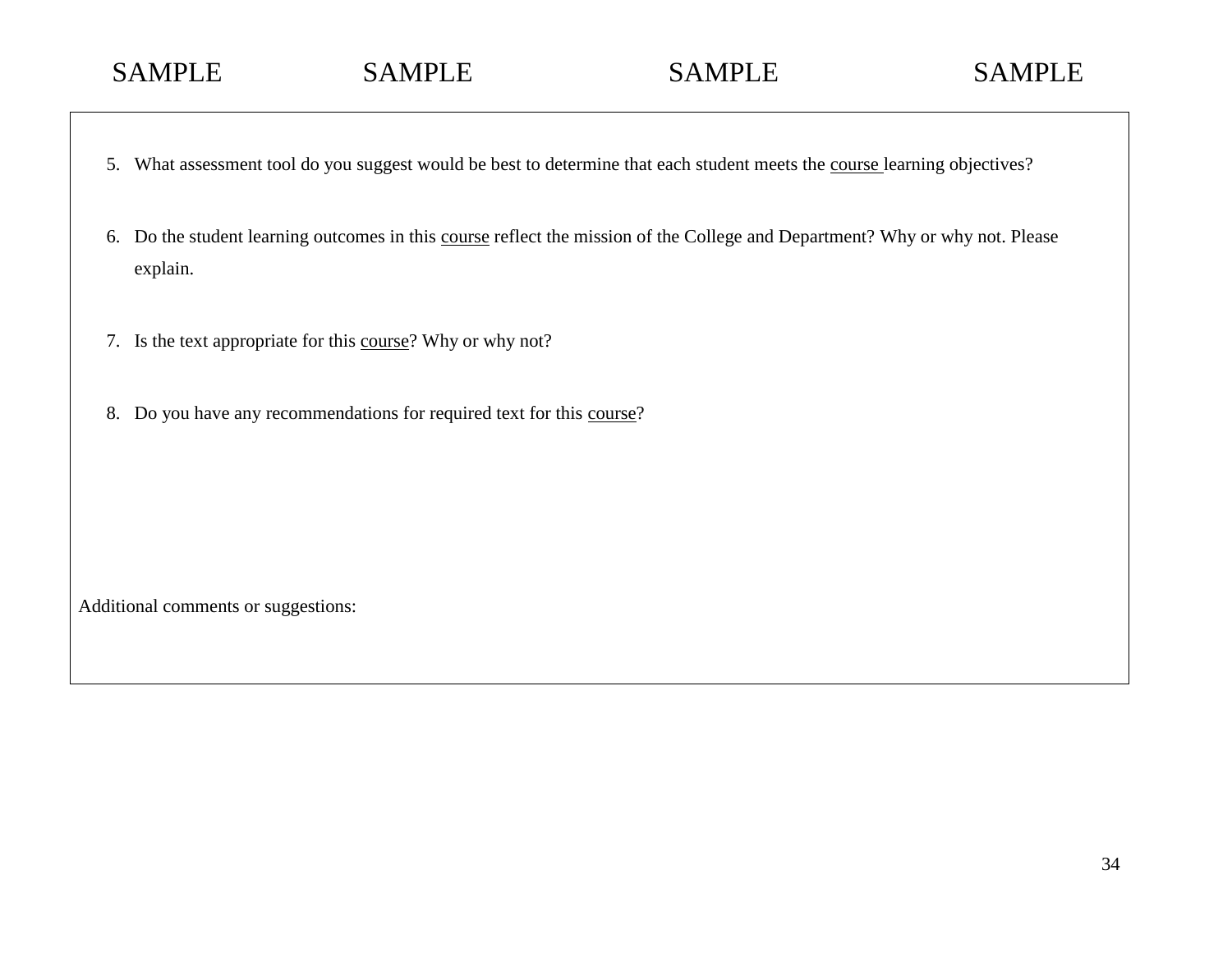#### **APPENDIX B**

#### **OGLALA LAKOTA COLLEGE M. A. in Lakota Leadership and Management Program Outcomes**

**LakM 603 Wowapi Woecun Na Wounspe Wankatuyahci Glustanpi Kte Kin Hena (Research, Writing, and Statistics for Graduate Work)** This course is designed for new graduate students. The purpose of the course is to provide students with specific writing skills and a knowledge base for the statistics needed to be successful in the graduate program, i.e.- Formulating the question, developing hypotheses, developing a project model, reviewing literature, note taking, technical writing, adapting research to a reservation audience. This course will emphasize Lakota values of honesty, courage, and fortitude. Lakota language will be spoken as much as possible during class hours

| Center: | Semester/year:   Mode of delivery:<br>Online, hybrid,<br>traditional, or other | Are you an<br>adjunct or<br><b>OLC</b> faculty<br>member? | Total number<br>students<br>enrolled: | Total number<br>Students<br>Withdrew: | Total number students<br>Successfully completed<br>with B or better: |
|---------|--------------------------------------------------------------------------------|-----------------------------------------------------------|---------------------------------------|---------------------------------------|----------------------------------------------------------------------|
|         |                                                                                |                                                           |                                       |                                       |                                                                      |

| #              | Program Goals                          | Nature of              | Outcome result: |     | Possible              | Proposed changes or    | Recommendations for    |
|----------------|----------------------------------------|------------------------|-----------------|-----|-----------------------|------------------------|------------------------|
|                |                                        | assessment             | Number          |     | Explanation (if       | strategies (if any) to | Planning and Budgeting |
|                |                                        | methods: <i>i.e.</i> , | meeting Goal    |     | Results are desirable | improve outcome.       | (if any) to improve    |
|                |                                        | Direct or Indirect     | (NMG)/number    |     | or undesirable)       |                        | outcome.               |
|                |                                        | measures of            | completing      |     |                       |                        |                        |
|                |                                        | student learning       | course (NCC)    |     |                       |                        |                        |
|                |                                        |                        |                 |     |                       |                        |                        |
|                |                                        |                        |                 |     |                       |                        |                        |
| $\blacksquare$ | To comprehend, interpret, and          |                        | <b>NMG</b>      | NCC |                       |                        |                        |
|                | demonstrate the nature and             |                        |                 |     |                       |                        |                        |
|                | significance of research, and provide  |                        |                 |     |                       |                        |                        |
|                | opportunities for application and      |                        |                 |     |                       |                        |                        |
|                | implementation of research techniques. |                        |                 |     |                       |                        |                        |
|                |                                        |                        |                 |     |                       |                        |                        |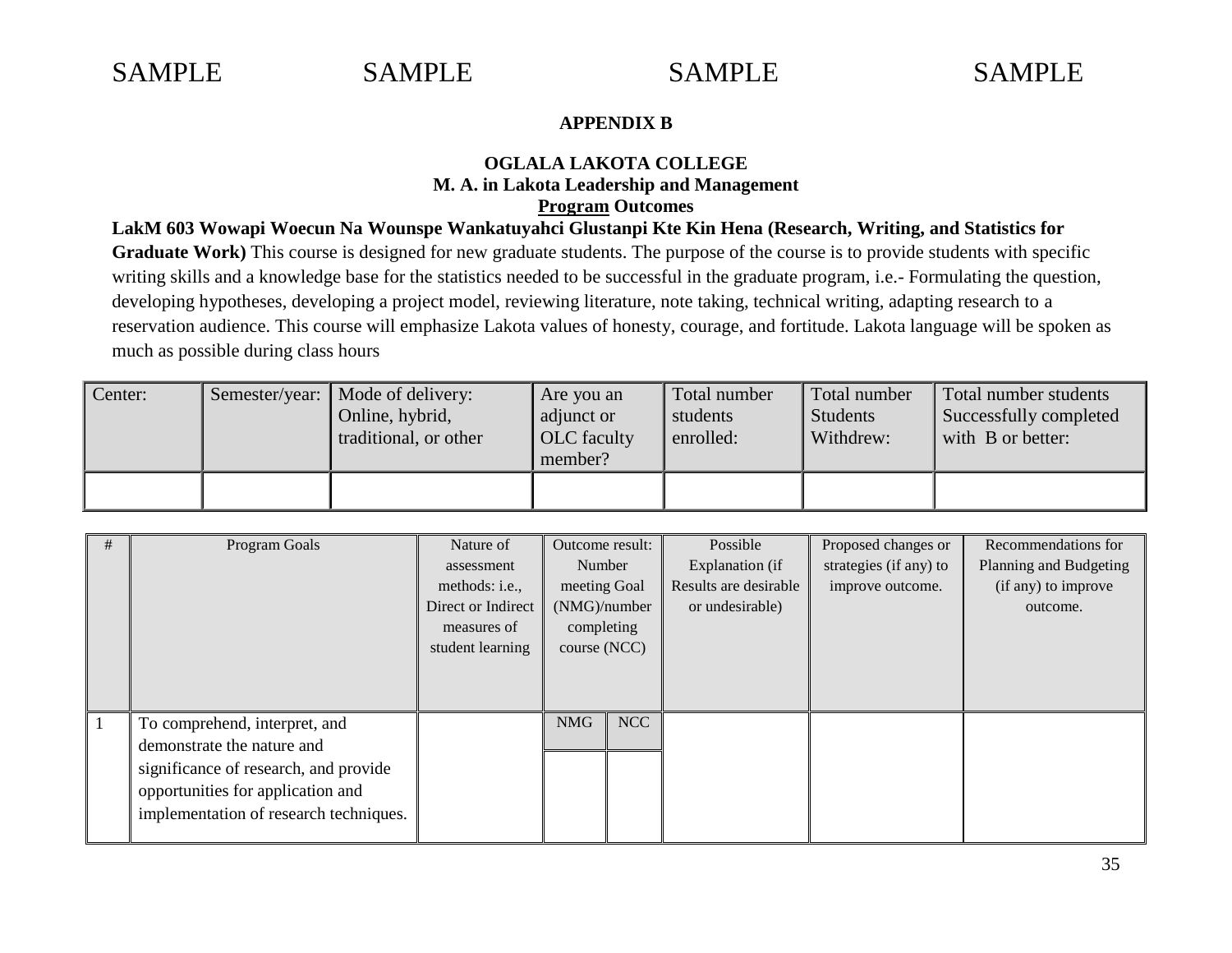As a valued Graduate Faculty/Adjunct Faculty member your input is very important in helping to evaluate the course and overall graduate program. Please use the space below to add any additional comments and/or suggestions considering the following listed items in section I, II, III;

#### **I. Assessment Results**

- A. What was learned from this assessment process?
- B. What do these results mean to the graduate program? (Faculty interpretation of results)

#### **II. Feedback to the Program**

- A. How can these assessment results and interpretations be used for program improvement?
- B. What changes do you recommend to the assessment plan based on your analysis of data?

#### **II. Faculty Engagement**

- A. Do you feel that this process helped to engage you in the assessment? Why or why not? Please explain.
- B. Do you feel that this assessment process engaged you in the planning for program improvement within the Graduate Department? Why or why not? Please explain

#### **V. Suggestions or additional comments:**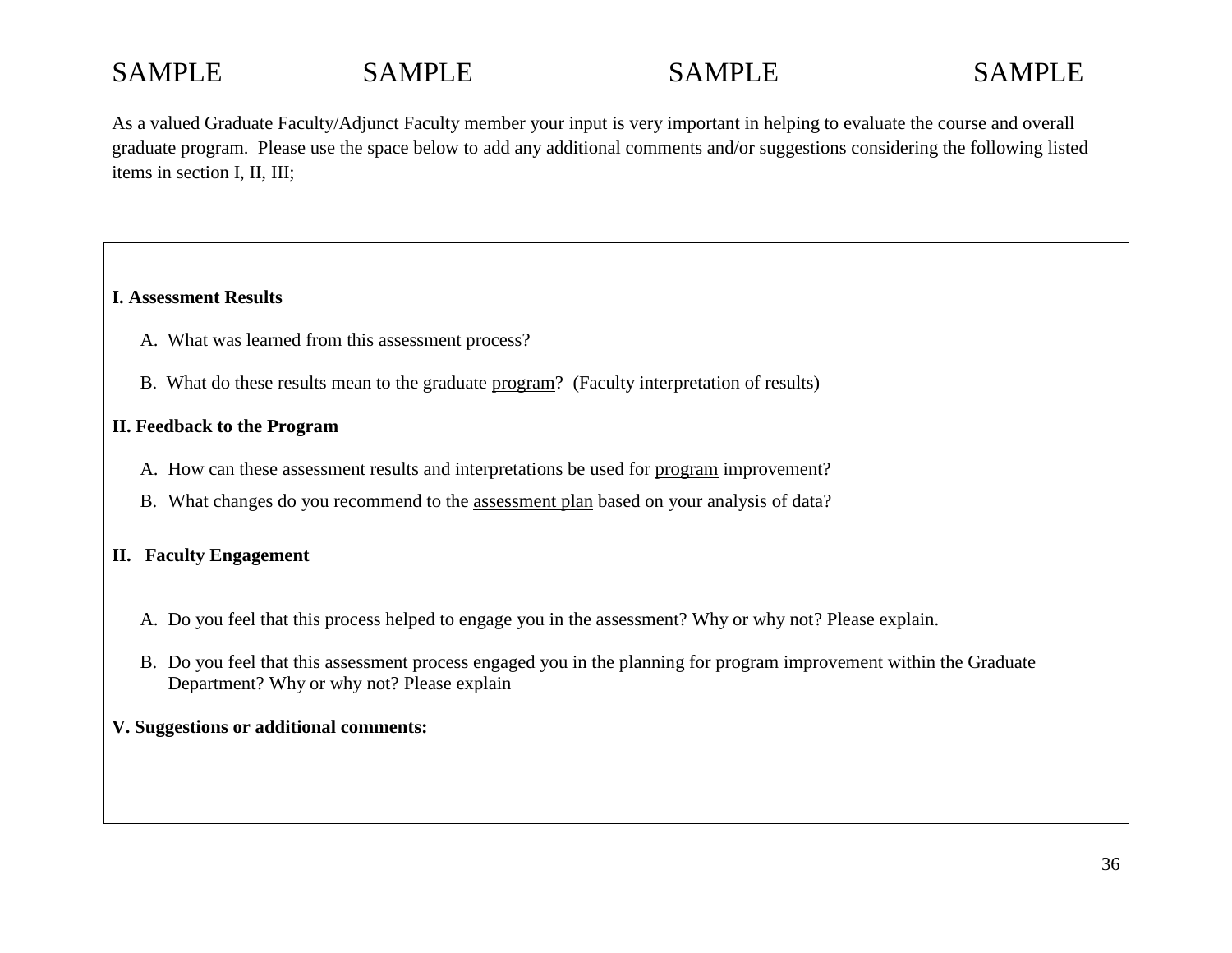#### **APPENDIX C**

#### **GRADING/CHANGE OF GRADES (POLICY) # 76-200**

1. The instructor of each course shall be satisfied that the student has achieved competency in expected course objectives if credit is to be granted. Grades and assessment of students for credit work shall be the prerogative of the approved and assigned instructor within the grading policy of OLC.

A. The assigned instructor shall normally be the sole judge of the quality of student work and grades.

B. If an instructor becomes unavailable before completion of the course or of giving grades, another instructor may either complete the course or grade by special examination.

#### 2. Change of Grade

A. Changes of grades occur only upon written notification to the Registrar by the assigned instructor. A grade becomes permanent and cannot be changed after two semesters have passed from the end of the semester in which the grade was assigned.

B. Grades given by an assigned instructor may be changed only by written notice to the Registrar by the same instructor.

C. If the instructor is no longer available, the student must consult with the appropriate department chairperson for a grade change.

#### 3. Grade Grievances

Students with a grievance over a grade that has been assigned them by a faculty member may avail themselves of the following process to ensure that a careful review of the grade and the basis for it in the instructor's syllabus has been provided. However, in the end, it must be clear that only the faculty member can change the grade given. Students need to understand that grades have to represent a professional judgment on the level of academic performance and that hardship factors should not lead to a lowering of standards for student performance.

A. The first step is for the student to request a meeting with the faculty member to present their case for a different grade than that assigned. If the faculty member finds they had overlooked some work, not calculated correctly, or been unfair, etc. He/she can submit a Change of Grade. If not, and the student is not satisfied, the student may proceed to step two.

B. If not satisfied with or unable to arrange step one, the student asks the Graduate Studies Director to arrange a meeting with the faculty member, and the Vice President for Instruction (within 12 weeks).

I. The student and the faculty member are then to give each of these people a copy of documentation of their case and the reasons for their actions. The syllabus should be a key reference in each case.

II. If the Director of Graduate Studies and the Vice President for Instruction agree with the grade assigned by the faculty member, the grade stands and no further action is warranted.

III. If the Director of Graduate Studies and/or Vice President for Instruction come to a conclusion with the instructor that a change of grade is called for, the instructor will submit a Change of Grade.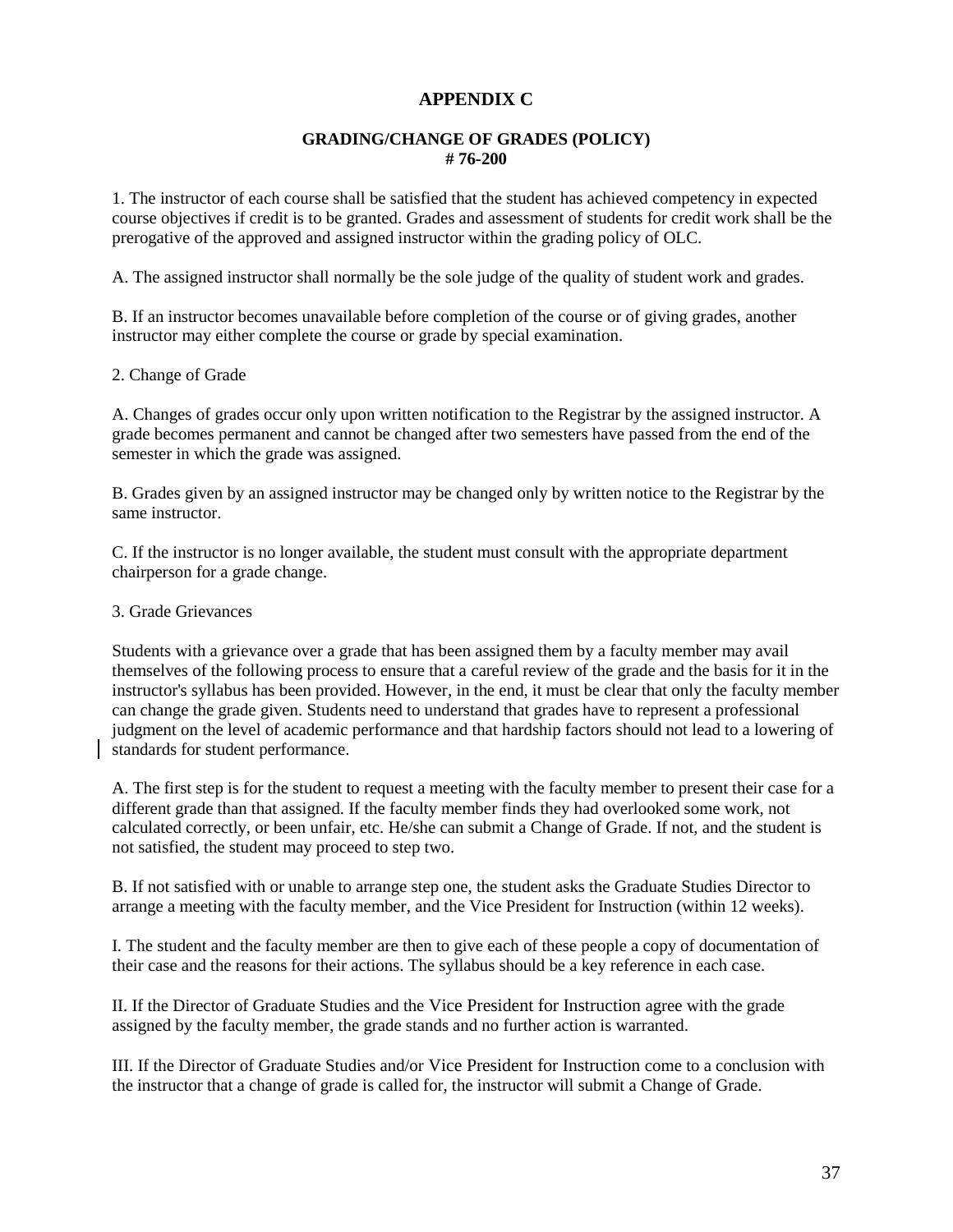IV. If the Director of Graduate Studies and/or Vice President for Instruction feel a change is warranted and the faculty member cannot bring himself/herself to the same conclusion, no Change of Grade will be submitted and the faculty member's rights will stand inviolate. No further review is provided or allowed.

(Cross Ref.: 86-200 Student Grievance)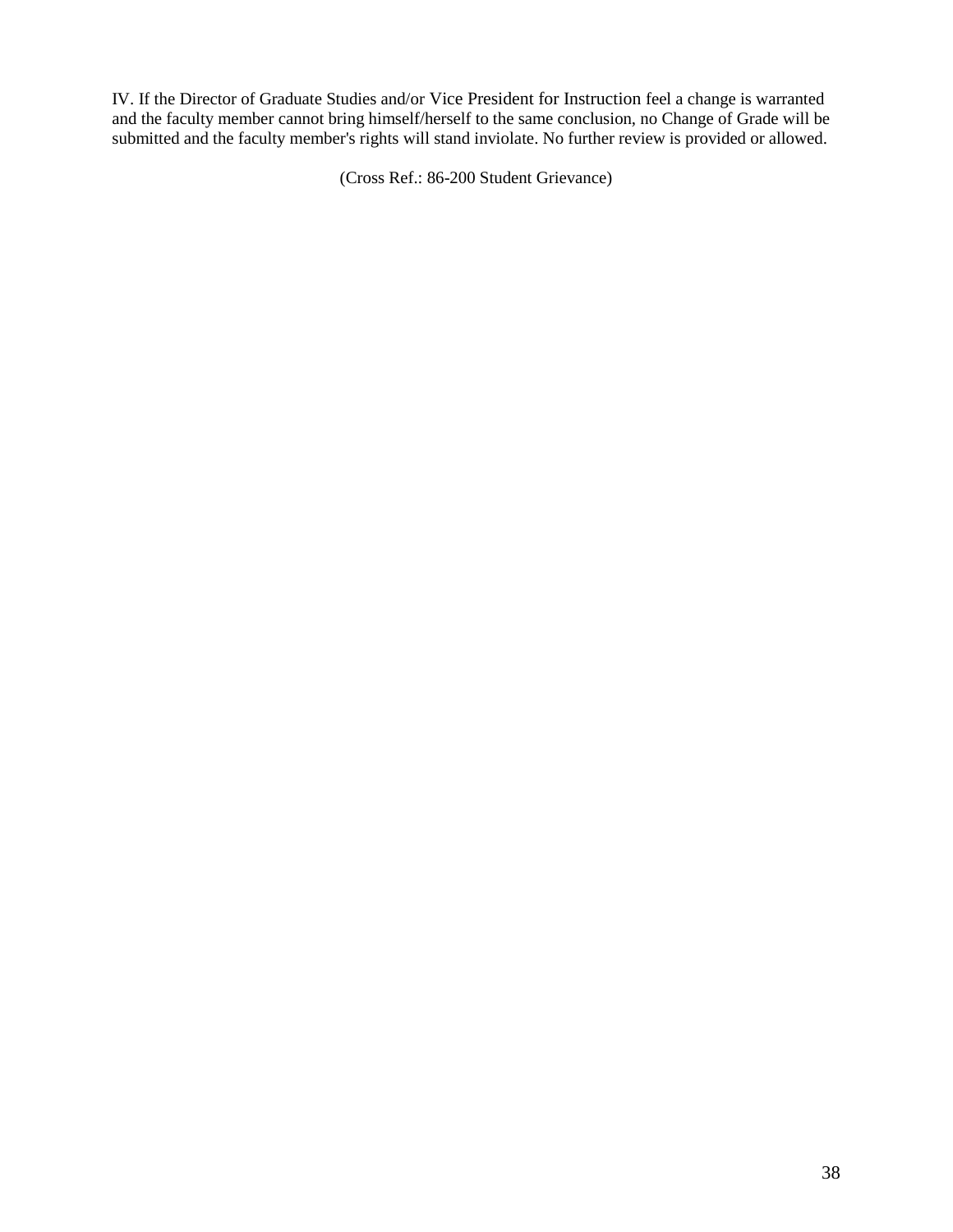#### **APPENDIX D**

#### **OGLALA LAKOTA COLLEGE**

#### **Classroom Observation of Teaching/Evaluation**

| Full Time Faculty, Yes/No<br>Molecular Adjunct Faculty, Yes/No<br>Molecular Adjunct Faculty, Yes/No<br>Molecular Adjunct Faculty, Yes/No<br>Molecular Adjunct Faculty, Yes/No<br>Molecular Adjunct Faculty, Yes/No<br>Molecular Adjunct Fa                                                                                                       |
|--------------------------------------------------------------------------------------------------------------------------------------------------------------------------------------------------------------------------------------------------------------------------------------------------------------------------------------------------|
| (Session observed is checked on the attached Syllabus)                                                                                                                                                                                                                                                                                           |
| Explanation:                                                                                                                                                                                                                                                                                                                                     |
| This observation is intended to serve as a record of what went on in one class by this instructor. What were the<br>objectives of the instructor on this day? What did he/she do? What did the observer think about it and what<br>suggestions could he/she offer? Finally, what did the instructor think of these observations and suggestions? |
| 1. What were the Instructor's goals and objectives for this day?                                                                                                                                                                                                                                                                                 |
| a.) How were the goals and objectives articulated to the observer and to the students?                                                                                                                                                                                                                                                           |
| 2. Description of Activities (Be as complete as possible since this is the basis for later comments and<br>discussion):                                                                                                                                                                                                                          |
| a.) The Instructor's activities:                                                                                                                                                                                                                                                                                                                 |
| b.) The Students' activities:                                                                                                                                                                                                                                                                                                                    |
|                                                                                                                                                                                                                                                                                                                                                  |

 \_\_\_\_\_\_\_\_\_\_\_\_\_\_\_\_\_\_\_\_\_\_\_\_\_\_\_\_\_\_\_\_\_\_\_\_\_\_\_\_\_\_\_\_\_\_\_\_\_\_\_\_\_\_\_\_\_\_\_\_\_\_\_\_\_\_\_\_\_\_\_\_\_\_\_\_\_\_\_\_\_\_ 4. How did the activities observed help in fulfilling the objectives for this class? (Be specific as to the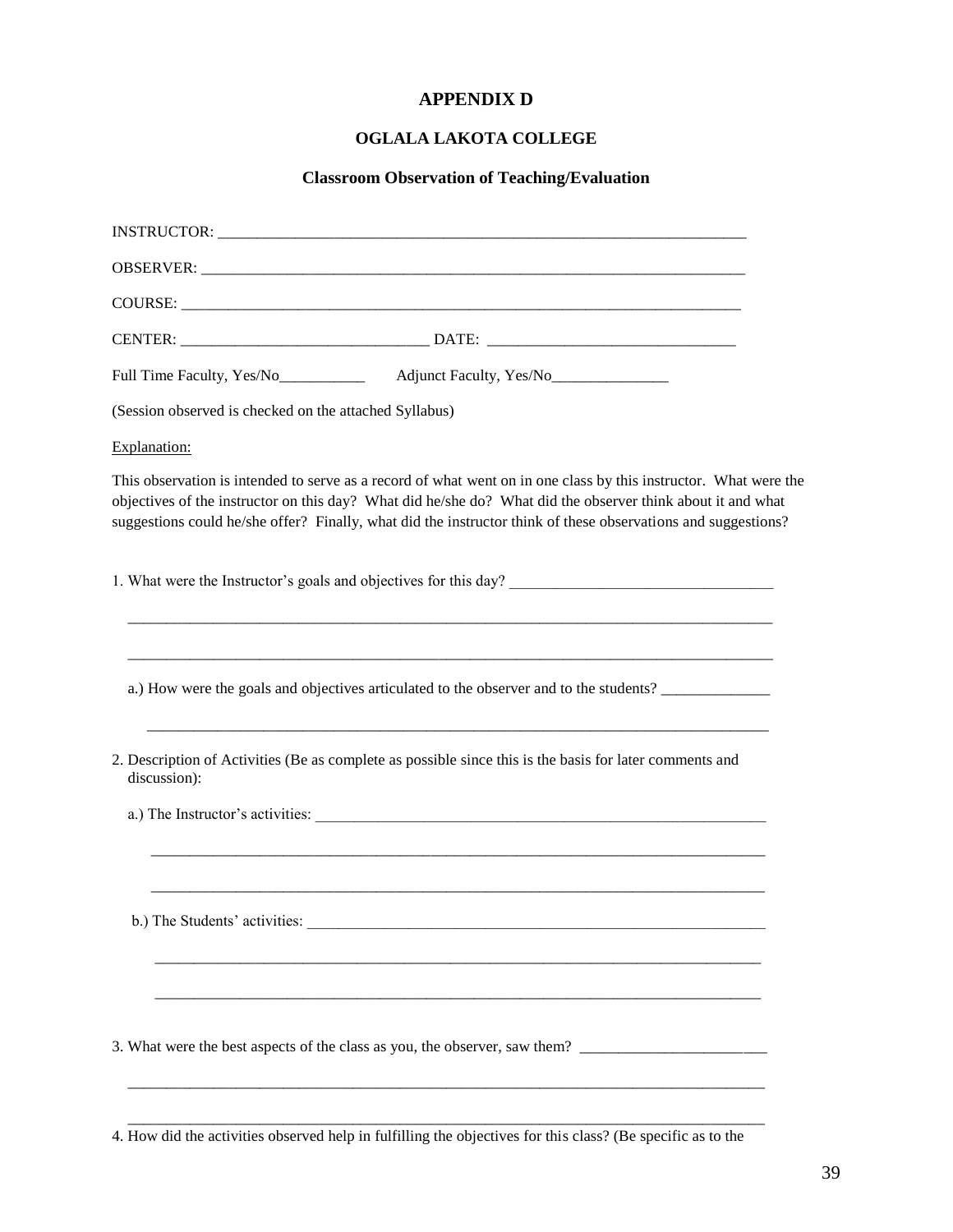| activities and the objectives they served.) |  |  |
|---------------------------------------------|--|--|
|---------------------------------------------|--|--|

| 6. Other information of note on this instructor's performance:                                           |
|----------------------------------------------------------------------------------------------------------|
| a.) Was there evidence of planning and organization of this class? Yes __________ No ______________      |
|                                                                                                          |
| b.) Were important ideas clearly explained? Yes _________________________________                        |
|                                                                                                          |
|                                                                                                          |
|                                                                                                          |
|                                                                                                          |
|                                                                                                          |
| e.) Did the instructor encourage critical thinking and analysis? Yes ____________ No _______________     |
|                                                                                                          |
| f.) Did the instructor encourage relevant student involvement in the class? Yes _________ No _______     |
| Comments:                                                                                                |
| g.) Did the instructor allow students to express a viewpoint different from his/hers? Yes ______ No ____ |
|                                                                                                          |
|                                                                                                          |
|                                                                                                          |
|                                                                                                          |
| 9. How would you describe the attitude of students in the class towards the instructor?                  |
|                                                                                                          |

10. How well did the instructor adapt his/her material and lecture to reservation life?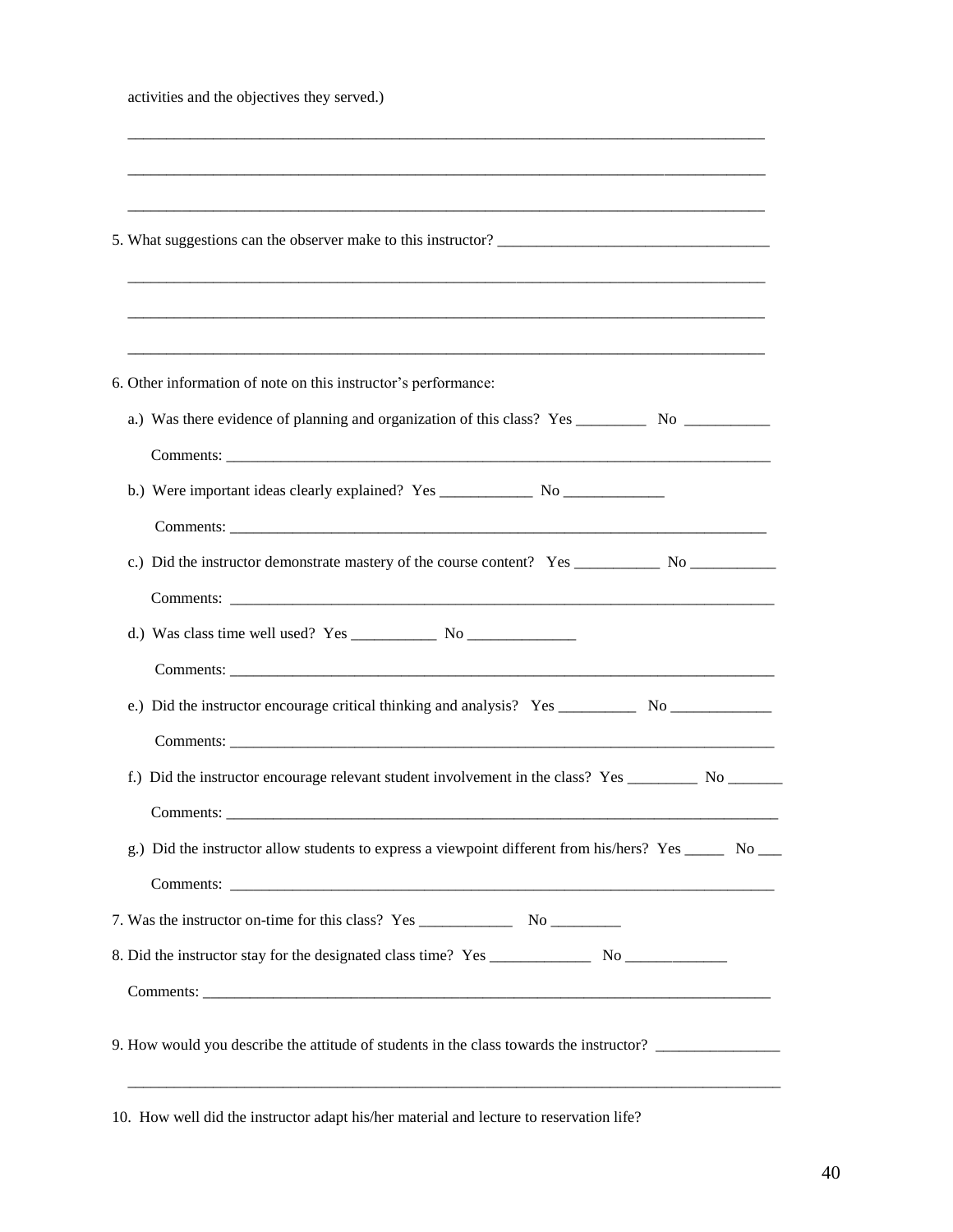|  |  |  |  | 11. Was the instructor informed of the date of this class observation/evaluation in advance? |  |  |  |  |  |  |  |  |  |  |  |  |  |
|--|--|--|--|----------------------------------------------------------------------------------------------|--|--|--|--|--|--|--|--|--|--|--|--|--|
|--|--|--|--|----------------------------------------------------------------------------------------------|--|--|--|--|--|--|--|--|--|--|--|--|--|

Yes \_\_\_\_\_\_\_\_\_\_ No \_\_\_\_\_\_\_\_\_

12. Was there a follow-up conference between the observer and the instructor?

Yes \_\_\_\_\_\_\_\_\_\_ (Date) No \_\_\_\_\_\_\_\_\_\_\_

13. Do you believe that your visitation was at a time when you were able to fairly judge the nature and tenor of the teaching-learning process?

 $\overline{\phantom{a}}$  ,  $\overline{\phantom{a}}$  ,  $\overline{\phantom{a}}$  ,  $\overline{\phantom{a}}$  ,  $\overline{\phantom{a}}$  ,  $\overline{\phantom{a}}$  ,  $\overline{\phantom{a}}$  ,  $\overline{\phantom{a}}$  ,  $\overline{\phantom{a}}$  ,  $\overline{\phantom{a}}$  ,  $\overline{\phantom{a}}$  ,  $\overline{\phantom{a}}$  ,  $\overline{\phantom{a}}$  ,  $\overline{\phantom{a}}$  ,  $\overline{\phantom{a}}$  ,  $\overline{\phantom{a}}$ 

Yes \_\_\_\_\_\_\_\_\_\_\_ No \_\_\_\_\_\_\_\_\_\_\_\_\_\_

14. Indicate the number of students that were present for this class: \_\_\_\_\_\_\_\_\_\_\_

a.) Total number of students enrolled in this class: \_\_\_\_\_\_\_\_\_\_\_

#### INSTRUCTOR'S COMMENTS:

1. Do you as an instructor feel this was a representative and appropriate enough class session to be observed?

\_\_\_\_\_\_\_\_\_\_\_\_\_\_\_\_\_\_\_\_\_\_\_\_\_\_\_\_\_\_\_\_\_\_\_\_\_\_\_\_\_\_\_\_\_\_\_\_\_\_\_\_\_\_\_\_\_\_\_\_\_\_\_\_\_\_\_\_\_\_\_\_\_\_\_\_\_\_\_\_\_\_\_\_\_

\_\_\_\_\_\_\_\_\_\_\_\_\_\_\_\_\_\_\_\_\_\_\_\_\_\_\_\_\_\_\_\_\_\_\_\_\_\_\_\_\_\_\_\_\_\_\_\_\_\_\_\_\_\_\_\_\_\_\_\_\_\_\_\_\_\_\_\_\_\_\_\_\_\_\_\_\_\_\_\_\_\_

YES/NO

Comments:

2. Do you recommend an additional an additional evaluation? YES/NO

If yes, explain: \_\_\_\_\_\_\_\_\_\_\_\_\_\_\_\_\_\_\_\_\_\_\_\_\_\_\_\_\_\_\_\_\_\_\_\_\_\_\_\_\_\_\_\_\_\_\_\_\_\_\_\_\_\_\_\_\_\_\_\_\_\_\_\_\_\_\_\_\_\_

SIGNATURES:

Instructor

Date:

\_\_\_\_\_\_\_\_\_\_\_\_\_\_\_\_\_\_\_\_\_\_\_\_\_\_\_\_\_\_\_\_\_\_\_\_\_\_\_\_\_\_\_\_\_\_\_\_\_\_\_\_\_ Date: \_\_\_\_\_\_\_\_\_\_\_\_\_\_\_\_\_\_\_\_

Evaluator

cc. Instructor's File Attachments: Course Syllabus Attendance Sheet